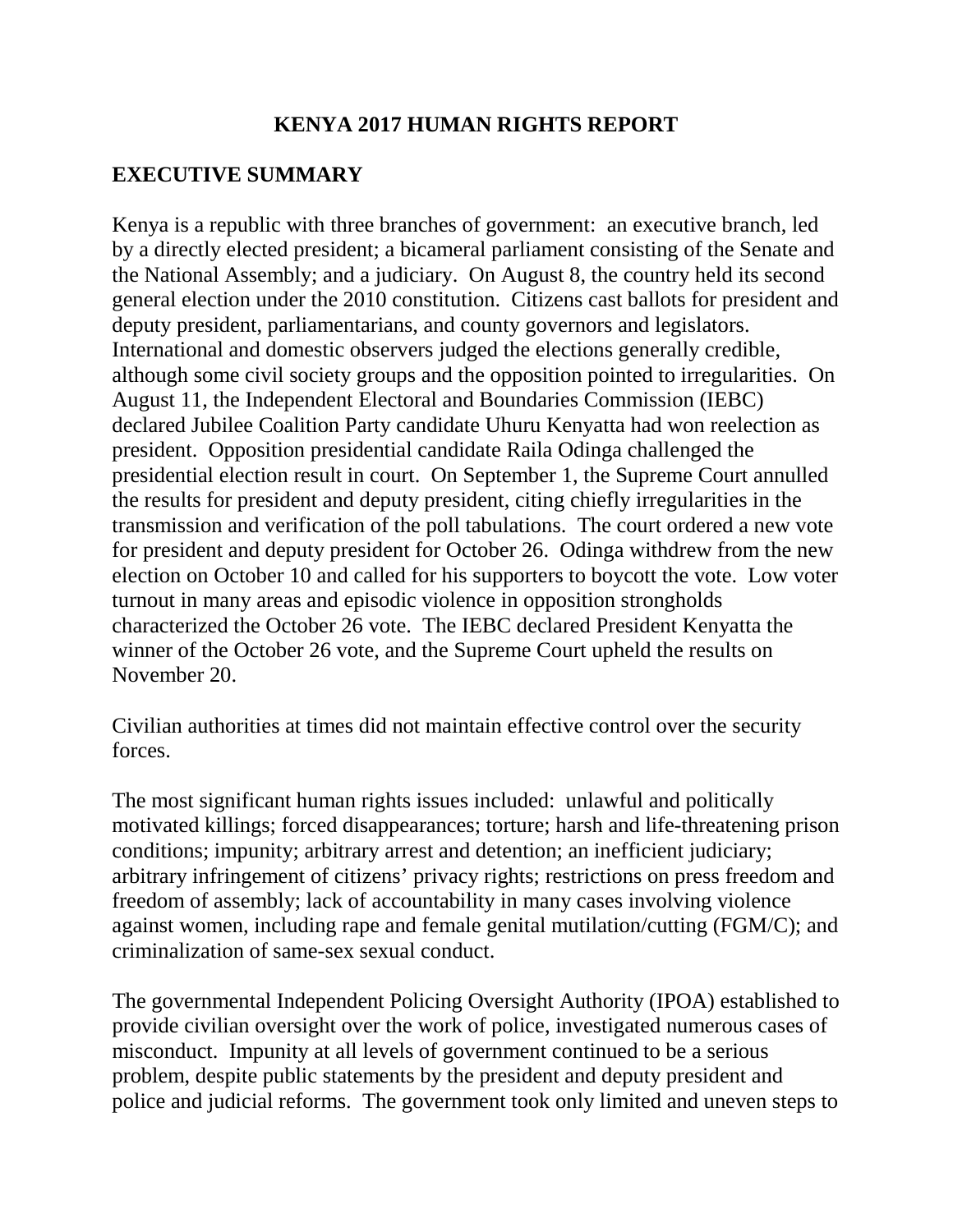address cases of alleged unlawful killings by security force members, although the IPOA continued to increase its capacity and referred cases of police misconduct to the Office of the Director of Public Prosecution (ODPP) for prosecution. Impunity in cases of alleged corruption was also common. President Kenyatta continued his anticorruption campaign launched in March 2015, and the inspector general of police continued his strong public stance against corruption among police officers.

Al-Shabaab terrorists conducted deadly attacks and guerilla-style raids on isolated communities along the border with Somalia, targeting both security forces and civilians. Human rights groups alleged that security forces committed abuses while conducting counterterror operations.

# **Section 1. Respect for the Integrity of the Person, Including Freedom from:**

# **a. Arbitrary Deprivation of Life and Other Unlawful or Politically Motivated Killings**

There were numerous reports the government or its agents committed arbitrary and unlawful killings, particularly of known or suspected criminals, including terrorists. In July the nongovernmental organization (NGO) International Federation for Human Rights reported 80 cases of individuals killed by police since January, and according to the NGO Independent Medico Legal Unit, at least 33 of these were summary executions. On March 31, video footage surfaced on the internet of an alleged plainclothes police officer shooting two subdued suspects in the Nairobi neighborhood of Eastleigh. According to the daily newspaper *Daily Nation*, the Nairobi police commander defended the shooting, calling the victims "gangsters." The inspector general of police then ordered an investigation, which had not concluded as of year's end.

Some groups alleged authorities significantly underestimated the number of extrajudicial killings by security forces due to underreporting of such killings in informal settlements, including those in dense urban areas. The NGO Mathare Social Justice Center estimated police killed at least one young male every week in the Mathare neighborhood of Nairobi. From April 1 to September 22, IPOA received 147 complaints regarding deaths resulting from police actions, including 44 fatal shootings involving police and 20 deaths due to other actions by police.

In October, Human Rights Watch (HRW) released a report documenting more than 100 persons badly injured and at least 33 killed by police, including a six-month old child, in response to protests following the August election. The report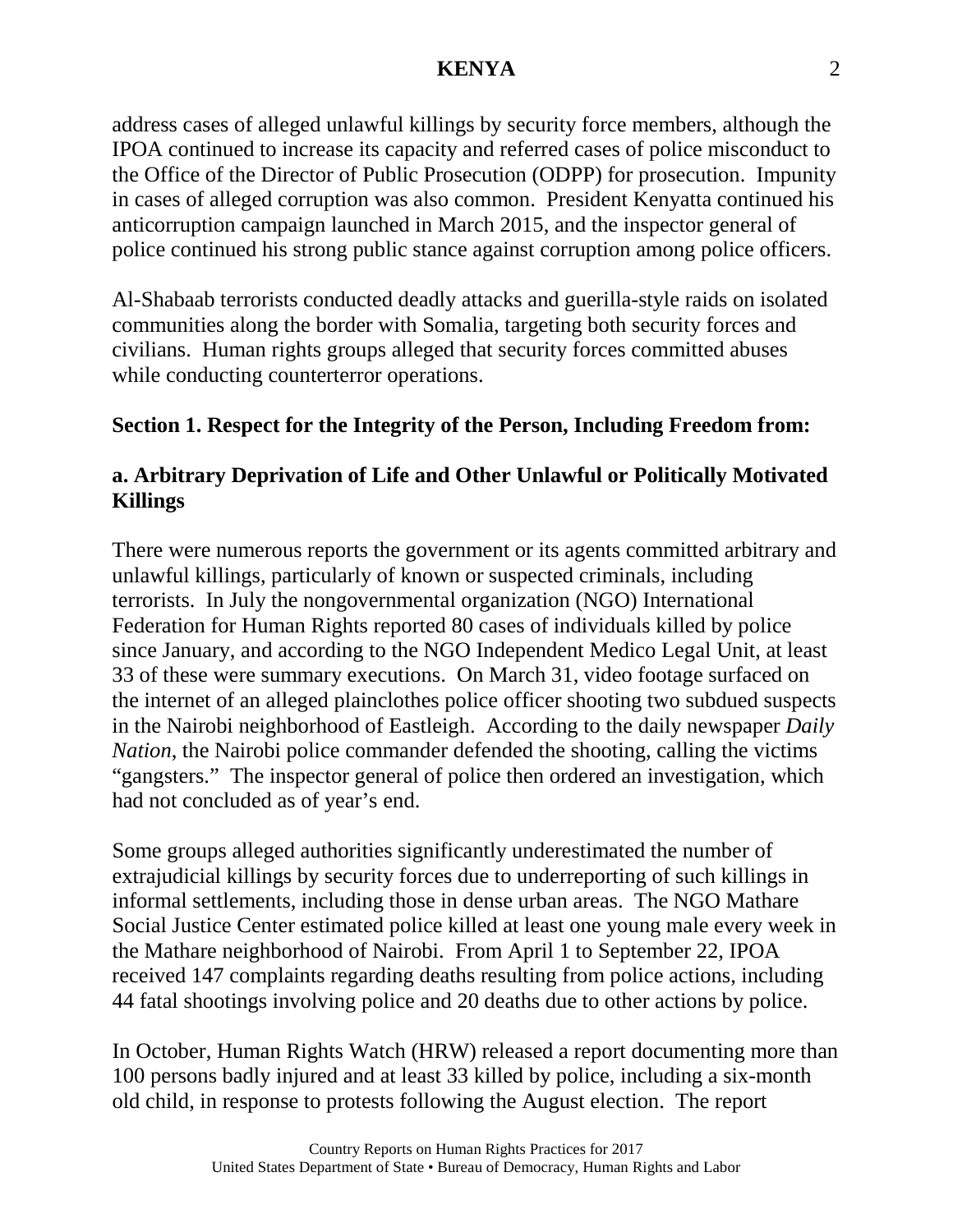documented that police and other security forces, namely the General Services Unit and Administrative Police (AP), used excessive force, including unlawful killings and beatings. The autonomous governmental entity Kenyan National Commission on Human Rights (KNCHR) reported police killed at least 35 persons in opposition strongholds following the August 8 elections. Both reports urged law enforcement authorities to investigate these deaths.

Media reports and NGOs attributed many of the human rights abuses not related to elections to Kenya Defense Forces counterterrorism operations in the northeast counties of Mandera, Garissa, and Wajir bordering Somalia. For example, the daily newspaper *The Standard* reported on July 4 some locals accused security forces of killing four men and one woman whose bodies were found in a shallow grave in Mandera County.

Impunity remained a serious problem (see section 1.d.).

Al-Shabaab terrorists conducted deadly attacks and guerilla-style raids on isolated communities along the border with Somalia. For example, in July al-Shabaab terrorists hijacked at gunpoint Public Works Principal Secretary Miriam El-Maawy and six others traveling in her motorcade in Lamu County. On September 26, El-Maawy died from injuries she sustained in the attack.

### **b. Disappearance**

Observers and NGOs alleged members of the security forces were culpable of forced disappearances. On January 27, the UN Office of the High Commissioner for Human Rights (OHCHR) called on the governments of Kenya and South Sudan to reveal what happened to Sudanese human rights activists Dong Samuel Luak and Aggrey Idri Ezibon, who were allegedly abducted in Kenya on January 23 and 24, respectively, by members of Kenyan and South Sudanese security forces. On February 24, a branch of the high court ruled there was no evidence to support the allegation that the Kenyan government held the two men. Their whereabouts remained unknown as of year's end (see section 1.a.).

The media also reported on families on the coast and in northeastern counties searching for relatives who disappeared following arrest and of authorities holding individuals incommunicado for interrogation for several weeks or longer (see section 1.d.).

# **c. Torture and Other Cruel, Inhuman, or Degrading Treatment or**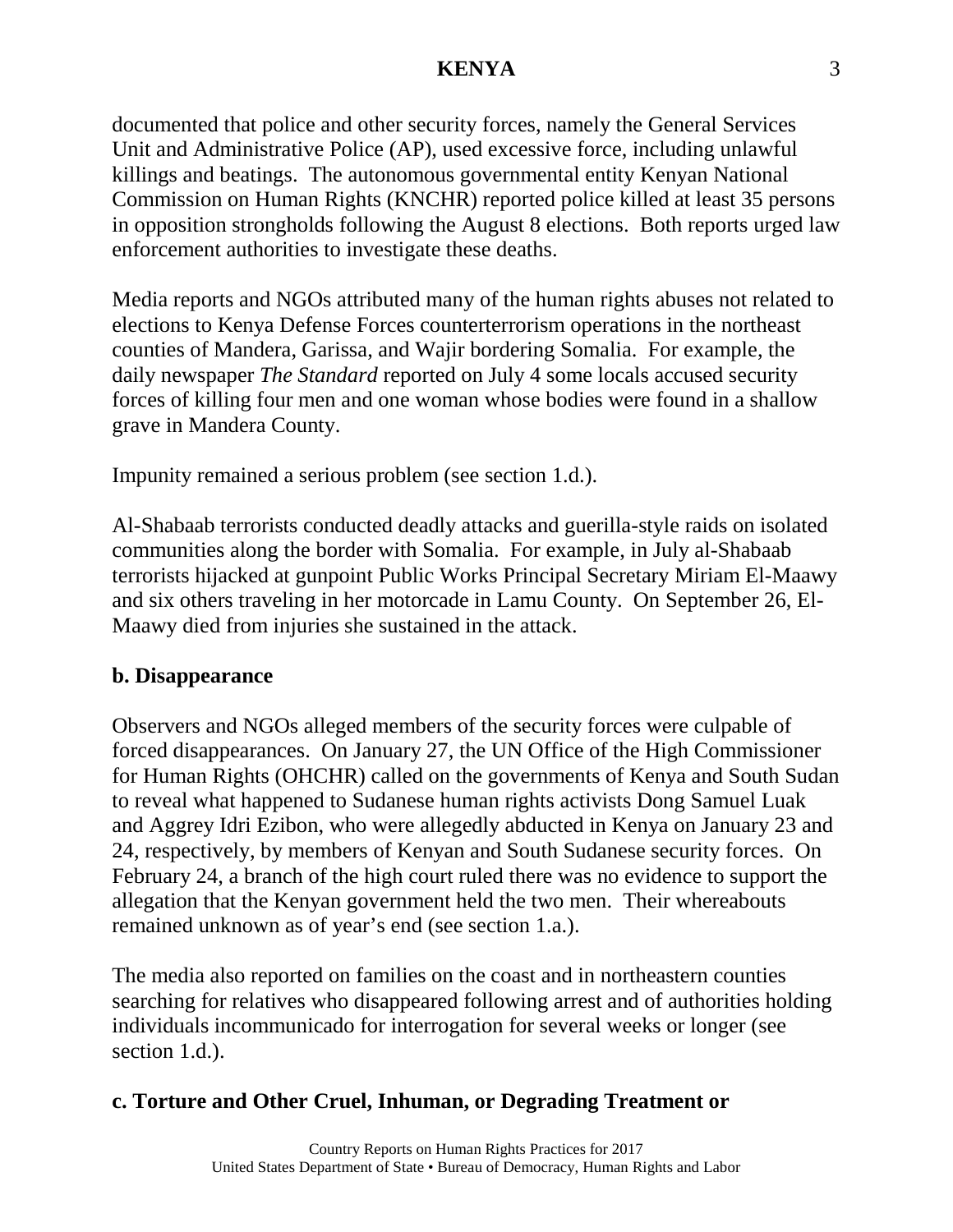#### **Punishment**

On April 13, President Kenyatta approved the Prevention of Torture Act, which provides a basis to prosecute torture. The law provides a platform to apply articles of the 2010 constitution, including: Article 25 on freedom from torture and cruel, inhuman, or degrading treatment or punishment; Article 28 on respect and protection of human dignity; and Article 29 on freedom and security of the person. The law brings all state agencies and officials under one, rather than multiple pieces of legislation. Additionally, the law provides protections to vulnerable witnesses and law enforcement officials who refuse to obey illegal orders that would lead to torture.

Police reportedly used torture and violence during interrogations as well as to punish both pretrial detainees and convicted prisoners. According to human rights NGOs, physical battery, bondage in painful positions, and electric shock were the most common methods of torture used by police. A range of human rights organizations and media reported police committed torture and indiscriminate violence with impunity. For example, there were numerous press and NGO reports on police brutality against protestors and unarmed citizens, including in house-tohouse operations in the days following the August 8 election (see section 3). According to reports, the postelection violence largely targeted ethnic areas where support for the opposition parties was the strongest (see section 6).

In July the International Federation for Human Rights reported KNCHR had collected multiple, credible narratives of security forces rounding up and torturing suspects while in extended detention.

There were numerous reports of police using excessive force in a cruel, inhuman, or degrading fashion during postelection violence (see section 2.b). For example, on October 2, AP forces teargassed a nursery school in Kisumu during electionrelated protests happening nearby, injuring three children.

#### **Prison and Detention Center Conditions**

Human rights organizations reported that prison, detention center, and police station conditions were harsh due to overcrowding, food and water shortages, and inadequate sanitary conditions and medical care. A Directorate of Health Services in the Prisons Department oversees health and hygiene issues.

Physical Conditions: According to the Kenya Prisons Service (PS), the prison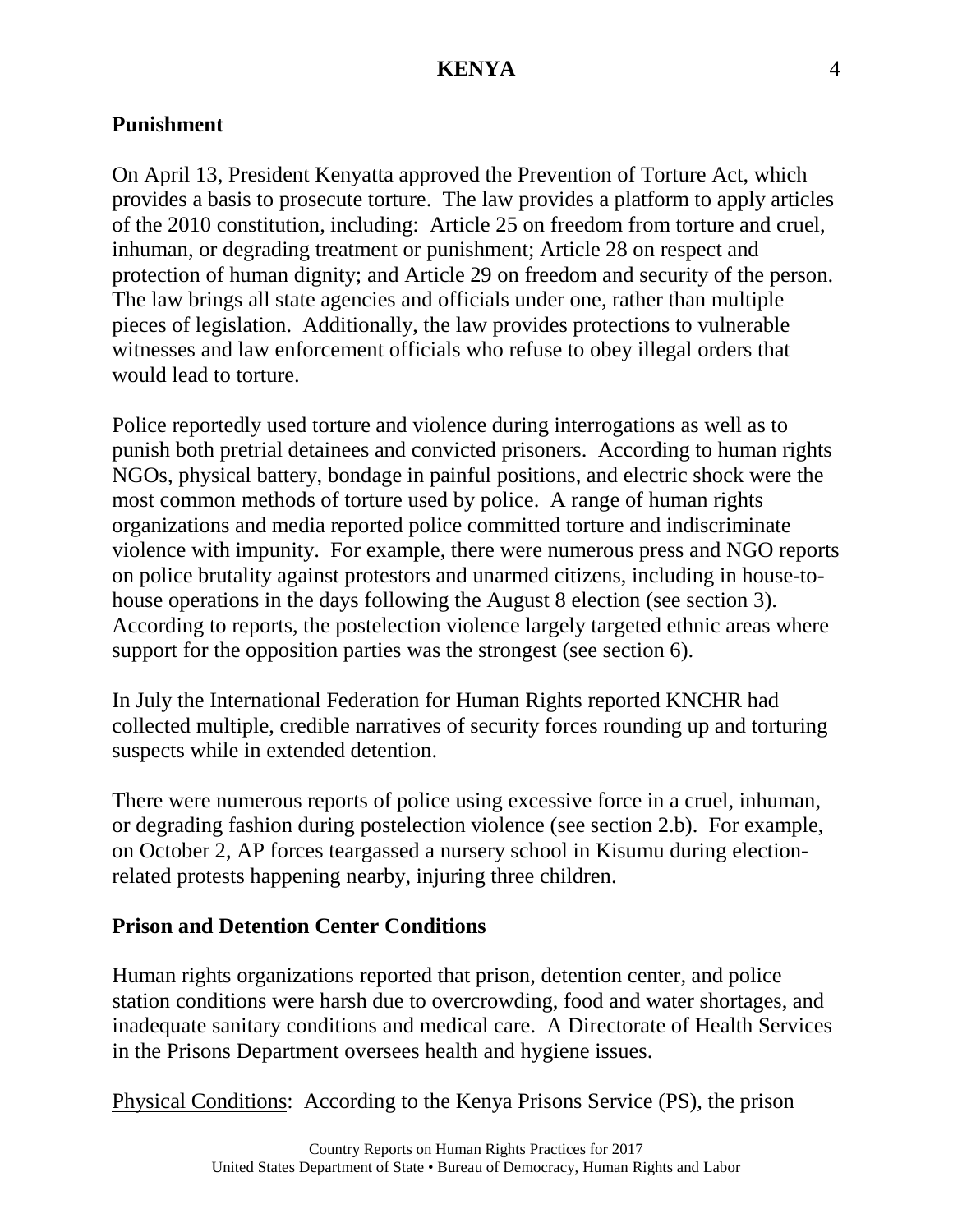population as of October 2 was 50,572, held in prisons with a designated capacity of 26,837. More than 90 percent of prisoners were men. According to the National Council on the Administration of Justice's (NCAJ) January report, the country has 105 prisons--87 for men and 18 for women. While the PS noted that seven prisons have been constructed since 2012, serious overcrowding was the norm, with an average prisoner population of nearly 200 percent capacity and some prisons housing up to 400 percent of capacity. Authorities continued a "decongestion" program that entailed releasing petty offenders and encouraging the judiciary to increase use of the Community Service Orders program in its sentencing.

The PS reported 50 deaths as of August 2016, mostly from natural causes, representing a dramatic reduction from previous years, which the service attributed to improvements in prison health services. According to a study by the NCAJ released in January, sanitary facilities were inadequate, and tuberculosis remained a serious problem at eight prisons.

In January the NCAJ reported that despite the legal requirement to separate male prisoners from women and children, the mixing of genders and ages remained a problem in some prisons. Between January and June IPOA observed that authorities separated women from men in detention facilities on average 89 percent of the time in the 29 detention facilities its representatives visited. In smaller jails, female prisoners were not always separated from men. There were no separate facilities during pretrial detention, and sexual abuse of female prisoners was a problem. Human rights groups reported that police routinely solicited sex from female prisoners and that many female inmates resorted to prostitution to obtain necessities, such as sanitary items and underwear, which the Prisons Service did not provide.

Authorities generally separated minors from adults except during the initial detention period at police stations, when authorities often held adults and minors of both sexes in a single cell. Minors often mixed with the general prison population during lunch and exercise periods, according to the Coalition for Constitutional Interpretation, a domestic NGO. Prison officials reported that because there were few detention facilities for minors, authorities often had to transport them very long distances to serve their sentences, spending nights at police stations under varying conditions along the way. On October 6, the *Daily Nation* newspaper reported a witness had accused a police officer of raping a 13-year-old victim while she was held overnight at a police station for alleged theft. IPOA investigated the incident, and a criminal prosecution was pending in the courts.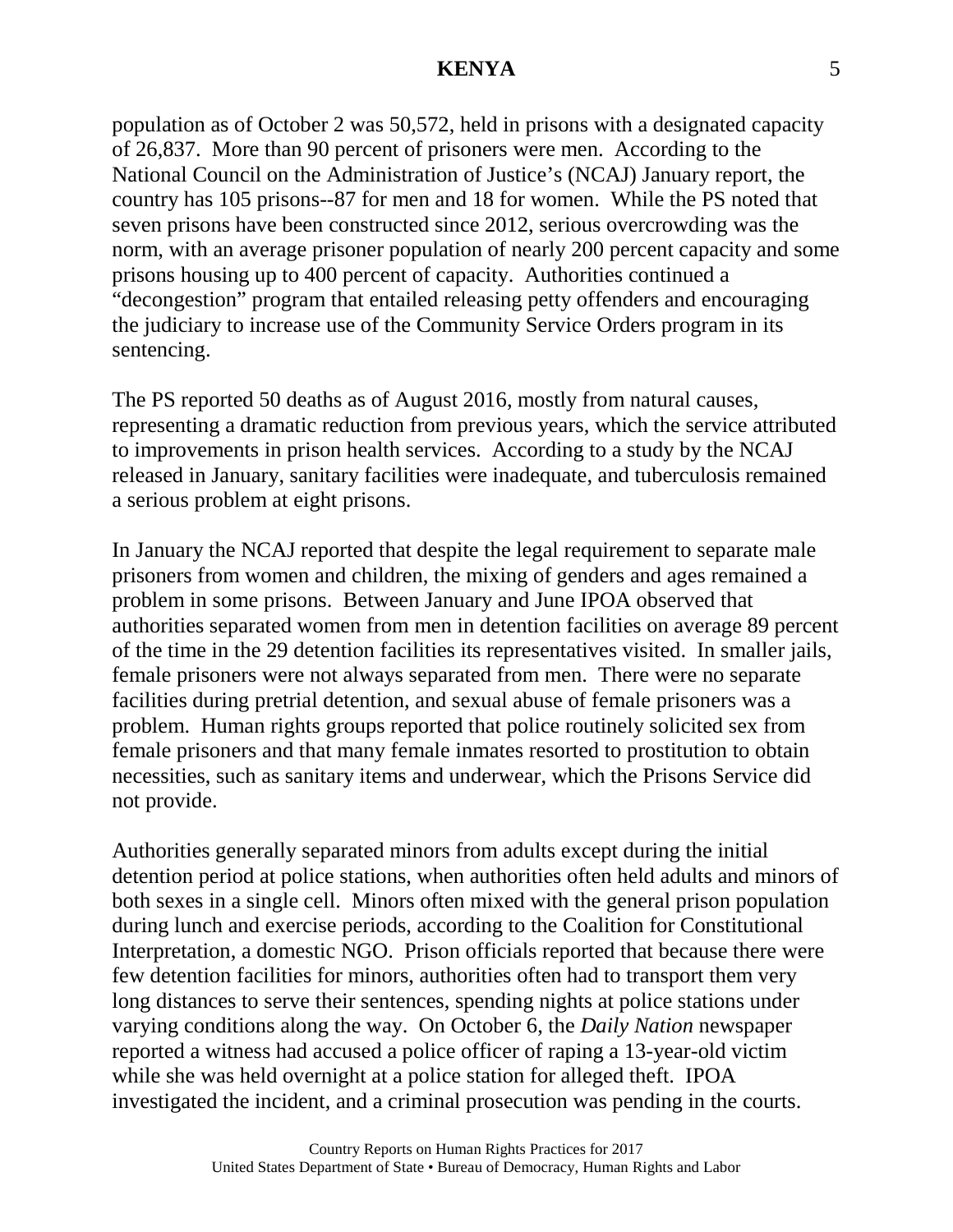The law allows children to stay with their inmate mothers in certain circumstances until age four or until arrangements for their care outside the facilities are concluded, whichever is earlier.

Prisoners generally received three meals a day, but portions were inadequate. The PS stated in August that it no longer served a penal diet for punishment. Water shortages, a problem both inside and outside of prison, continued. Prisoners generally spent most of their time indoors in inadequately lit and poorly ventilated cellblocks. This was especially true for the more than one-third of inmates awaiting trial, as they were not engaged in any work programs that would allow them to leave their cells regularly.

Administration: Recordkeeping on prisoners remained inadequate despite the enactment and entry into force in 2014 of the Security Laws Amendment Act. The act requires improved recordkeeping at prisons and jails. The Prisons Service took steps to improve recordkeeping, including engaging with prison reform NGOs and IPOA, and to conduct training and improve practices.

Mechanisms for prisoners to report abuse and other concerns improved due to collaboration between the PS and the KNCHR to monitor human rights standards in prison and detention facilities. By law, the Commission on the Administration of Justice serves as ombudsman on government administration of prisons. It is to receive and treat as confidential correspondence from inmates and recommend remedies to address their concerns, including those pertaining to prison living conditions and administration. Government-established special committees, which included paralegals and prison officials, also served to increase prisoners' access to the judicial system. The Legal Aid Center of Eldoret noted there was no single system providing "primary justice" to prisoners and detainees, who instead relied on a patchwork of services largely provided by NGOs. Many governmentdesignated human rights officers lacked necessary training, and some prisons did not have a human rights officer.

Noncustodial community service programs and the release of some petty offenders alleviated somewhat prison overcrowding. The total prison population did not decrease substantially, however, because of unaffordable bail and bond terms for pretrial detainees, high national crime rates, overuse of custodial sentencing, and a high number of death row and life-imprisoned inmates. Legal rights NGOs and prison officials reported overuse of the charge of "robbery with violence," which may carry a life sentence, without sufficient evidence to support it. Some petty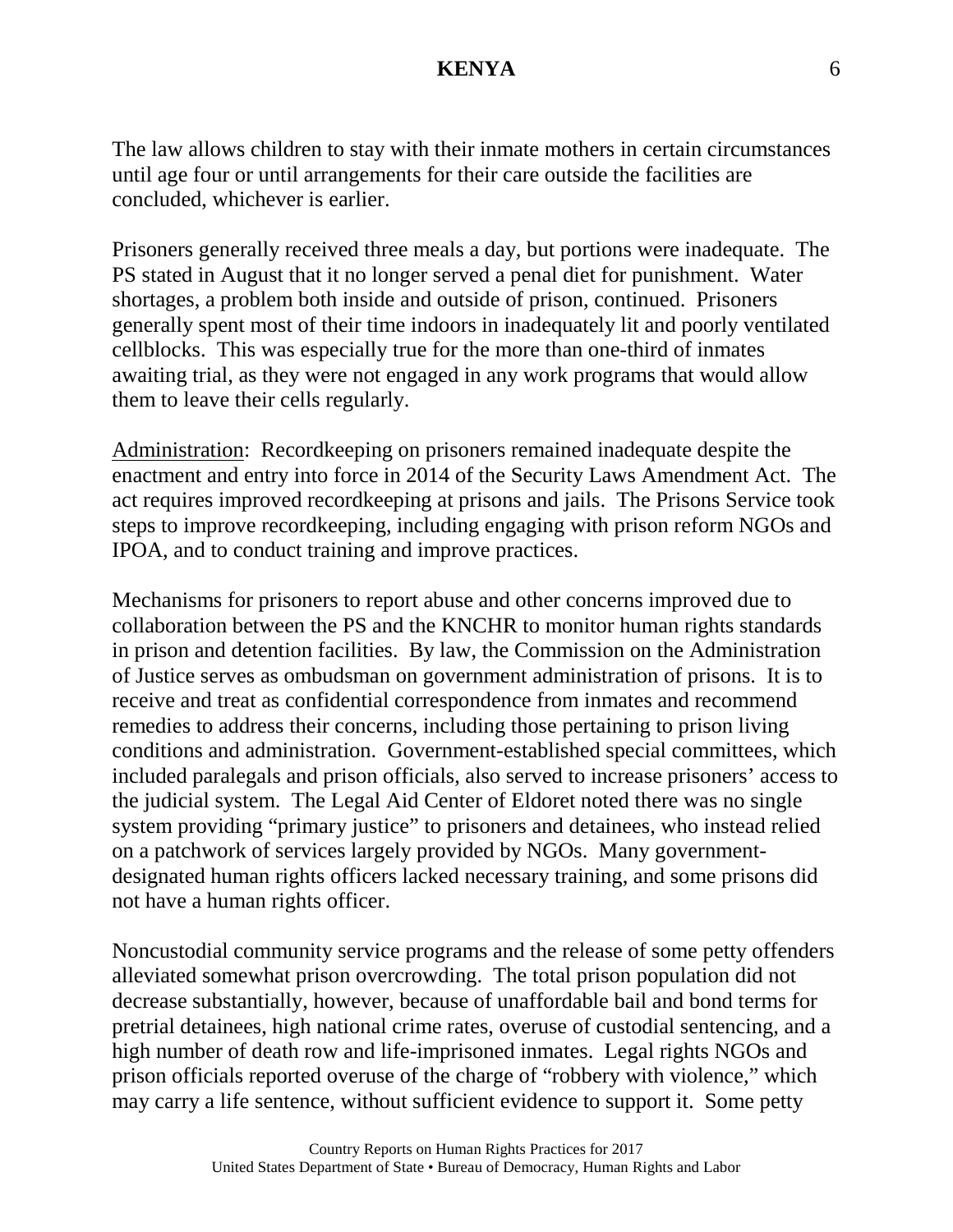offenders consequently received disproportionately heavy sentences.

Prison officials sometimes denied prisoners and detainees the right to contact relatives or lawyers. Family members who wanted to visit prisoners commonly reported bureaucratic obstacles that generally required a bribe to resolve. According to the Legal Resources Foundation, prisoners had reasonable access to legal counsel and other official visitors, although there was insufficient space in many prisons and jails to meet with visitors in private and conduct confidential conversations.

Independent Monitoring: The government permitted prison visits by independent nongovernmental observers.

Improvements: On August 8, a total of 167 inmates at four prisons voted in the presidential election, the first time prisoners have been permitted to participate in an election.

# **d. Arbitrary Arrest or Detention**

The law prohibits arrest or detention without a court order unless there are reasonable grounds for believing a suspect has committed or is about to commit a criminal offense. Police, however, arrested and detained citizens arbitrarily, accused them of more severe crimes than they had committed, or accused them of a crime to mask underlying police abuses.

# **Role of the Police and Security Apparatus**

The National Police Service (NPS) maintains internal security and is subordinate to the Ministry of Interior and Coordination of National Government (Interior).

The NPS includes the Kenya Police Service (KPS) and the Administration Police Service. The KPS is responsible for general policing and maintains specialized subunits, such as the paramilitary General Services Unit, which is responsible for responding to significant and large-scale incidents of insecurity and guarding highsecurity facilities. The Administration Police Service's mandate is border security, but it also assumed some traditional policing duties. The Directorate of Criminal Investigation is an autonomous department responsible for all criminal investigations and includes specialized investigative units, such as the Antinarcotics Unit, the Antiterrorism Police Unit, and the Forensics Unit.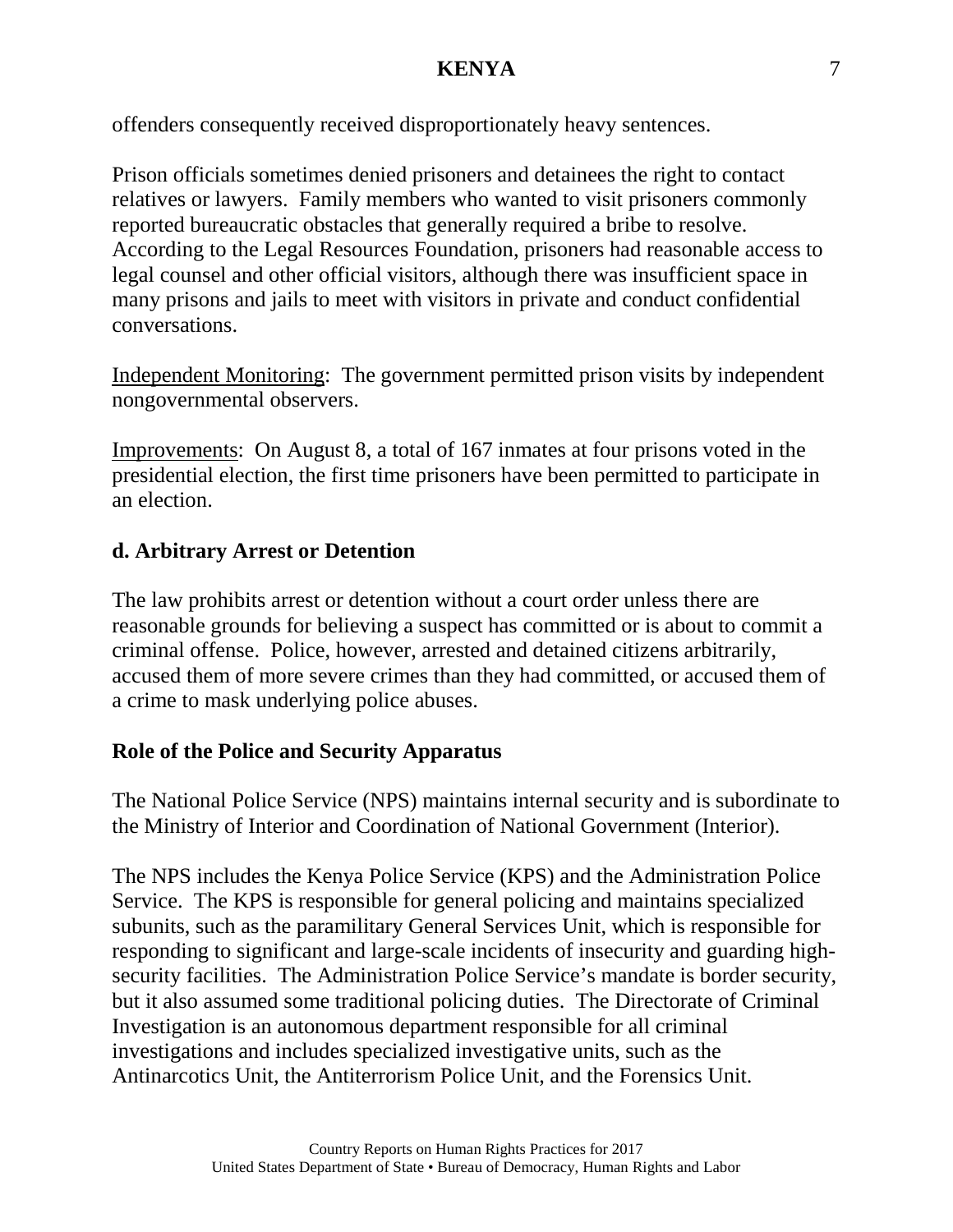The National Intelligence Service collects intelligence internally as well as externally and is under the direct authority of the president.

The Kenya Defense Forces are responsible for external security but have some domestic security responsibilities, including border security and supporting civilian organizations in the maintenance of order, as allowed by the constitution. The defense forces are subordinate to the Ministry of Defense. In September 2015 the defense forces and police launched a coordinated operation to drive al-Shabaab terrorists out of the Boni Forest in northern Lamu and southern Garissa Counties; the operation continued throughout the year.

The National Police Service Commission (NPSC) and IPOA, both government bodies, report to the National Assembly. The NPSC consists of six civilian commissioners, including two retired police officers, as well as the NPS inspector general's two deputies. Two commissioner positions remained vacant despite requests from the NPSC and public pressure to fill those positions. The NPSC is responsible for recruiting, transferring, vetting, promoting, and removing police officers in the National Police Service. IPOA investigates serious police misconduct, especially cases of death and grave injury at the hands of police.

The ODPP is empowered to direct the inspector general to investigate any information or allegation of criminal conduct and to institute criminal proceedings in police abuse or corruption cases.

Impunity was a major problem. Authorities sometimes attributed the failure to investigate a case of police corruption or unlawful killing to the failure of victims to file official complaints. Victims could file complaints at regional police stations, police headquarters through the Internal Affairs Unit (IAU), and through the IPOA website and hotline. Sometimes police turned away victims who sought to file complaints at police stations where alleged police misconduct originated, and instead directed them to other area stations. This created a deterrent effect on reporting complaints against police. NGOs documented threats against police officers who attempted to investigate criminal allegations against other police officers. The Observatory for the Protection of Human Rights Defenders lauded the adoption on March 21 of the National Coroners Service Act, which established an agency to investigate suspicious deaths and to create a coroner position in each county with the authority to collect related forensic evidence.

Police failed to prevent vigilante violence in numerous instances but in other cases played a protective role (see section 6).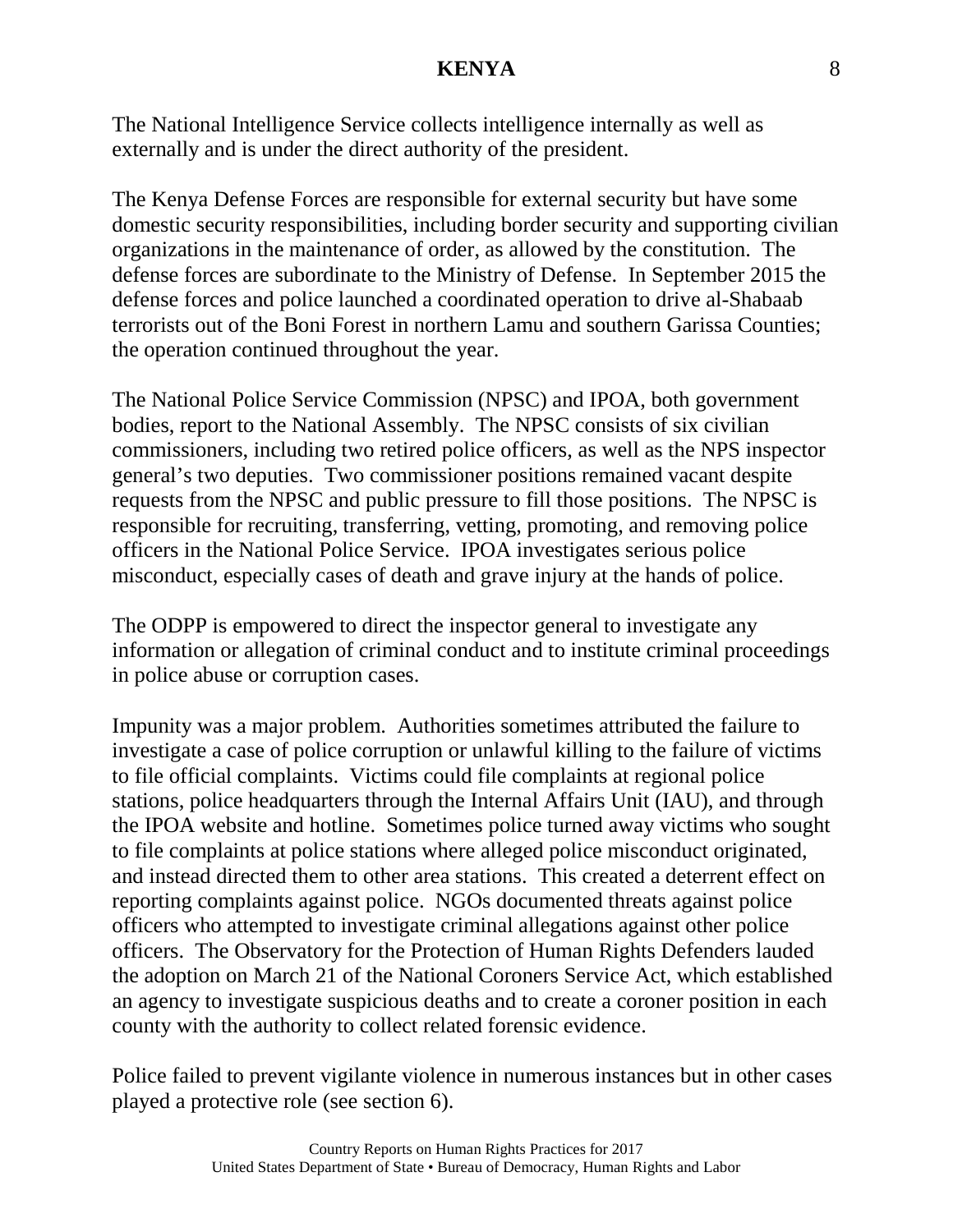Poor casework, incompetence, and corruption undermined successful prosecutions; the overall conviction rate for criminal prosecutions was between 13 and 16 percent. Police also frequently failed to enter detainees into custody records, making it difficult to locate them. Dispute resolution at police stations resolved a significant number of crimes, but authorities did not report or record them, according to human rights organizations.

Witness harassment and fear of retaliation severely inhibited the investigation and prosecution of major crimes. The Witness Protection Agency was underfunded, doubts about its independence were widespread, and the Supreme Court cited its weaknesses as a serious judicial shortcoming. It cooperated closely with IPOA and other investigative bodies.

Human rights activists reported that at times police officers in charge of taking complaints at the local level were the same ones who committed abuses. Police officials resisted investigations and jailed some human rights activists for publicly registering complaints against government abuses.

Research by a leading legal advocacy and human rights NGO found police used disciplinary transfers of officers to hide their identities and frustrate investigations into their alleged crimes. Many media and civil society investigations into police abuse ended after authorities transferred officers, and police failed to provide any information about their identities or whereabouts.

Police accountability mechanisms, including those of IAU and IPOA, increased their capacity to investigate cases of police abuse. The IAU acting director reported directly to the inspector general of police. Fifty-eight officers served in the unit, mostly investigators with a background in the Kenya Police Service and the Administration Police Service. The IAU handles allegations of bribery, harassment, and indiscipline. Between January and June, the IAU generated approximately 650 complaints, the number of which has increased year-to-year as police and the public became more familiar with the IAU.

IPOA opened three regional offices, in Mombasa, Kisumu, and Garissa, and increased its staff by 30 to approximately 120. Between January and June IPOA received 1,013 complaints, bringing the total since its inception in 2012 to 8,042. IPOA defines five categories of complaints. Category One complaints comprise the most serious crimes--such as murders, torture, rape, and serious injury--and result in an automatic investigation. Category Two, serious crimes such as assault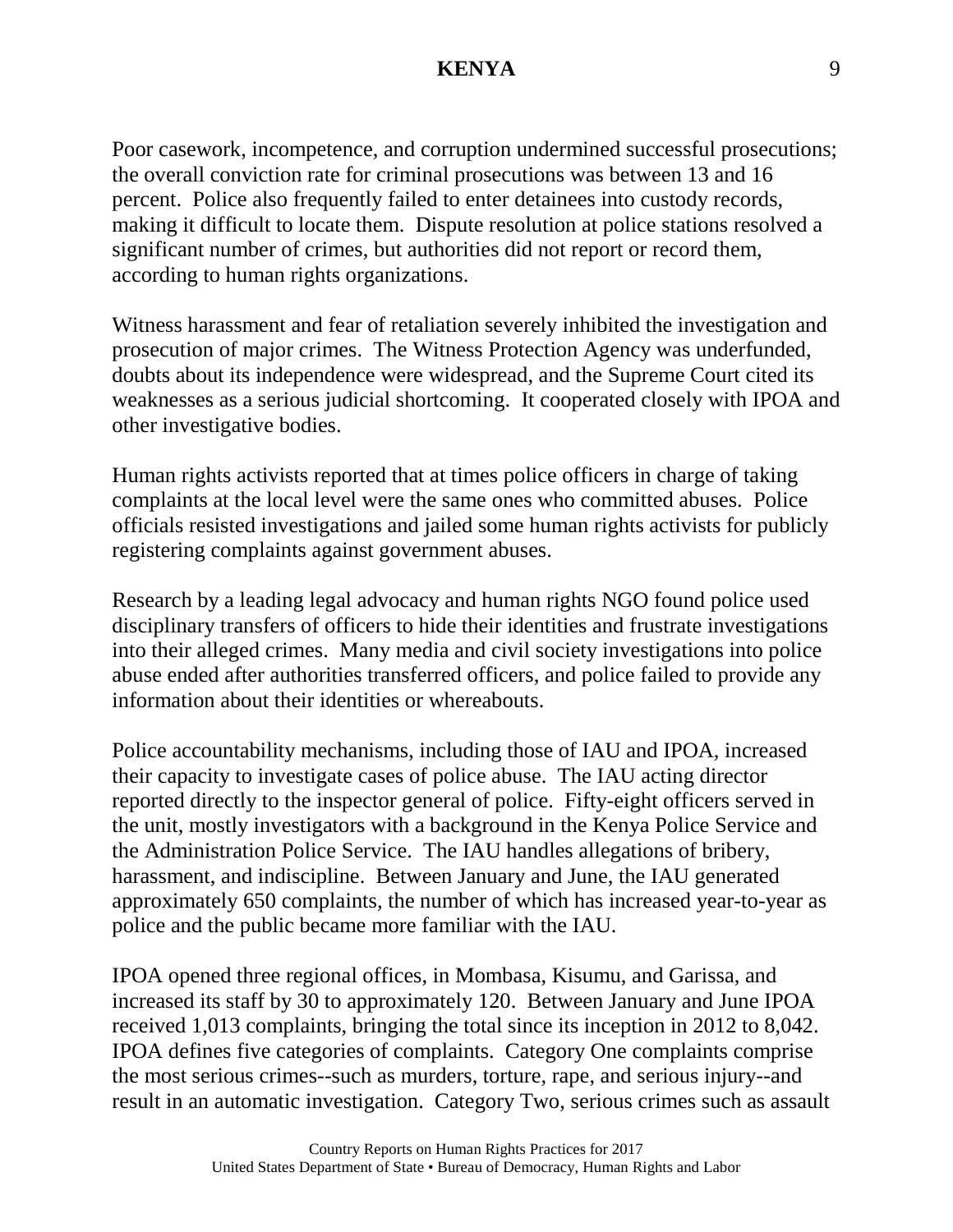without serious injury, are investigated on a case-by-case basis. Categories Three to Five, less serious crimes, are generally not investigated. Approximately onethird of IPOA complaints fall under Categories One and Two. If, after investigation, IPOA determines there is criminal liability in a case, it forwards the case to the ODPP. Between January and June IPOA conducted 137 investigations, of which 48 were forwarded to the ODPP. As of September, IPOA and ODPP had 50 cases pending in courts. In April 2016, IPOA secured its first and only manslaughter conviction against two police officers who killed a 14-year-old girl in Kwale County in 2014.

The NPSC continued vetting all serving police officers. Vetting required an assessment of each officer's fitness to serve based on a review of documentation, including financial records, certificates of good conduct, and a questionnaire, as well public input alleging abuse or misconduct. The NPSC reported it had vetted approximately 1,000 officers between January and July, bringing the total number vetted to 4,116. More than half of the officers vetted during the year were from the traffic department, which had a reputation for extensive corruption. The NPSC has removed 21 senior officers and 127 traffic officers from the service since 2015. Some legal challenges brought by officers vetted out of the service continued in court.

### **Arrest Procedures and Treatment of Detainees**

The law provides police with broad powers of arrest. Police officers may make arrests without a warrant if they suspect a crime occurred, is happening, or is imminent. Victims' rights NGOs reported that in some cases authorities required victims to pay bribes and to provide transportation for police to a suspect's location to execute a legal arrest warrant.

The constitution's bill of rights provides significant legal protections, including provisions requiring persons to be charged, tried, or released within a certain time and provisions requiring the issuance of a writ of habeas corpus to allow a court to determine the lawfulness of detention. In many cases, however, authorities did not follow the prescribed time limits. According to the attorney general in a response to a questionnaire from the Office of the UN High Commissioner for Human Rights in 2013, "an unexplained violation of a constitutional right will normally result in an acquittal." While authorities in many cases released the accused if held longer than the prescribed period, some cases did not result in an acquittal, and authorities provided no compensation.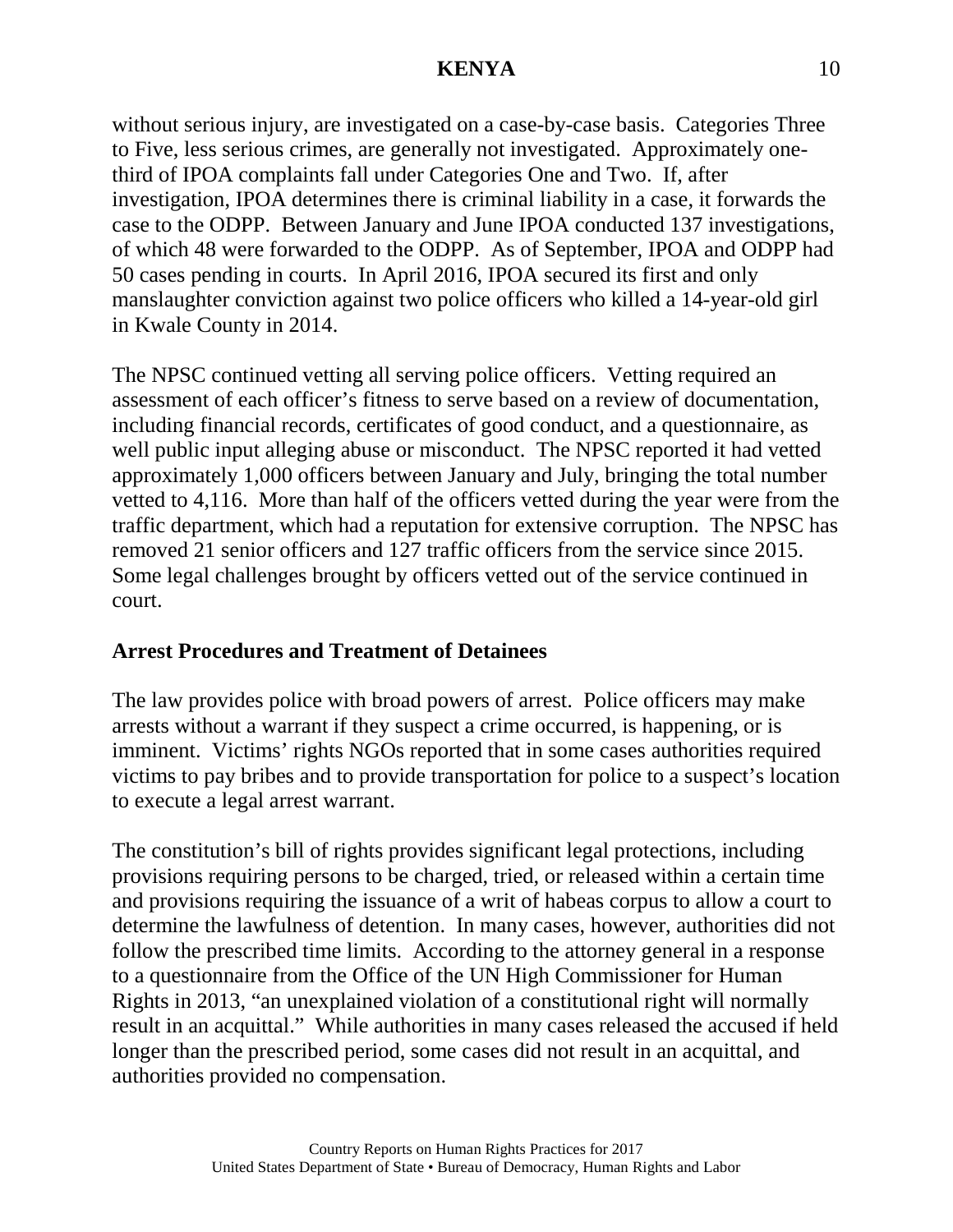Police used excessive force in some cases when making arrests. In 2016, two officers were charged and convicted of using of excessive force in the shooting death of a 14-year-old girl in Kwale. A High Court judge found both officers guilty of manslaughter for their actions during the search of the girl's home and sentenced each to prison for seven years.

The constitution establishes the right of suspects to bail unless there are compelling reasons against release. There is a functioning bail system, and all suspects, including those accused of capital offenses, are eligible for bail. Many suspects remained in jail for months pending trial because of their inability to post bail. Due to overcrowding in prisons, courts rarely denied bail to individuals who could pay it, even when the circumstances warranted denial. For example, NGOs that worked with victims of sexual assault complained that authorities granted bail to suspects even in cases in which there was evidence that they posed a continuing threat to victims.

Although the law provides pretrial detainees with the right to access family members and attorneys, family members of detainees frequently complained that authorities permitted access only upon payment of bribes. When detainees could afford counsel, police generally permitted access to attorneys.

Arbitrary Arrest: Police arbitrarily arrested and detained persons. Victims of arbitrary arrest were generally poor young men. Human rights organizations complained that security forces made widespread arbitrary arrests and detentions during counterterrorism operations and targeted ethnic Somalis and Kenyan Muslims. On March 22, AP officers allegedly arrested and assaulted Standard newspaper journalist, Isaiah Gwengi, presumably because of his stories on police brutality. The IPOA investigation continued at the end of the reporting year.

Pretrial Detention: Lengthy pretrial detention was a serious problem and contributed to prison overcrowding. Some defendants were held in pretrial detention longer than the statutory maximum term of imprisonment for the crime with which they were charged. The government claimed the average time spent in pretrial detention was 14 days, but there were reports many detainees spent two to three years in prison before their trials were completed. Police from the arresting locale are responsible for bringing detainees from prison to court when hearings are scheduled but often failed to do so, forcing detainees to wait for the next hearing of their cases (see section 1.e.).

Detainee's Ability to Challenge Lawfulness of Detention before a Court: The law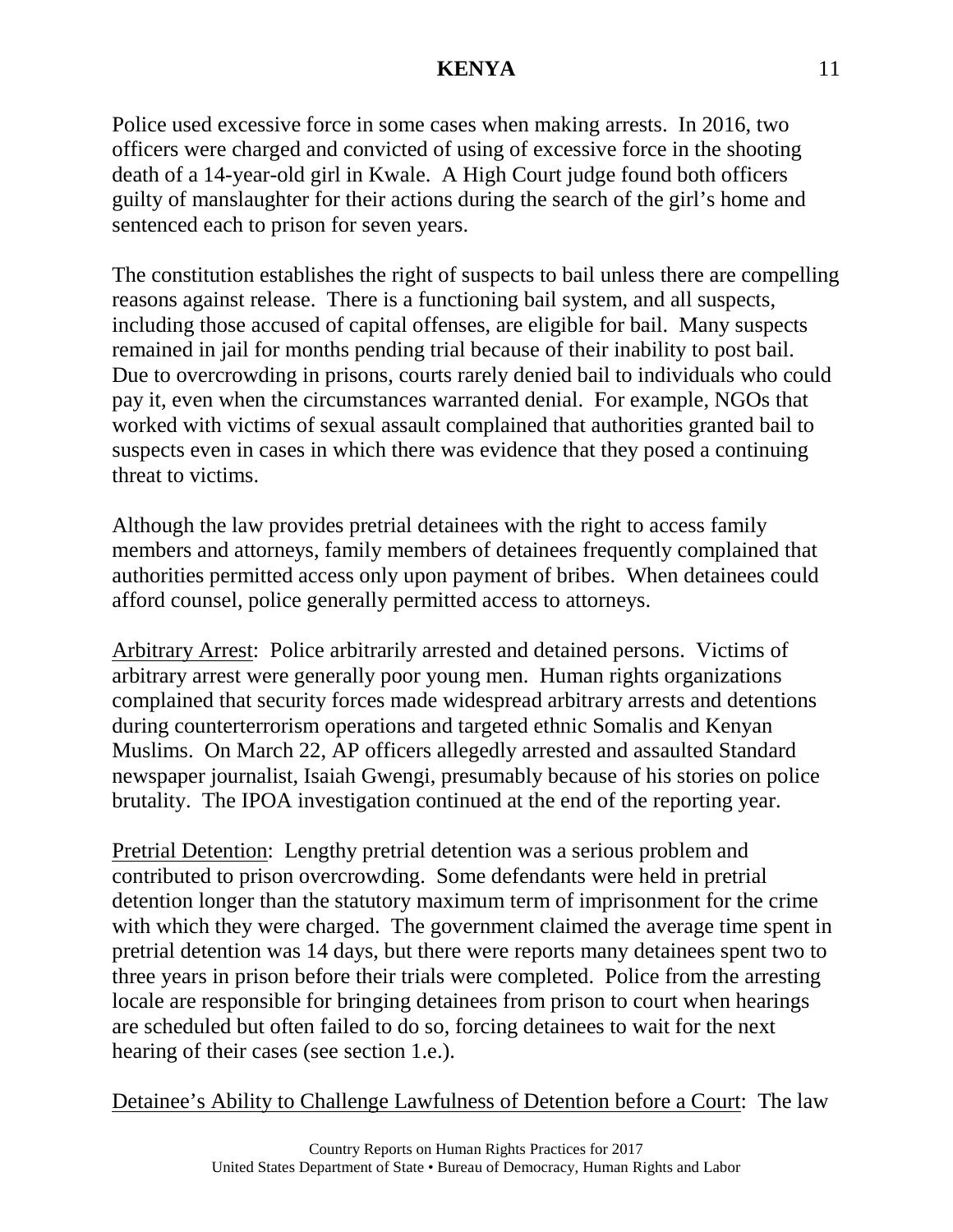entitles persons arrested or detained to challenge in court the legal basis or arbitrary nature of their detention, but that right was not always protected in practice.

# **e. Denial of Fair Public Trial**

The constitution provides for an independent judiciary. Reform of the judiciary continued. The judiciary demonstrated independence and impartiality. Despite widespread belief in judicial corruption, there were no credible allegations of, or investigations into, significant corruption among judges, prosecutors, or defense attorneys. Authorities generally respected court orders, and the outcomes of trials did not appear to be predetermined.

The Judicial Service Commission (JSC)--a constitutionally mandated oversight body intended to insulate the judiciary from political pressure--provides the president with a list of nominees for judicial appointment. The president selects one of the nominees for parliamentary approval. The president appoints the chief justice and appellate and High Court judges through this process. The commission publicly reviews judicial appointees.

The Judges and Magistrates Vetting Board, established in 2011 to determine the suitability of judges and magistrates to hold office, completed its vetting and submitted its final report to the president in September 2016. The judiciary adopted some of the recommendations in that report. For example, the JSC made the deputy chief justice the judicial ombudsman, rather than a magistrate, clarifying questions of rank. The JSC also adopted a code of conduct applicable to all judicial staff, including magistrates and judges, and employed additional audit staff to ensure compliance with the Public Finance Management Act.

The constitution gives the judiciary authority to review appointments and decisions by other branches of government. Parliament sometimes ignored judicial decisions. For example, in August 2016 a High Court deadline expired for parliament to enact legislation to implement the constitutionally mandated twothirds gender principle (see section 3). In May a second High Court-ordered deadline expired for implementation, despite a promise by the National Assembly majority leader to bring it to a vote.

The law provides for "kadhi" courts, which adjudicate Muslim law on marriage, divorce, and inheritance among Muslims. There were no other traditional courts. The national courts used the traditional law of an ethnic group as a guide in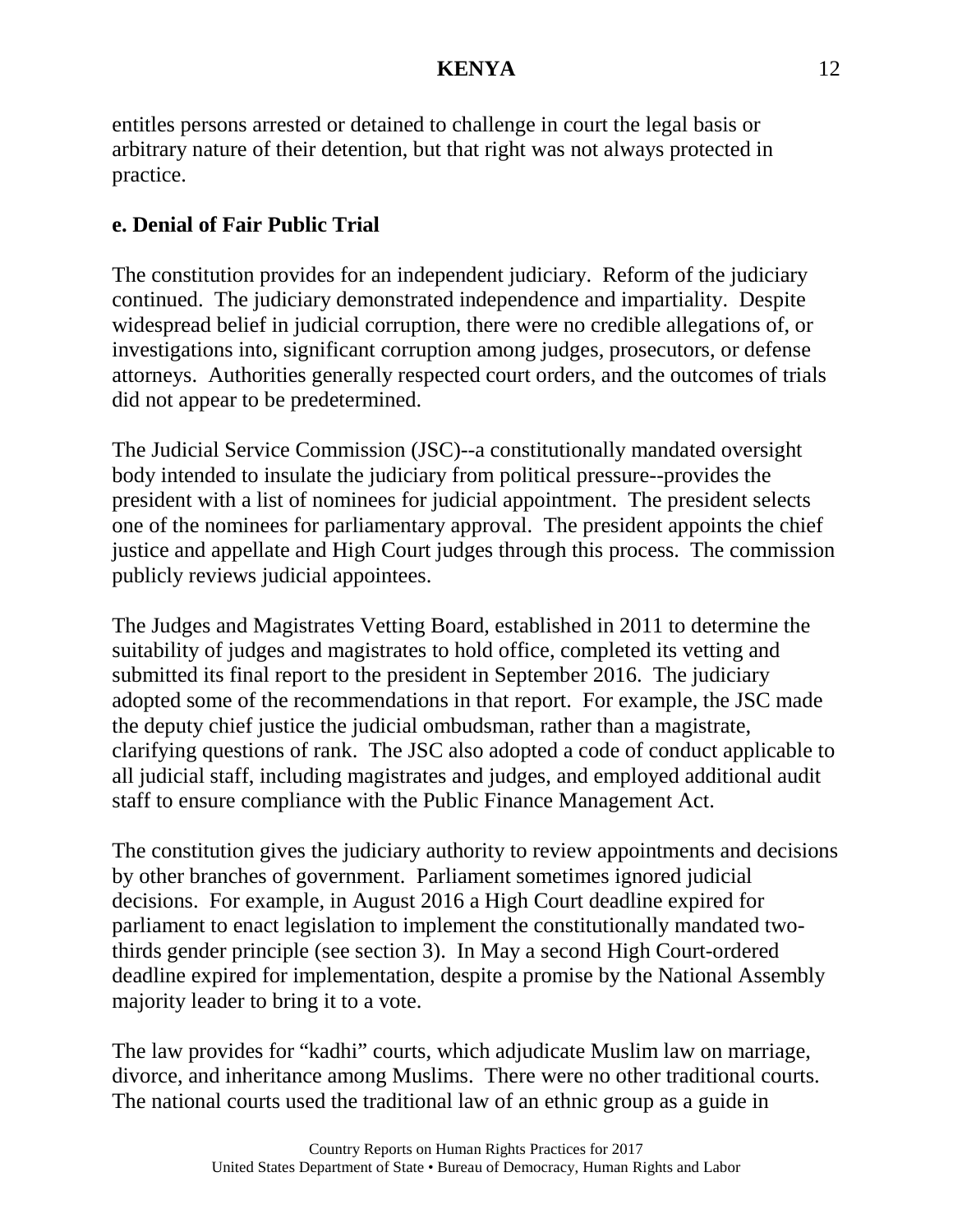personal matters as long as it did not conflict with statutory law.

# **Trial Procedures**

The law provides for the right to a fair public trial, although individuals may give some testimony in closed session; the independent judiciary generally enforced this right. The law provides for a presumption of innocence, and defendants have the right to attend their trials, confront witnesses, and present witnesses and evidence in their defense. The law also provides defendants the right to receive prompt and detailed information on the charges against them, with free interpretation if necessary, including during trials; to be tried without undue delay; to have access to government-held evidence; and not to be compelled to testify or confess guilt. Authorities generally respected these rights, although they did not always promptly inform persons of the charges against them. A pilot project implementing the *Active Case Management Guidelines*, developed to improve prosecution procedures, continued in four courts as of November. A randomized bench selection system was partially implemented within the Court of Appeal to avoid the public perception that parties with vested interests could influence the composition of a bench of judges.

Trial delays sometimes resulted because witnesses failed to present themselves, judges cancelled trial dates without notice, witnesses were not protected, or legal counsel failed to appear. Authorities generally respected a defendant's right to consult with an attorney in a timely manner. Defendants generally had adequate time to prepare a defense if they were capable of doing so. The government and courts generally respected these rights. There was no government-sponsored public defenders service, and courts continued to try the vast majority of defendants without representation because they could not afford legal counsel. The Legal Aid Act enacted in June 2016 established the National Legal Aid Service to facilitate access to justice, with the ultimate goal of providing pro-bono services for indigent defendants who cannot afford legal representation. On April 25, the attorney general launched the National Legal Aid Service Board to offer free legal assistance to vulnerable litigants, including children, some women, and persons with disabilities, although the assistance was largely available only in Nairobi. Other pro-bono legal aid was available only in major cities where some human rights organizations, notably the Federation of Women Lawyers, an international NGO, provided it. The government declared September 25-29 Legal Awareness Week, with the theme "Safeguarding Human Rights and Fundamental Freedoms through Improved Law Enforcement," and offered free legal services at the Milimani law courts in Nairobi.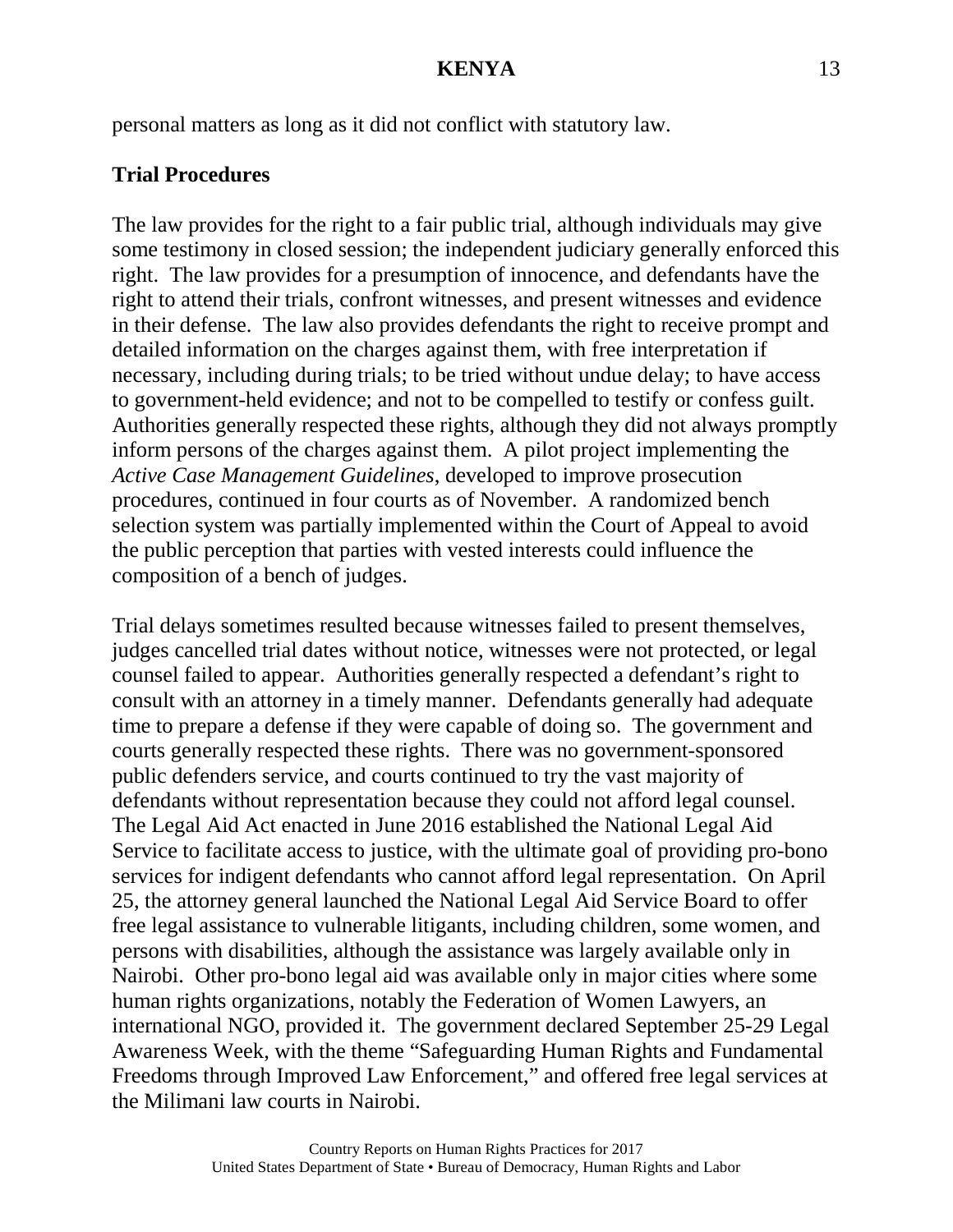The ODPP significantly increased the number of trained prosecutors. According to the ODPP, as of June 29, there were an estimated 627 state prosecutors, compared with 200 in 2013, as well as 402 support staff. The ODPP phased out police prosecutors entirely in 2016. The expansion of the prosecution service also reduced delays in court proceedings. The judiciary improved its case clearance rate and substantially reduced case backlog by increasing benches of judges sitting daily.

Discovery laws are not clearly defined, handicapping defense lawyers. Implementation of a High Court ruling requiring provision of written statements to the defense before trial remained inconsistent. Defense lawyers often did not have access to government-held evidence before a trial. There were reports the government sometimes invoked the Official Secrets Act as a basis for withholding evidence.

Defendants may appeal a verdict to a High Court and ultimately to the Court of Appeal and, for some matters, to the Supreme Court.

### **Political Prisoners and Detainees**

There were no reports of political prisoners or detainees.

# **Civil Judicial Procedures and Remedies**

Individuals may use the civil court system to seek damages for violations of human rights and may appeal decisions to the Supreme Court as well as to the African Court of Justice and Human Rights. In May 2016 the judiciary launched a program of *Enhanced Service Delivery Initiatives* to promote more efficient and affordable justice. The program introduced Performance Management Understandings as a method for measuring the performance of judicial staff, judges, and magistrates by work delivery. In January the Supreme Court's chief justice launched a strategic blueprint for judicial reform, which included an Implementation and Monitoring Committee.

According to human rights NGOs, bribes, extortion, and political considerations influenced the outcomes in some civil cases. Court fees for filing and hearing civil cases effectively barred some from access to the courts.

# **Property Restitution**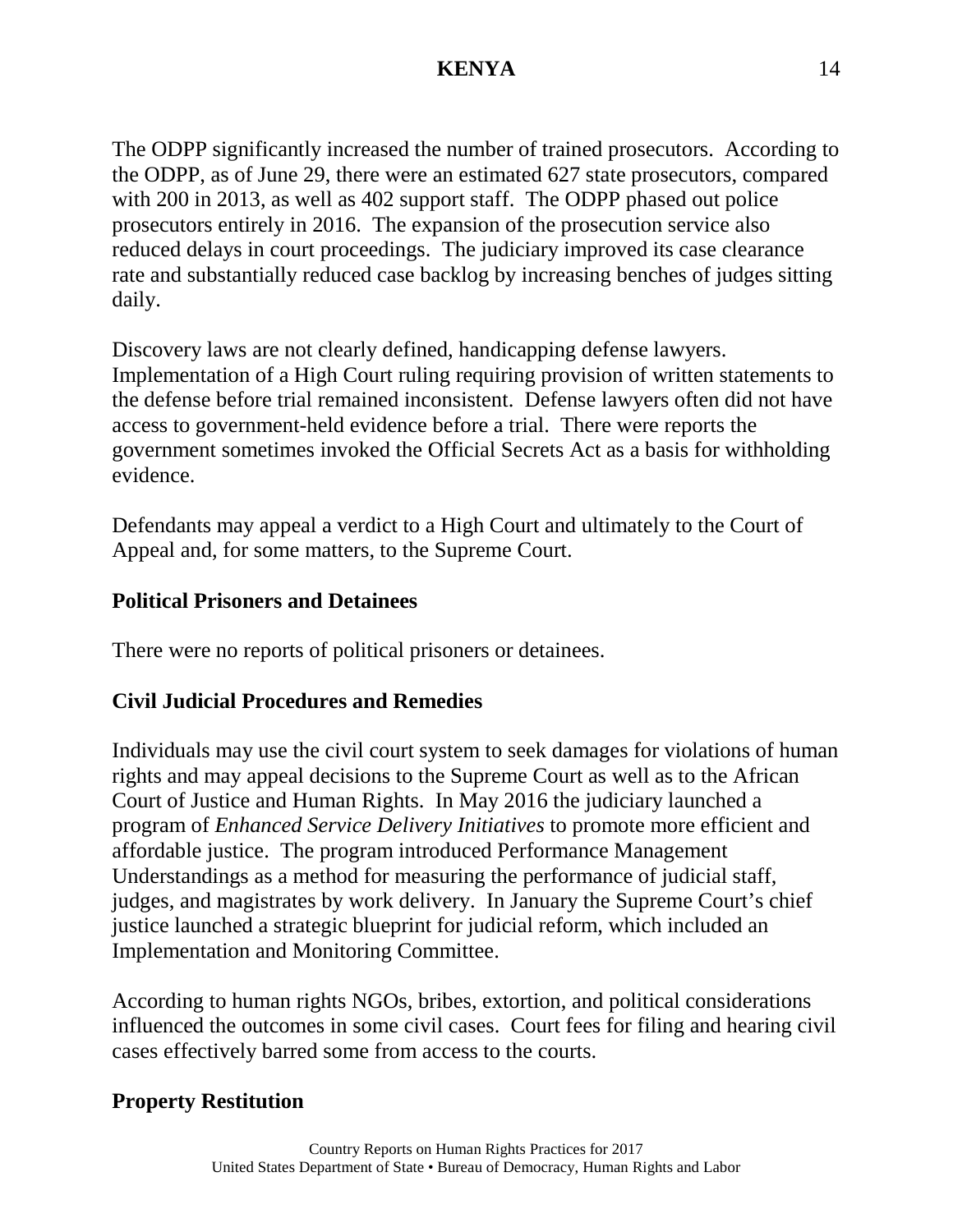There is no single established system of land tenure in the country: private titles compete with customary land rights and community land, while public land is vulnerable to squatters or to unscrupulous developers. There is no clear legal framework for issuing title deeds or for adjudicating land disputes because of legal disputes between the National Land Commission, vested with powers of land adjudication through the constitution and 2012 implementing legislation, and the Ministry of Lands. Plots of land were sometimes allocated twice. The Community Land Act signed into law in August 2016 allows communities to apply for land registrations as a single entity and put in train the adjudication process in which their applications will be considered alongside any competing claims.

A report by the Truth, Justice, and Reconciliation Commission (TJRC) established in the aftermath of the 2007-08 postelection violence identified land reform, including titling, as a key issue, and issued recommendations, which were largely not implemented. NGOs and media reported progress had been uneven. For example, according to the daily *Standard* newspaper, on January 17, a branch of the High Court ruled that more than three million land title deeds issued by the government since 2013 had been irregularly processed and were therefore invalid. The judgment was based on the parliament's failure to approve regulations required to implement the Land Registration Act. The High Court suspended its ruling for one year to give the Ministry of Lands time to issue the deeds in accordance with title regulations already in force.

There is no established system for restitution or compensation for those declared to be squatters and ordered to vacate land. Both private and communal clashes were common because of land disputes. The government used forced eviction and demolition to restore what it claimed was illegally occupied public land. For example, according to two OHCHR communications, in December 2016 authorities gave 1,200 indigenous Sengwer families seven days' notice to depart ancestral lands in Embobut Forest, following previous cycles of evictions. Subsequently, Kenya Forest Service (KFS) guards reportedly burned down several Sengwer dwellings. On December 8, the High Court in Eldoret stayed the evictions, but KFS resumed evictions in March, allegedly firing live ammunition and burning additional homes. In some cases, authorities arranged ad hoc restitution or relocation of residents under NGO pressure. On May 26, the African Union Court on Human and Peoples' Rights found in favor of the indigenous Ogiek community evicted in 2009 from the Mau Forest. The court ruled the government's actions had violated seven articles of the African Charter on Human and People's Rights, to which the country is a signatory. The ruling gave the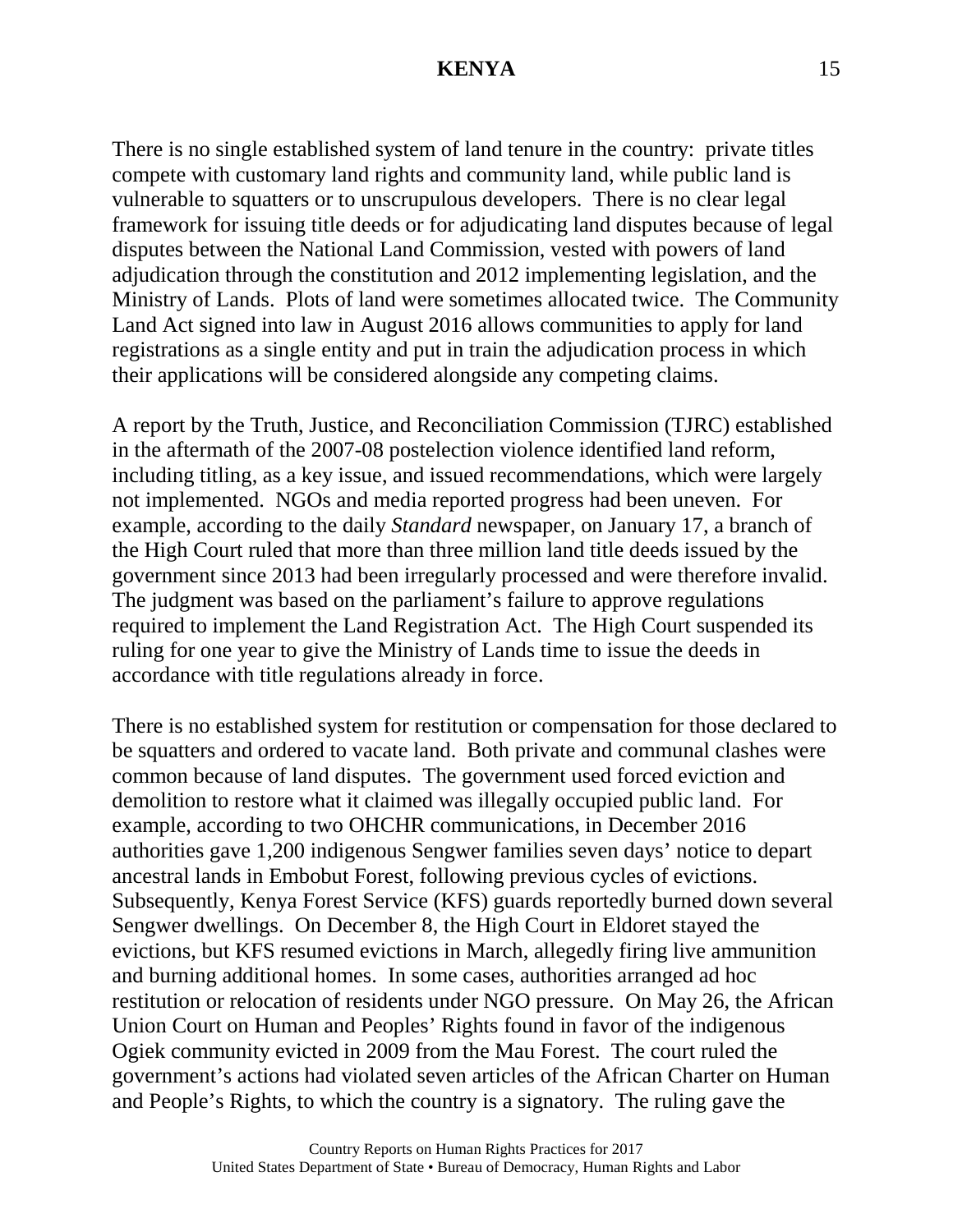Kenyan government until November 6 to implement the required remedies, but as of this report, the Attorney General has taken no action.

# **f. Arbitrary or Unlawful Interference with Privacy, Family, Home, or Correspondence**

The constitution and law prohibit such actions, except "to promote public benefit," but authorities sometimes infringed on citizens' privacy rights. The law permits police to enter a home without a search warrant if the time required to obtain a warrant would prejudice an investigation. Although security officers generally obtained search warrants, they occasionally conducted searches without warrants in the course of large-scale security sweeps to apprehend suspected criminals or to seize property believed stolen. For example, on August 11 and 12, according to multiple press and NGO reports, police conducted house-to-house operations in Kisumu County in connection with protests in the wake of the August 8 election. In one of the homes, police allegedly beat a husband, wife, and their six-month-old daughter. KNCHR confirmed the infant died of her injuries on September 15. In November, IPOA completed its investigation into the infant's death and referred the case to the ODPP for potential prosecution.

Human rights organizations reported police officers raided homes in informal settlements in Nairobi and communities in the coast region in search of suspected terrorists and weapons. The organizations documented numerous cases in which plainclothes police officers searched residences without a warrant and household goods were confiscated when residents were unable to provide receipts of purchase on demand.

# **Section 2. Respect for Civil Liberties, Including:**

# **a. Freedom of Expression, Including for the Press**

The law provides for freedom of expression, including for the press, but the government sometimes restricted this right.

Freedom of Expression: On April 26, a branch of the High Court declared unconstitutional Section 132 of the Penal Code, which criminalized "undermining the authority of a public officer," ruling the provision violated the fundamental right of freedom of expression. Other provisions of the constitution and the National Cohesion and Integration Act prohibiting hate speech and incitement to violence remained in force. Authorities arrested numerous members of parliament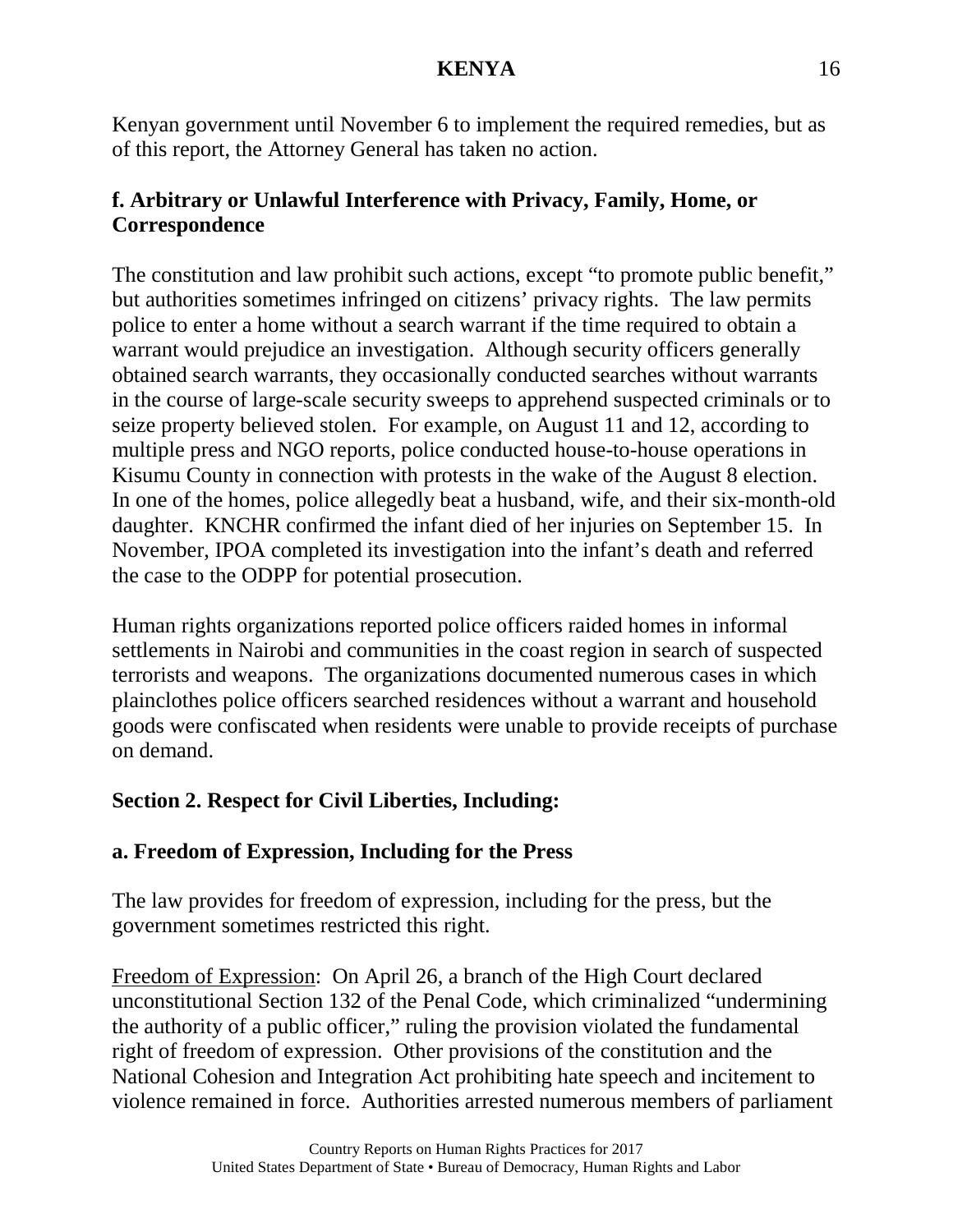(MPs) on incitement or hate speech charges. On September 25, authorities arrested former MP David Manyara for alleged incitement to violence and separately arrested MP Paul Ongili (aka Babu Owino) on charges of subversion and incitement over his September 7 comments comparing President Kenyatta to deposed dictators. Immediately following Ongili's release on bond September 28, police re-arrested him on charges of causing grievous harm to a voter on August 8. On September 11, police arrested MP Moses Kuria and former Senator Johnson Muthama for allegedly making inflammatory statements. Authorities had previously arrested Kuria and Muthama, along with six other politicians from both the ruling and opposition parties, for making inflammatory public comments in June 2016. Courts dismissed those charges against the eight politicians last year.

Press and Media Freedom: The government occasionally interpreted laws to restrict press freedom, and officials occasionally accused the international media of publishing stories and engaging in activities that could incite violence. Two laws give the government oversight of media by creating a complaints tribunal with expansive authority, including the power to revoke journalists' credentials and levy debilitating fines. The government was the media's largest source of advertising revenue, and regularly used this as a lever to influence media owners. Journalists practiced self-censorship to avoid conflict with the government on sensitive subjects, such as the first family.

Sixteen other laws restrict media operations and place the restrictions on freedom of the press. In August 2016 the president signed into law the Access to Information bill, which media freedom advocates lauded as progress in government transparency.

Violence and Harassment: Journalists alleged security forces or supporters of politicians at the national and county levels sometimes harassed and physically intimidated them. The government at times failed to investigate allegations of harassment, threats, and physical attacks on members of the media.

In May Human Rights Watch and the NGO Article 19 documented 23 incidents between 2013 and 2017 in which government officials or individuals believed to be aligned with the government assaulted journalists or bloggers. Two of the victims died under circumstances that may have been related to their work. The groups documented an additional 16 incidents of direct death threats against journalists and bloggers and 14 cases of arbitrary arrest or detention of journalists and bloggers who were later released without charge.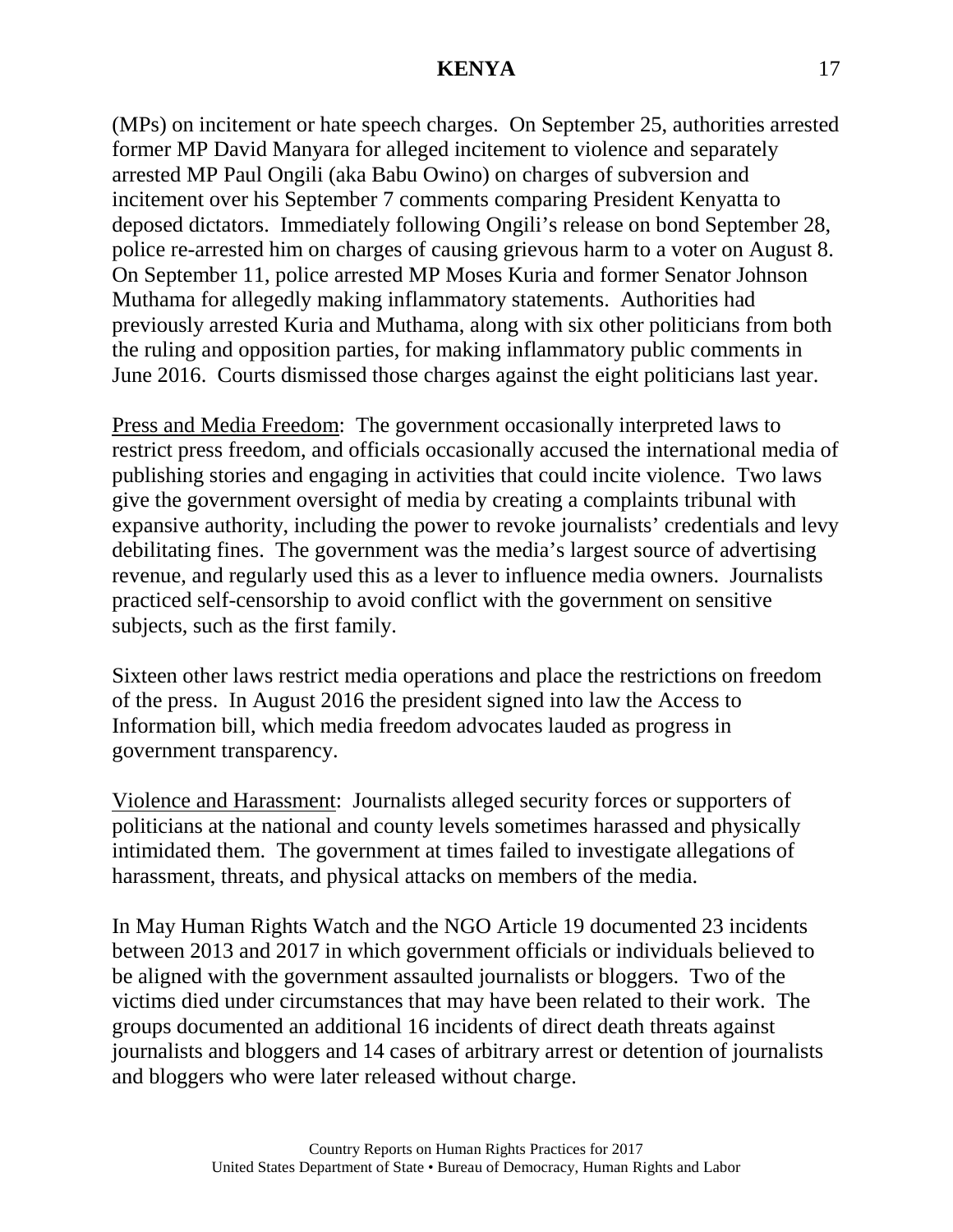Numerous news outlets and NGOs reported intimidation of journalists increased in advance of and following the August 8 elections. In June authorities arrested journalist Walter Menya after he published an article on senior employees at a public service organization who were also registered officials of the ruling Jubilee party's campaign. Authorities released Menya two days later without charge. On August 12, police arrested journalists Duncan Khaemba and Otieno Willis while reporting on postelection violence in the Nairobi informal settlement of Kibera, reportedly for wearing bulletproof gear without a license. Authorities dropped the charges on August 15.

Most news media continued to cover a wide variety of political and social issues, and most newspapers published opinion pieces criticizing the government.

Censorship or Content Restrictions: The mainstream media were generally independent, but there were reports by journalists that government officials pressured them to avoid certain topics and stories and intimidated them if officials judged they had already published or broadcast stories too critical of the government. There were also reports journalists avoided covering issues or writing stories they believed their editors would reject due to direct or indirect government pressure. According to media reports, in October 2016 a Ministry of Health official threatened *Business Daily* reporter Stellar Murumba over a story about corruption at the ministry. On a recorded phone call, the official told Murumba the story put Murumba at risk and the government had tapped her computer. The official later apologized; authorities did not deny the reporter's surveillance claims.

Libel/Slander Laws: Government officials and politicians threatened and brought defamation cases against the media. On February 6, a branch of the High Court declared unconstitutional Section 194 of the Penal Code, which defined the offense of criminal defamation, and all criminal libel cases were withdrawn. Libel and slander remain civil offenses.

National Security: The government cited national or public security as grounds to suppress views that it considered politically embarrassing. In February the Communications Authority directed mobile phone service providers to allow a private company contracted by the government to listen to private calls, read text messages, and review mobile money transactions. A judge halted the directive, ruling it violated constitutional privacy protections.

# **Internet Freedom**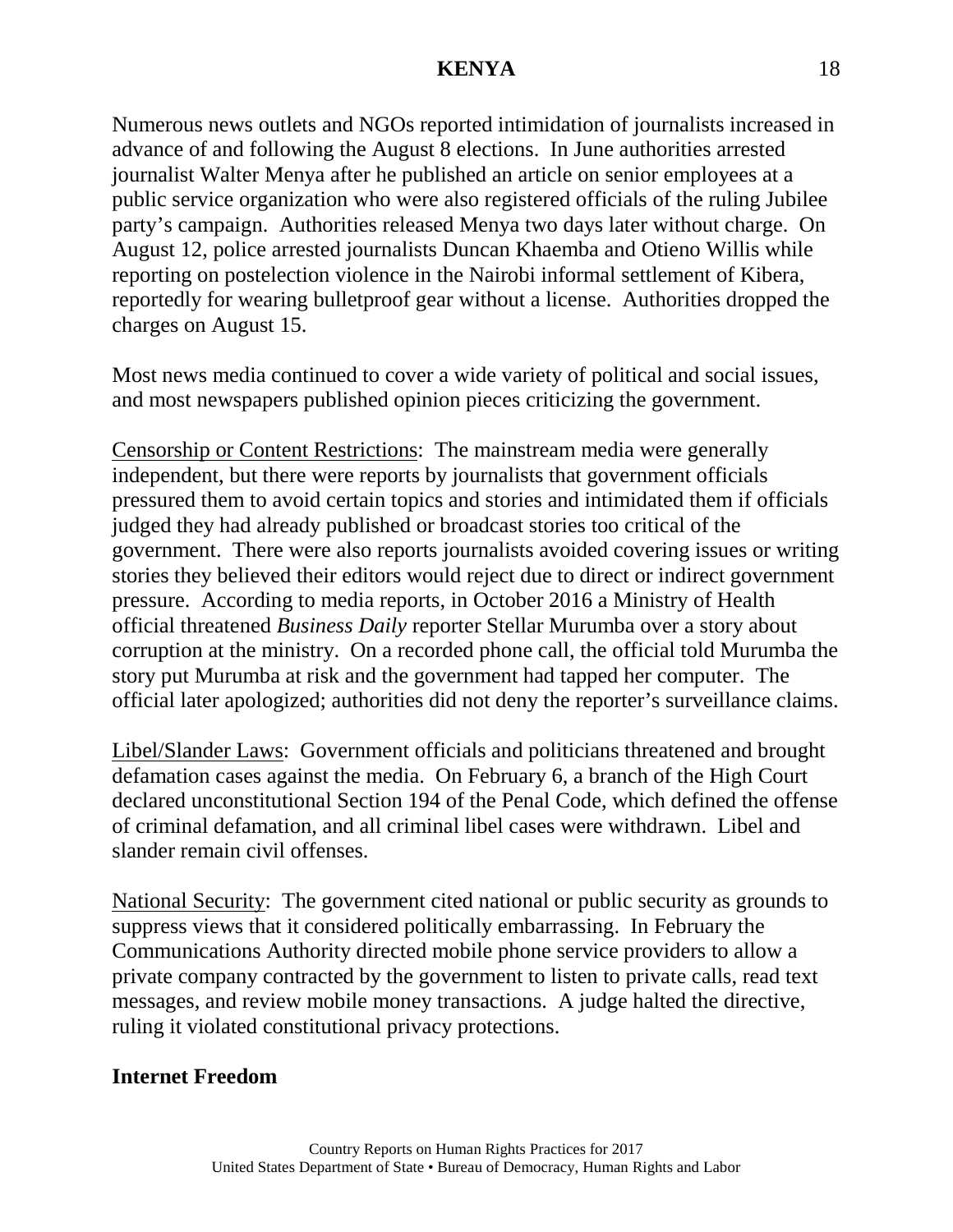The government did not restrict or disrupt access to the internet or censor online content, and there were no credible reports that the government monitored private online communications without appropriate legal authority. Authorities, however, monitored websites for violations of hate speech laws.

By law, mobile telephone service providers may block mass messages they judge would incite violence. The National Cohesion and Integration Commission (NCIC) tracked bloggers and social media users accused of spreading hate speech. According to an August 13 article in the *Nairobi News* (a blog run by the daily newspaper *The Daily Nation*), authorities arrested the administrator of a discussion group on the mobile application WhatsApp for spreading inflammatory false information and propaganda via social media.

According to the Kenya National Bureau's 2017 Economic Survey, as of September there were 39.4 million internet users--more than 80 percent of the population. Mobile data expanded internet access to many less-developed parts of the country. Network coverage for 3G and 4G data expanded, as did the number of internet service providers.

# **Academic Freedom and Cultural Events**

There were no government restrictions on academic freedom or cultural events. In August 2016 the president signed into law the Protection of Traditional Knowledge and Cultural Expressions Bill.

# **b. Freedoms of Peaceful Assembly and Association**

# **Freedom of Peaceful Assembly**

Although the constitution and law provide for freedom of assembly, the government sometimes restricted this right. Police routinely denied requests for meetings filed by human rights activists, and authorities dispersed persons attending meetings that had not been prohibited beforehand. Organizers must notify local police in advance of public meetings, which may proceed unless police notify organizers otherwise. By law authorities may prohibit gatherings only if there is another previously scheduled meeting at the same time and venue or if there is a perceived specific security threat.

Police used excessive force at times to disperse demonstrators. At least twice during the year, police used tear gas to disperse striking nurses. IPOA's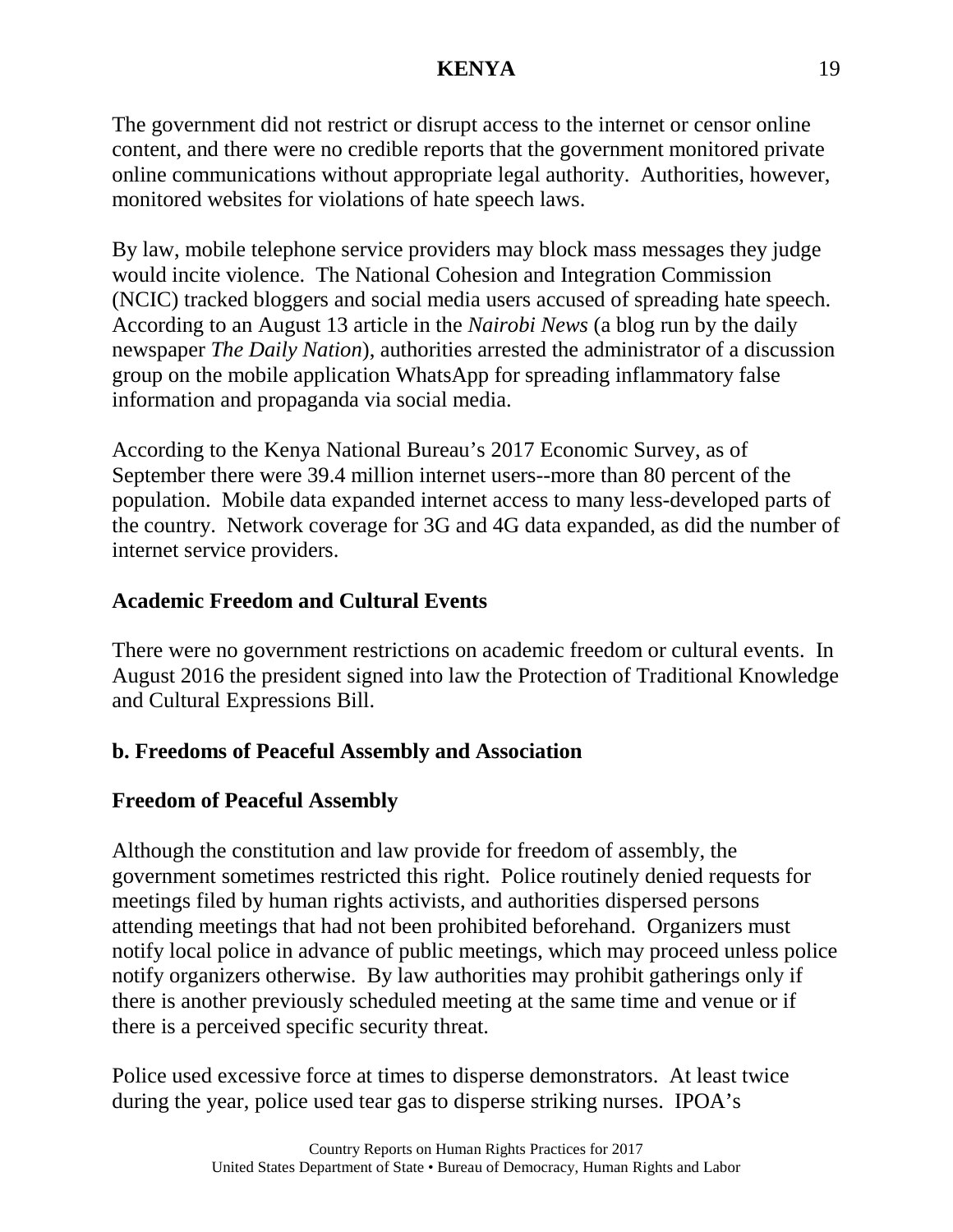investigation of resulting complaints continued as of November. There were widespread media reports of police violence directed at protesters following the August 8 elections, including the use of live ammunition against nonviolent protesters, house-to-house operations, and physical assault of bystanders not participating in protests. Credible reports indicated the number killed was at least 35 persons, with at least 100 injured. There were no reports of police injuries or deaths from the same period. Violence spiked episodically in opposition strongholds surrounding the October 26 fresh election, and unconfirmed reports indicate up to two dozen deaths in October and November from a mix of police action and mob violence. Many human rights and civil society organizations condemned the excessive use of police force against demonstrators. There were multiple press reports throughout the year of police using tear gas to disperse protesters, including against supporters of both the ruling party and opposition coalition following the elections. IPOA's investigation of resulting complaints continued as of November. For example, on September 29, IPOA and IAU both announced investigations into excessive use of force and extortion during a police action against protests at the University of Nairobi on September 28 in which 27 students were injured. The acting interior cabinet secretary announced stern actions would be taken against officers found culpable. A lack of police cooperation frustrated IPOA's investigation into some of the alleged abuses. On October 12, the government banned protests in the central business districts (CBD) of the three largest cities--Nairobi, Mombasa, and Kisumu--until further notice. Protests nonetheless continued in all three CBDs. Police reportedly clashed with protesters in the Kisumu CBD on October 13, but allowed protests to proceed there on October 16.

### **Freedom of Association**

The constitution and law provide for freedom of association, and the government generally respected this right, but there were an increasing number of reports that authorities arbitrarily denied this right in some cases. A statement by the UN Office of the High Commissioner for Human Rights dated February 14 noted a systematic and deliberate pattern of suppression of civil society groups that challenge government policies and investigate human rights abuses and corruption

. The Societies Act requires that every public association be either registered or exempted from registration by the Registrar of Societies. The NGO Coordination Act requires that NGOs dedicated to advocacy, public benefit, or the promotion of charity or research register with the NGO Coordination Board. Rights groups accused the NGO Coordination Board of using its authority to suppress groups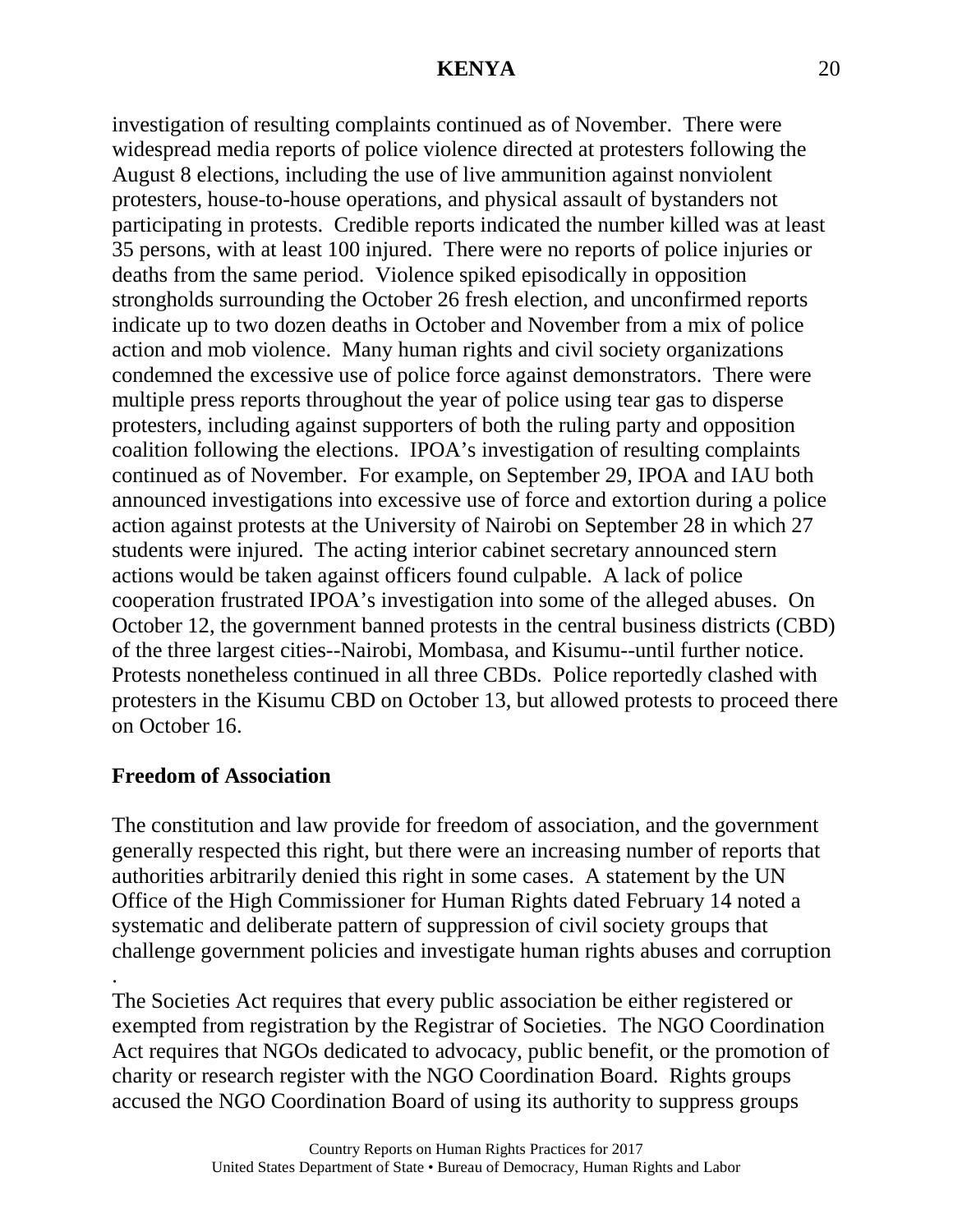critical of government action, particularly following the August 8 elections. On August 14, the NGO Coordination Board announced the Ministry of the Interior would cancel the registration of the Kenya Human Rights Commission (KHRC), one of the country's oldest human rights groups, citing alleged tax evasion and other reasons. This was the second such effort since 2015. On August 15, the NGO Coordination Board requested authorities shut down the offices of the Africa Center for Open Governance (AfriCOG), freeze its assets, and arrest its directors. A High Court judge granted a stay in the case, and the acting interior cabinet secretary put a hold on the suspensions of the KHRC and AfriCOG, but directed further investigations into the issues the NGO Board raised.

The NGO Coordination Act of 1990 requires organizations employing foreign staff to seek authorization from the NGO Coordination Board before applying for a work permit. On January 6, the interior principal secretary directed the 47 county commissioners to monitor strictly local NGOs' license status, and whether an NGO's foreign employees possessed valid work permits. Following the August 8 election, the NGO Coordination Board informed NGOs it would not meet for the rest of the year and would stop issuing extensions on certain types of work passes. As a result, NGOs could not hire foreign employees, and the status of many existing NGO employees expired, forcing them to leave the country or cease working and leave NGOs short-handed.

In September 2016, the Ministry of Devolution and Planning announced its intention to implement immediately the 2013 Public Benefits Organization (PBO) Act, an important step in providing a transparent legal framework for NGO activities. As of November the PBO Act was not implemented because it was not gazetted, a step required before implementation.

# **c. Freedom of Religion**

See the Department of State's *International Religious Freedom Report* at [www.state.gov/religiousfreedomreport/.](http://www.state.gov/religiousfreedomreport/)

# **d. Freedom of Movement**

The constitution and law provide for freedom of internal movement, foreign travel, emigration, and repatriation. The government generally respected these rights but increasingly enforced restrictions on refugees' movements. The government generally cooperated with the Office of the UN High Commissioner for Refugees (UNHCR) and other humanitarian organizations in providing protection and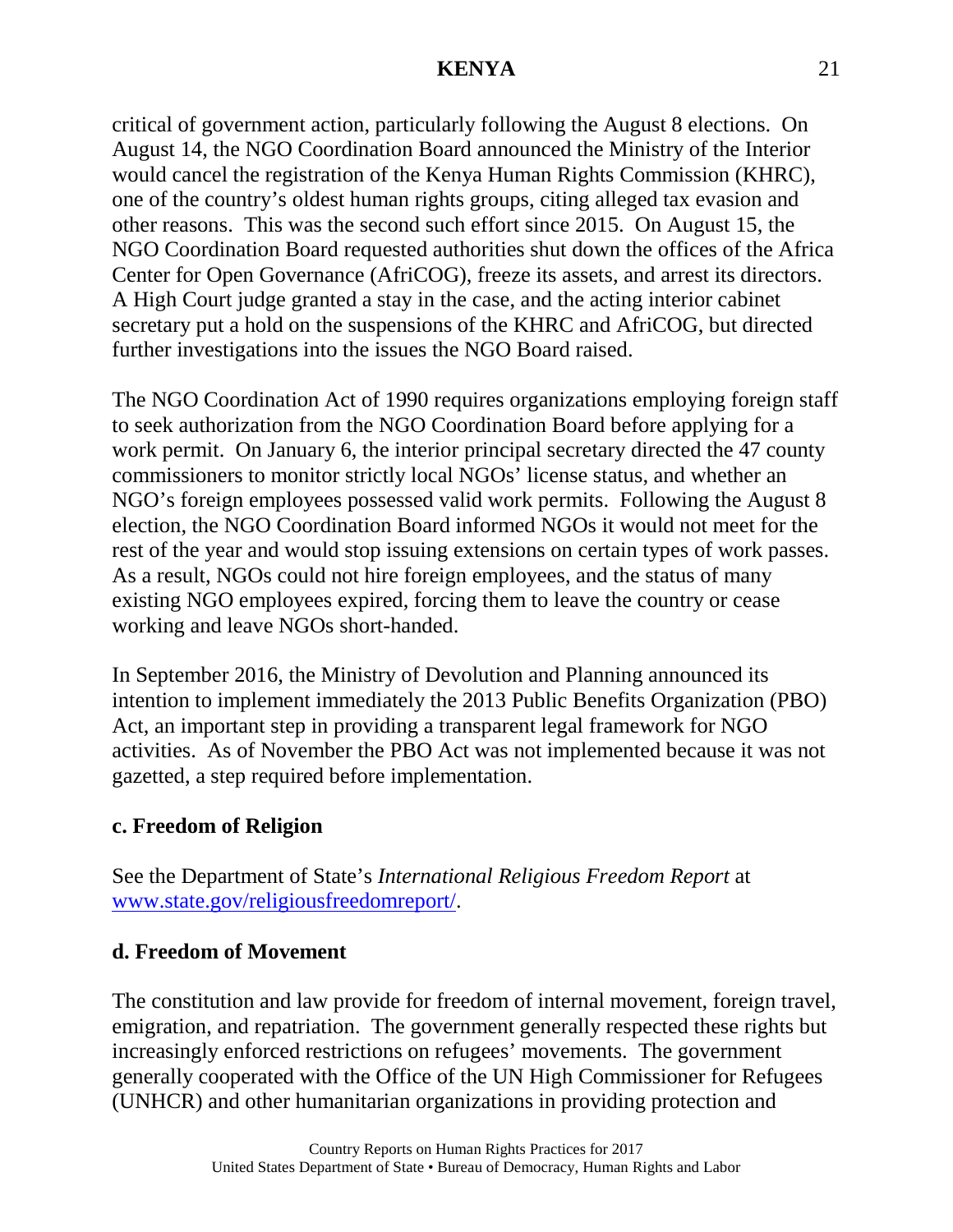assistance to internally displaced persons (IDPs), refugees, asylum seekers, and other persons of concern. In February a High Court blocked the government's plan to close the Dadaab refugee camp, ruling the plan violated the principle of nonrefoulement, and was discriminatory and unconstitutional for targeting Somali refugees. The government announced its intention to appeal, but had not done so as of year's end.

Abuse of Migrants, Refugees, and Stateless Persons: Police abuse of asylum seekers and refugees continued, with most reports coming from Nairobi's predominantly Somali Eastleigh neighborhood.

Witnesses alleged security forces routinely confiscated or destroyed both expired and valid UN refugee documents and frequently demanded bribes to release persons in detention or in the process of arrest. According to media and NGO reports, police and military personnel mistreated refugees in retaliation for al-Shabaab attacks on security personnel.

At year's end, the security situation in Dadaab remained precarious, although no new attacks on humanitarian workers occurred. In February assailants fired shots in an unsuccessful attempt to kidnap a teacher there. Increased police presence in the camps led to some improvements and cooperation with refugees through community policing and neighborhood watch initiatives. Violence also occasionally flared over Dadaab host community protests about employment and priority contract rights related to the camp.

Gender-based violence remained a problem in both the Dadaab and Kakuma refugee camps and in Nairobi, particularly for vulnerable populations including women, children, and lesbian, gay, bisexual, transgender, and intersex (LGBTI) refugees. Reported incidents included domestic violence, rape, sexual assault, physical assault, psychological abuse, FGM/C, and forced marriage, particularly of young Sudanese, South Sudanese, and Somali girls. Refugee communities sometimes targeted opponents of FGM/C. Health and social workers in Kakuma refugee camp reported that, due to strong rape-awareness programs in the camp, survivors increasingly reported such incidents, resulting in improved access to counseling. In the Dadaab refugee camp, however, the government's limited effectiveness and UNHCR's restricted access and limited ability to provide services or protection resulted in higher numbers of cases of gender-based violence and underreporting of crimes and abuse, particularly against women and girls.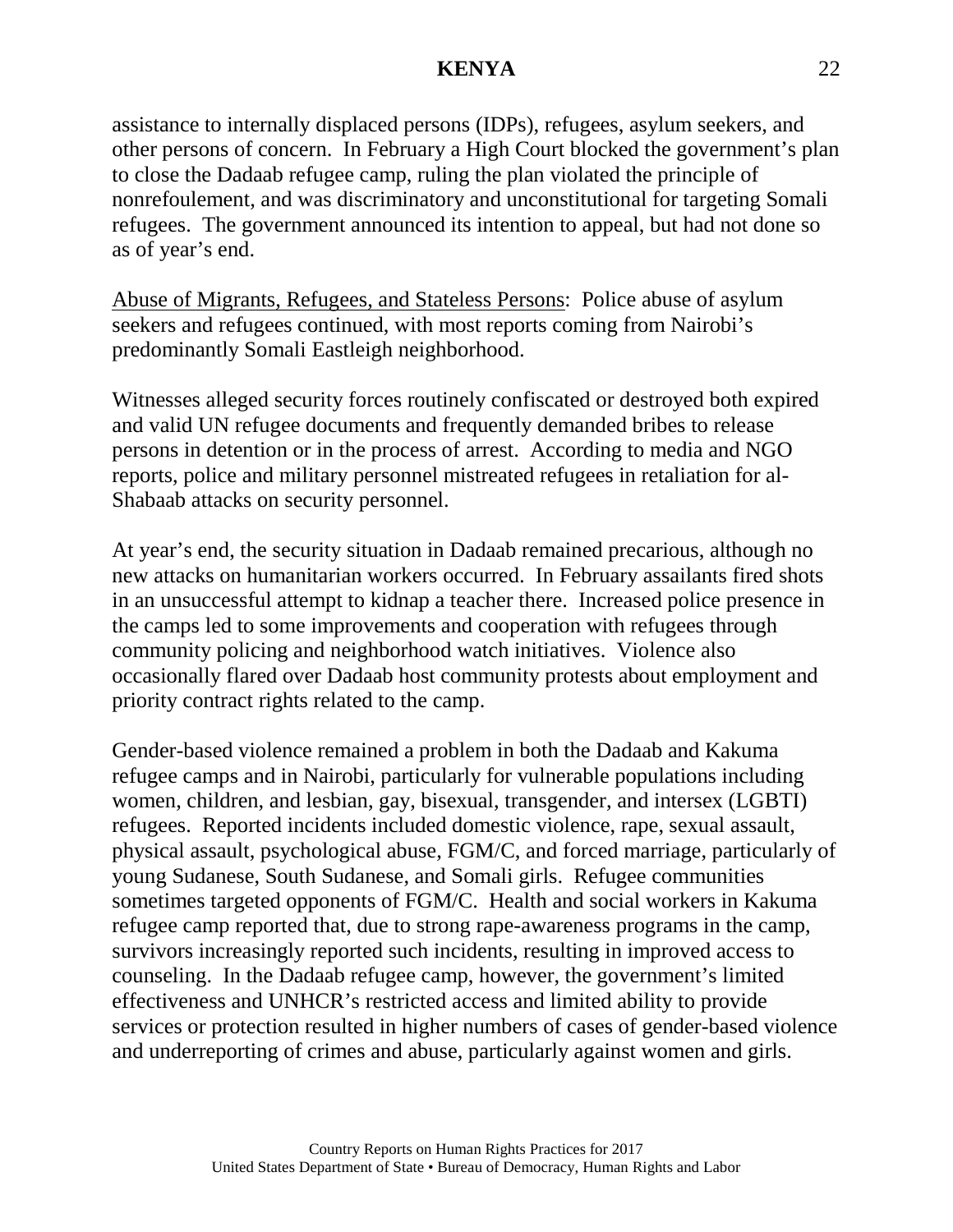While mobile courts continued to serve the camp populations, most crimes went unreported. Refugees generally dealt with criminality in accordance with customary law and traditional practices rather than through the country's justice system. Other security problems in refugee camps included petty theft, banditry, ethnic violence, and the harassment of Muslim converts to Christianity, according to UNHCR.

In-country Movement: The country hosted a very large refugee population. Prolonged insecurity and conflict in the region forced the country to play a leading role in coping with refugee flows, especially from Somalia, South Sudan, the Democratic Republic of the Congo (DRC), and Ethiopia. In February the government announced its intention to appeal a 2017 Court of Appeal High Court ruling that blocked a plan to relocate all urban refugees to camps, although it had not appealed by the end of the year. The government enforced an encampment policy, with Kakuma and Dadaab refugee camps as the designated areas for refugees.

The government granted limited travel permission to refugees to receive specialized medical care outside the camps, to refugees enrolled in public schools, and to refugees in the resettlement pipeline. It made exceptions to the encampment policy for extremely vulnerable groups in need of protection. The government continued to provide in-country movement and exit permits for refugee interviews and departures for third-country resettlement.

From January through July, the Department of Refugee Affairs issued more than 5,000 temporary movement passes to refugees and asylum seekers. UNHCR reported that approximately 90 percent of the individuals returned to their camps by the time their passes expired. Authorities charged more than 600 refugees and asylum seekers with being unlawfully present in the country (under the Citizenship and Immigration Act) or residing without authority outside designated areas (under the Refugees Act). Of these, authorities discharged 137 and returned them to the camps, 44 were deported to Somalia, and 443 were convicted and ordered to pay fines or serve three to six months in prison.

# **Internally Displaced Persons (IDPs)**

The National Consultative Coordination Committee on IDPs (the committee) operates under the Ministry of Interior and Coordination of National Government. According to the committee, in 2016 it compensated 44,577 IDPs who remained in camps after the 2007-08 postelection violence with approximately \$500 to aid their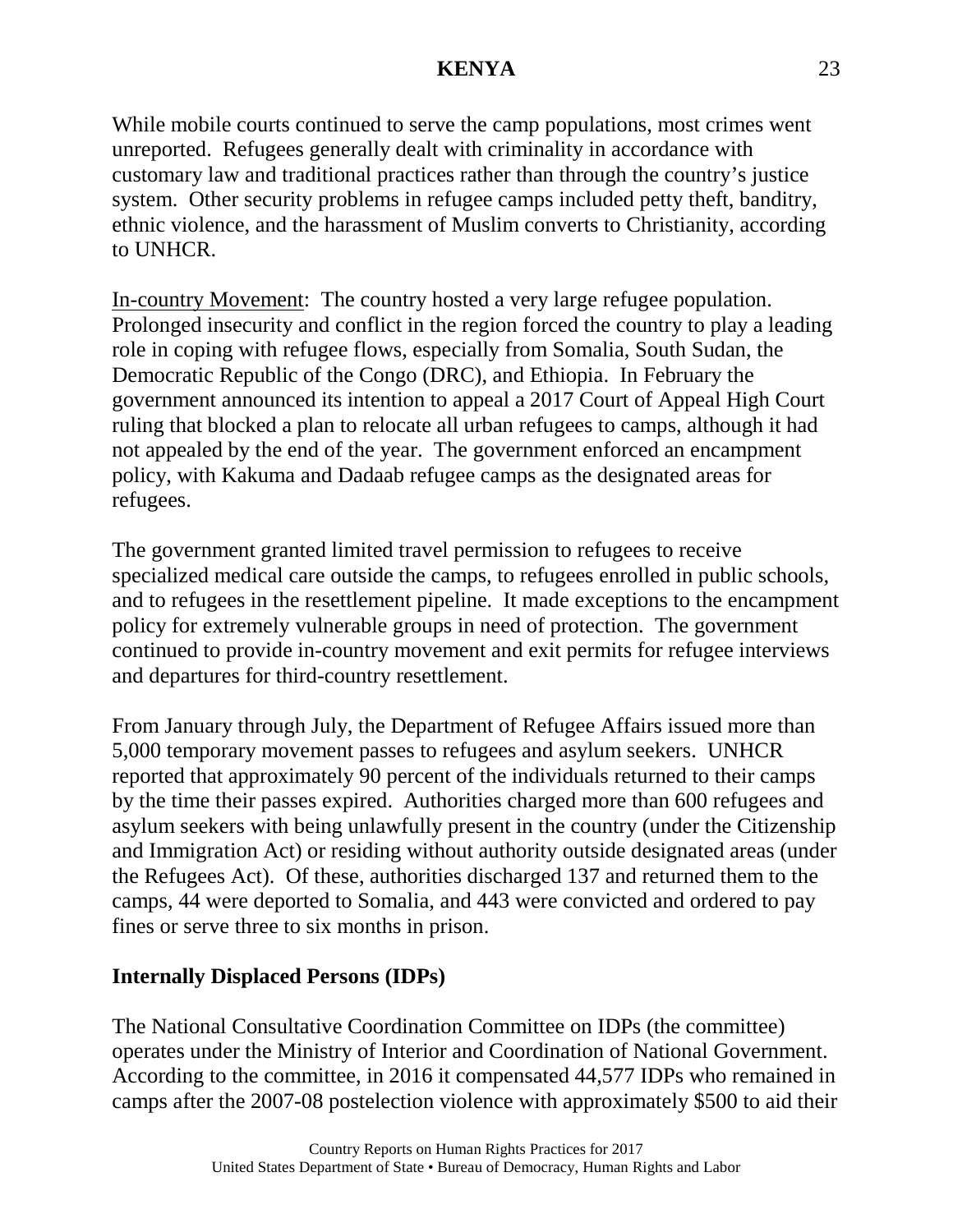reintegration into society. The committee planned to compensate the remaining 39,314 by the end of the year.

Violence in Mandera County in 2014 between the communities of Mandera North District and Banisa District, and on the border between Mandera and Wajir Counties, resulted in displacement of an estimated 32,000 households. According to the Ministry of Devolution and Planning, the committee provided Mandera County with financial assistance for 6,890 IDP households that had not been able to return home, and assistance to the IDPs continued.

Water scarcity exacerbated communal conflict and left an unknown number of citizens internally displaced. IDPs from all locations generally congregated in informal settlements and camps. Living conditions in such settlements and camps remained poor, with rudimentary housing and little public infrastructure or services. Grievances and violence between IDPs and host communities were generally resource based and occurred when IDPs attempted to graze livestock or gather food and fuel locally. In the north, IDP settlements primarily consisted of displaced ethnic Ethiopians and Somalis and were targets of clan violence or involved in clashes over resources.

# **Protection of Refugees**

Refoulement: In November 2016 the government forcibly sent South Sudanese opposition spokesperson James Gatdet Dak to South Sudan, despite the risk of torture. In a statement, UNHCR expressed its deep concern, noting that Dak had previously been granted refugee status by Kenyan authorities. In February a court ruled that Dak had not been held by authorities, and ordered the government to investigate the case as a criminal abduction.

There were also multiple reports released by advocacy organizations alleging undue government pressure on refugees in Dadaab camp to repatriate voluntarily to Somalia and that inadequate information was provided to prospective refugees about conditions in areas of return inside Somalia.

In August the NGO Refugees International questioned the continued facilitation of returns in view of the deterioration in conditions in Somalia. In 2016 NGO Human Rights Watch released a report that questioned the voluntariness of Somali refugee returns from Kenya and accused officials of violating international law by intimidating refugees into returning to insecure conditions in Somalia. Also in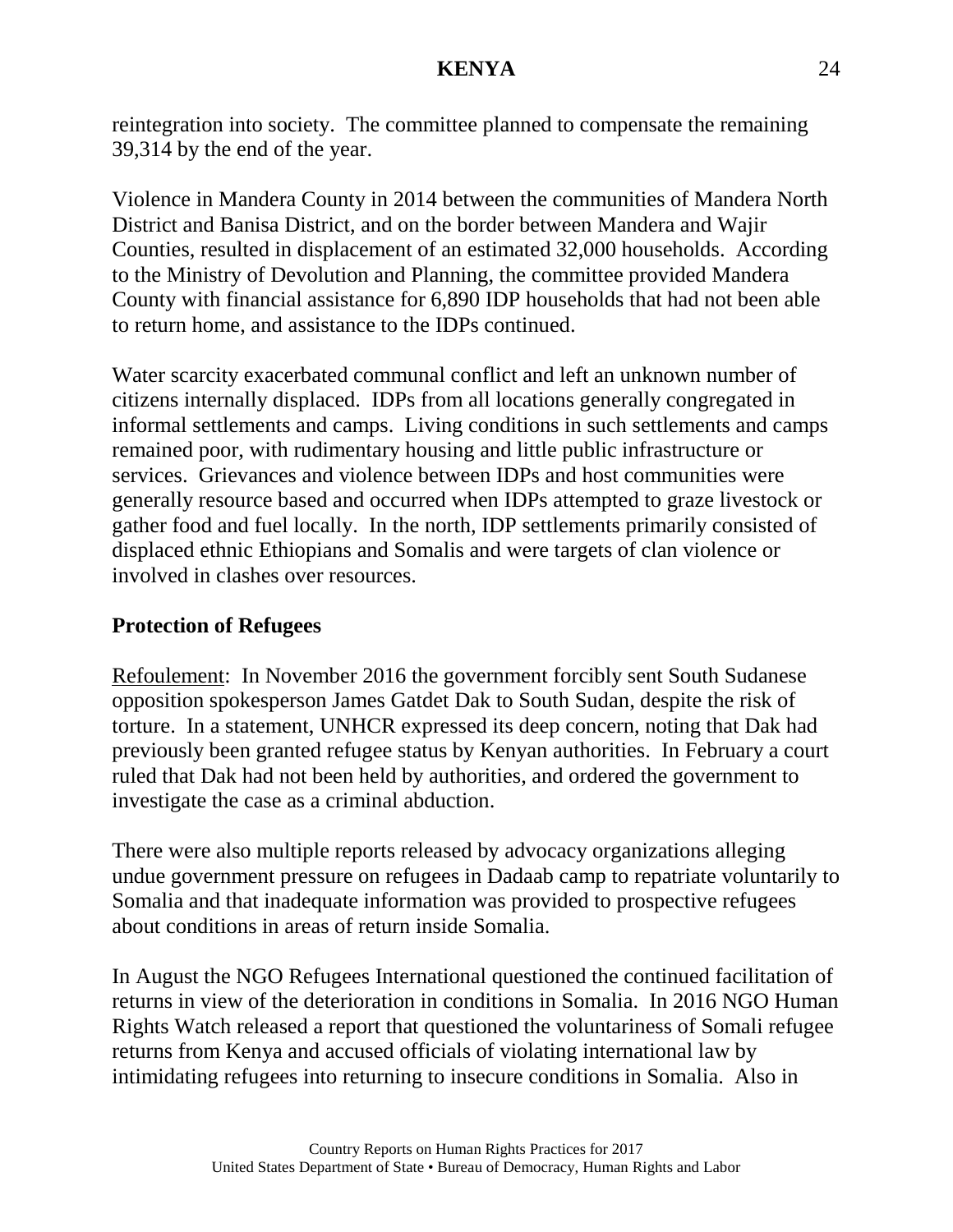2016, Amnesty International issued a report alleging the government was forcing refugees to return to Somalia.

Access to Asylum: The law provides for the granting of asylum or refugee status, and the government has a system for providing protection to camp-based refugees. While the government generally coordinated with UNHCR to provide assistance and protection to refugees in the Dadaab and Kakuma refugee camps, cooperation was limited in urban areas. Security threats emanating from Somalia strained the government's ability to provide security to those seeking asylum, especially in Dadaab. The government permitted registration of new refugee arrivals only during specific periods. For example, in June and July only one new refugee was registered in Dadaab. Since that time, no registration of arrivals took place, and there were an estimated 4,000 unregistered persons of concern, mostly from Somalia, in need of adjudication. In May 2016 the government revoked prima facie status--a group determination of refugee status--for newly arrived asylum seekers from Somalia and did not provide individual refugee status determination to Somali refugee arrivals.

According to UNHCR, as of September the country hosted approximately 489,000 registered refugees and asylum seekers: in Dadaab refugee camp an estimated 240,000; in Kakuma camp approximately 185,000; and in the Nairobi area an estimated 64,000. The government and UNHCR had not recently verified the number of refugees in other urban areas, which was estimated to be nearly 100,000. The majority of refugees and asylum seekers were from Somalia (287,400), with others coming from South Sudan (110,400), the DRC (34,800), Ethiopia (27,800), Sudan (9,900), and other countries (500). Most refugees arriving in Kakuma were from South Sudan, and the refugee population in Dadaab was primarily Somali. New arrivals also included individuals from Burundi, the DRC, Ethiopia, and Uganda. The Somali refugee influx was lower than in previous years. An agreement on voluntary repatriation between Kenya, Somalia, and UNHCR expired in November. Under the agreement, UNHCR supported the return of more than 73,800 Somali refugees from December 2014 until October.

In February the high court overturned a May 2016 government plan to close the Dadaab camps in November for reasons of security and because of cost. The high court ruled the plan violated the constitution and international obligations. Officially, the country encouraged Somali refugees to return voluntarily to Somalia. UNHCR continued to provide both financial and transportation support to refugees voluntarily returning to Somalia.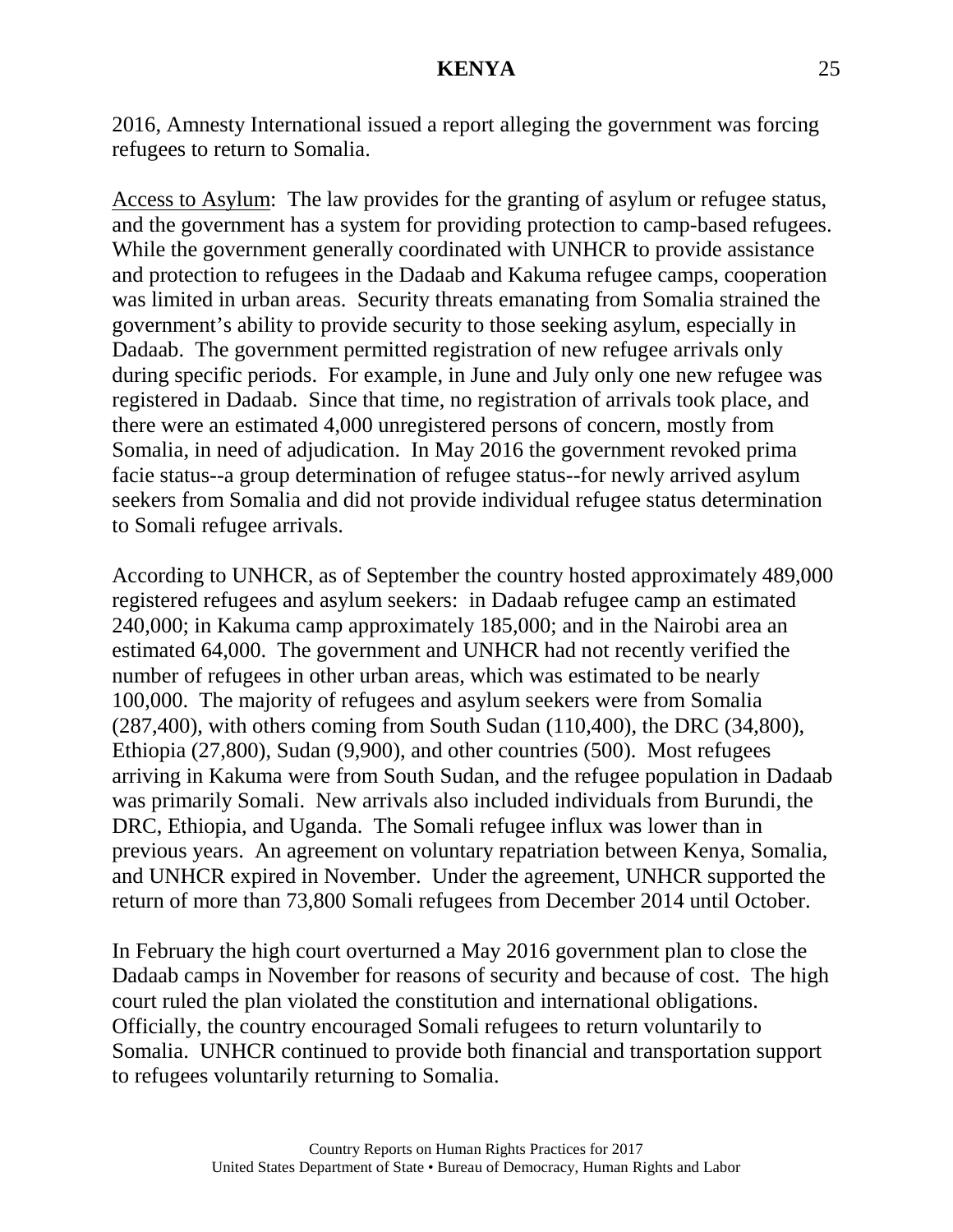In May 2016 the government disbanded the Department of Refugee Affairs and replaced it with a Refugee Affairs Secretariat to carry out the department's previous work.

Employment: Refugees are generally not permitted to work in the country.

### **Stateless Persons**

The constitution and the 2011 Citizen and Immigration Act provide for the protection of stateless persons and for legal avenues for eligible stateless persons to apply for citizenship. UNHCR estimated that an estimated 18,500 stateless persons were registered in the country; the actual number, however, was unknown. Communities known to UNHCR as stateless included Sudanese Nubians in Nairobi, the Somali Galjeel in the Tana River area, the Mozambican Makonde in Mombasa, and the Pemba in Kwale. There were also a number of stateless persons of mixed Eritrean-Ethiopian heritage. In February the government began issuing identity cards and title deeds for land they own to Makonde applicants after President Kenyatta issued a directive in October 2016 that the government should do so by December 2016.

Although legal safeguards and pathways to citizenship for stateless persons exist, the government lacked a strategy to identify and register them, significantly limiting their ability to acquire legal residence or citizenship. Stateless persons had limited legal protection and encountered travel restrictions, social exclusion, and heightened vulnerability to trafficking, sexual and gender-based violence, exploitation, forced displacement, and other abuses. UNHCR reported that stateless persons faced restrictions on internal movement and limited access to basic services, property ownership, and registration of births, marriages, and deaths. Inadequate documentation sometimes resulted in targeted harassment and extortion by law enforcement officials and exploitation in the informal labor sector.

National registration policies require citizens age 18 and older to obtain national identification documents from the National Registration Bureau. Failure to do so is a crime. Groups with historical or ethnic ties to other countries faced higher burdens of proof in the registration process. For example, Nubians, along with ethnic Somalis (such as the Galjeel community) and Muslims in the coast region, experienced discriminatory registration policies that led to statelessness, according to UNHCR and domestic legal aid organizations.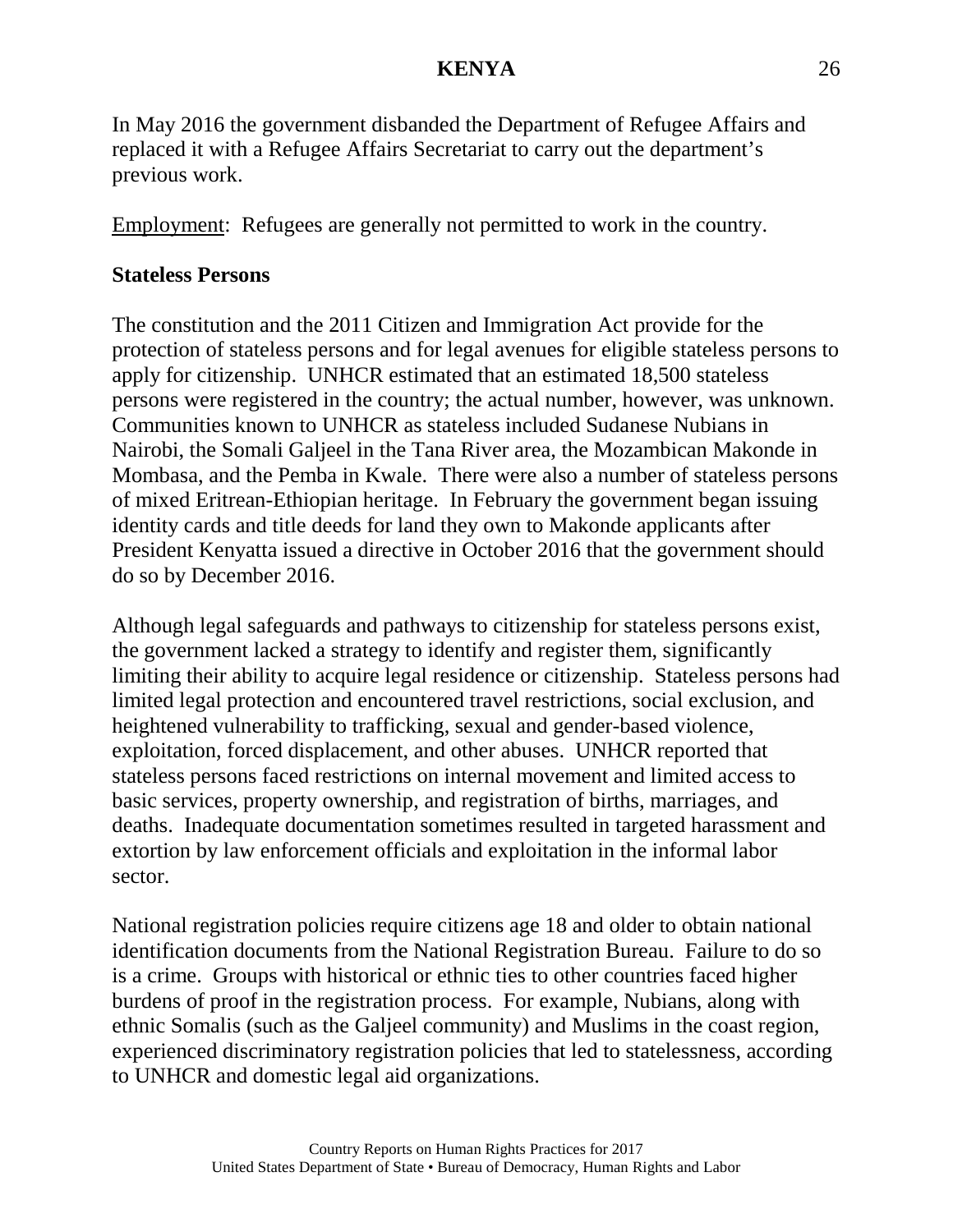The deadline for stateless persons to apply to be considered for citizenship expired in August 2016. In accordance with Article 15(2) of the Kenya Citizenship and Immigration Act of 2011, the deadline was extended until August 30, 2019.

Many stateless persons did not qualify for protection under the local refugee determination apparatus. Among these were Somali refugees born in Kenyan refugee camps and Sudanese and South Sudanese refugees.

During the year the government established a vetting committee of Nubian elders to identify children of Nubian descent who are eligible for registration. As of November, the committee had not completed this process.

On June 2, the government issued a land title for 288 acres of public land to a private group representing the Nubian Council of Elders for the settlement of stateless persons. UNHCR reported that the government had completed, but not yet approved, the National Action Plan to eradicate statelessness in Kenya.

# **Section 3. Freedom to Participate in the Political Process**

The constitution and law provide citizens the ability to choose their government in free and fair periodic elections held by secret ballot and based on universal and equal suffrage.

# **Elections and Political Participation**

Recent Elections: In August citizens voted in the second general election under the 2010 constitution, electing executive leadership and parliamentarians, county governors, and members of county assemblies. International and domestic observers, such as the Kenya Elections Observation Group, African Union Observer Mission, and the Carter Center, judged the elections generally credible, although some civil society groups raised concerns about irregularities. In the presidential election, Jubilee Party candidate Uhuru Kenyatta won with a margin significantly above that of runner-up candidate Raila Odinga of the National Super Alliance (NASA). NASA challenged the results in a petition to the Supreme Court. On September 1, the court ruled in NASA's favor, annulling the presidential elections and citing the Independent Electoral and Boundaries Commission (IEBC) for irregularities in voter registration and technical problems with vote tallying and transmission. The court ordered a new election for president and deputy president, which was held on October 26.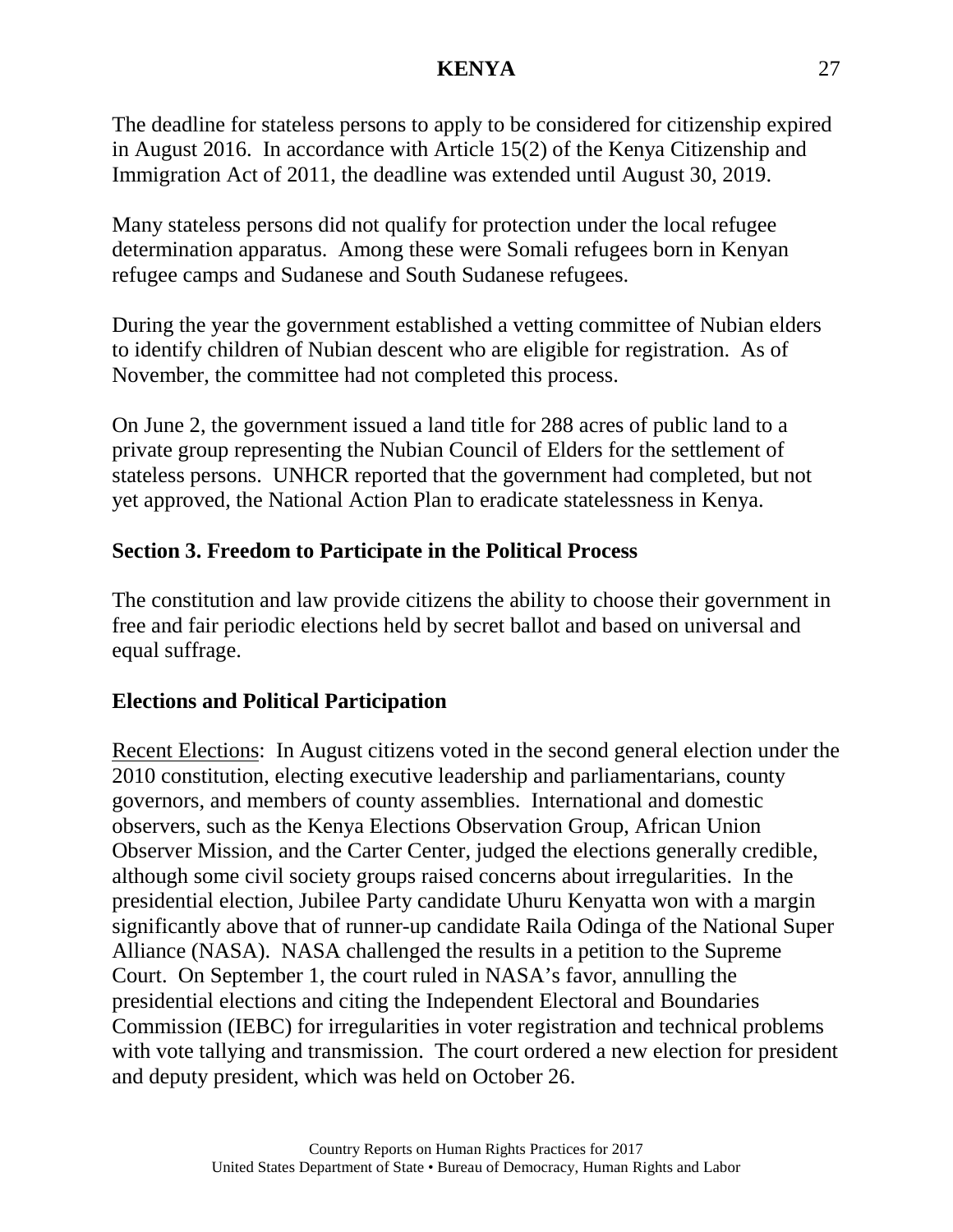On October 10, Odinga announced his withdrawal from the election, saying the IEBC had not taken sufficient steps to ensure a free and fair election. The October 26 vote was marred by low voter turnout in some areas and protests in some opposition strongholds. On October 30, the IEBC declared Kenyatta the winner of the election. On November 20, the Supreme Court rejected petitions challenging the October 26 elections and upheld Kenyatta's victory. Odinga refused to accept Kenyatta's re-election and repeated his call for people's assemblies across the country to discuss constitutional revisions to restructure the government and the elections process.

To reduce voter fraud, the government used a biometric voter registration system, first used in 2013. Possession of a national identity card or passport was a prerequisite for voter registration. According to media reports, political parties were concerned about hundreds of thousands of national identity cards produced but never collected from National Registration Bureau offices around the country, fearing that their supporters would not be able to vote. Ethnic Somalis and Muslims in the coast region and ethnic Nubians in Nairobi complained of discriminatory treatment in the issuance of registration cards, noting that authorities sometimes asked them to produce documentation proving their parents were citizens.

Participation of Women and Minorities: Voting rates and measures of other types of participation in the political process by women and members of minorities remained lower than those of men.

The constitution provides for parliamentary representation by women, youth, persons with disabilities, ethnic minorities, and marginalized communities. The constitution specifically states no gender should encumber more than two-thirds of elective and appointed offices (the Two-Third Gender Rule). The Supreme Court set an initial August 2016 deadline for implementation of this provision, but that passed without action and the National Assembly failed to meet a second deadline in May. On August 15, two NGOs filed a petition for the High Court to declare the composition of the National Assembly and Senate unconstitutional for failure to meet the Two-Third Gender rule. The petition had not yet been heard as of November. The cabinet also did not conform to the two-thirds rule.

A September forum on Violence Against Women in Elections (VAWIE) that included the Elections Observation Group and the Federation of Women Lawyers in Kenya (FIDA) identified significant barriers to women's participation in the political process. The chief concerns were violence and insecurity stemming from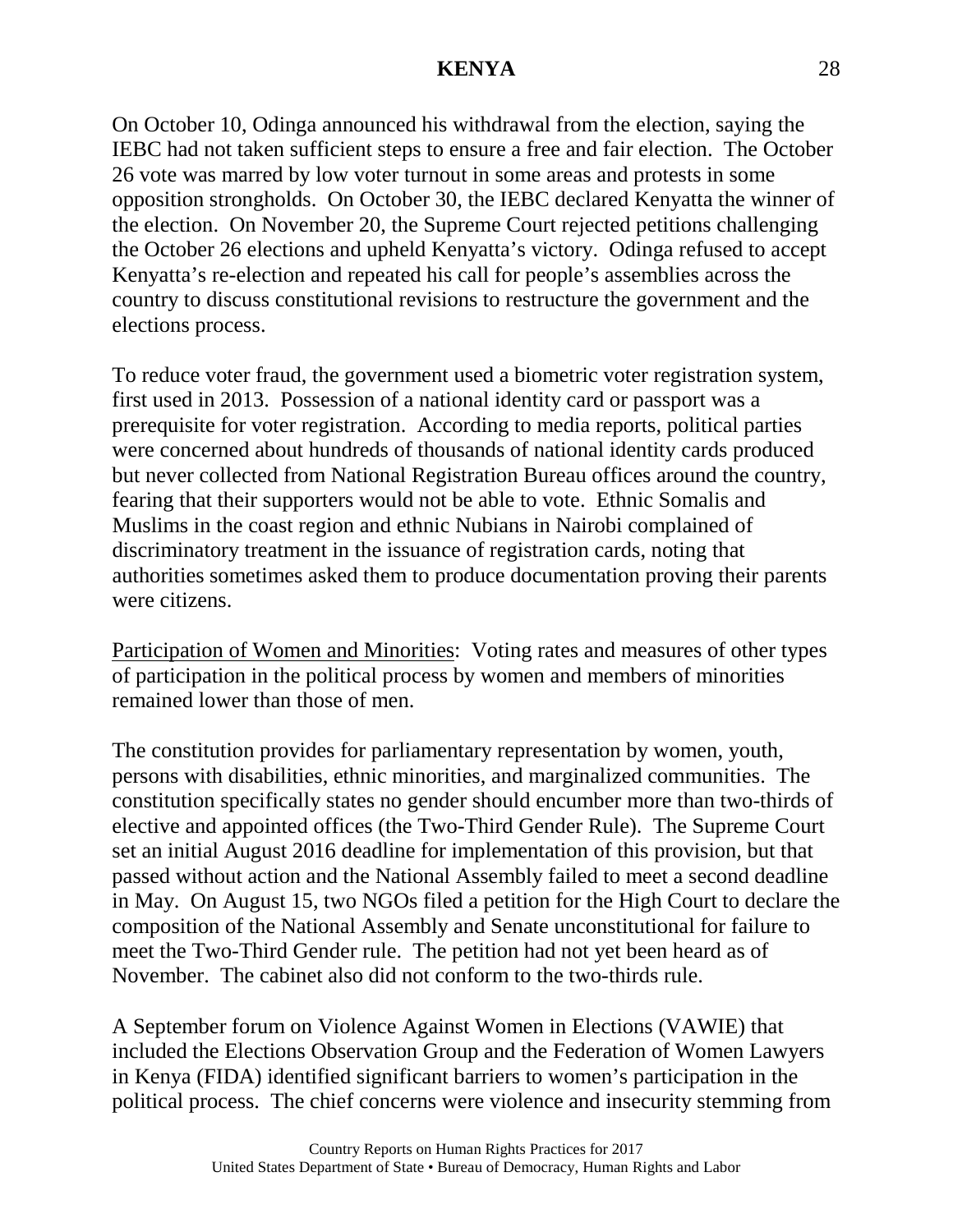economic and financial intimidation, harassment based on perceived levels of sexual or moral purity, threats of divorce, and other familial or social sanctions. The 2013 study by FIDA and the National Democratic Institute, *A Gender Audit of Kenya's 2013 Election Process*, highlighted challenges particular to female candidates, including irregularities in political party primaries that prevented women from competing in elections and the consistent failure of political parties to adhere to their own stated procedures for choosing candidates. FIDA reported a drop in verifiable VAWIE cases from 5,000 in 2013 to 300 during the year, but identified serious political backlash for reporting abuses, harassment, or discrimination within the political parties.

The overall success rate of women candidates who ran for positions in the 2017 national elections was 16 percent, with 47 women elected to the National Assembly and three to the Senate. Women were elected to three of the 47 governorships. The constitution provides for the representation in government of ethnic minorities, but implementation was incomplete. The constitution also calls for persons with disabilities to hold a minimum of 5 percent of seats in the Senate and National Assembly. According to an October report by the Convention on the Elimination of all Forms of Discrimination Against Women (CEDAW), persons with disabilities comprised only 2.8 percent of the Senate and National Assembly.

# **Section 4. Corruption and Lack of Transparency in Government**

The law provides criminal penalties for official corruption. Despite some progress in fighting corruption during the year, the government did not implement relevant laws effectively, and officials frequently engaged in alleged corrupt practices with impunity. There were numerous reports of government corruption, including land seizures, conflicts of interest in government procurement, favoritism and nepotism, and bribery.

Officials from agencies tasked with fighting corruption, including the Ethics and Anticorruption Commission (EACC), an independent agency; the ODPP; and the judiciary were sometimes the subjects of corruption allegations.

The public continued to perceive corruption as a severe problem at all levels of government. According to an EACC national survey released in March 2016, 75 percent of respondents characterized corruption levels as "very high" in the country, and a slight majority said that corruption had increased during the previous year. A slight majority, however, also said the government was committed to the fight against corruption. Bribery was the most commonly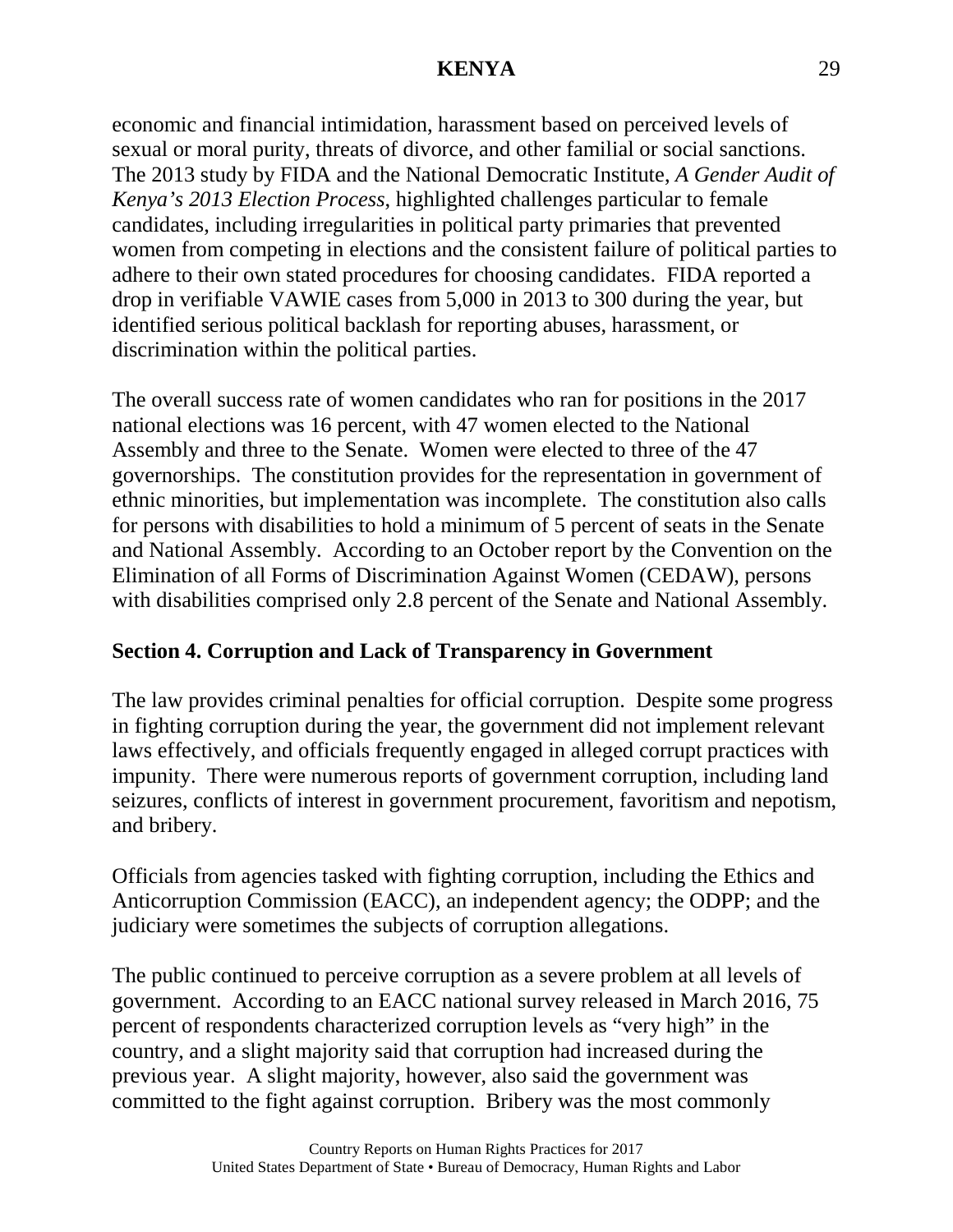reported type of corruption, with 38 percent of respondents reporting they had paid a bribe in the last year.

According to the 2017 Ernest and Young Fraud Survey, 90 percent of respondents agreed that corruption is widespread in businesses. Corruption reportedly often influences the outcomes of government tenders. Foreign firms reported having limited success bidding on public procurements, and asset misappropriation, bribery, and procurement fraud were serious challenges. The law provides penalties for corruption, but no senior officials were successfully prosecuted for corruption in the last year.

The EACC has the legal mandate to investigate official corruption allegations, develop and enforce a code of ethics for public officials, and engage in public outreach on corruption. The EACC, however, lacks prosecutorial authority and must refer cases to the ODPP to initiate prosecutions. Both agencies lacked the technical and financial capacity to execute their mandates fully, even as the government increased the EACC's budget from 2.8 billion shillings (\$28 million) in 2016 to 4.0 billion shillings (\$40 million). At the end of 2016, the EACC reported having more than 420 corruption cases pending in court, and almost 1,000 active asset forfeiture cases in court in September. The EACC had secured 22 convictions as of September.

The government took modest steps towards combatting corruption, including progress on implementing President Kenyatta's November 2015 anticorruption strategy. The government made limited progress on other commitments, including the adoption of international anticorruption standards and the digitization of government records and processes. Because courts remained subject to significant case backlogs, cases can take years to resolve.

Corruption: While police and government corruption was widely viewed as endemic, authorities rarely arrested and prosecuted public officers (see section 1.d.).

Police corruption remained a significant problem. Human rights NGOs reported that police often stopped and arrested citizens to extort bribes. Police sometimes jailed on trumped-up charges or beat those who could not pay the bribes. During police vetting conducted by the NPSC, multiple police officers were exposed as having the equivalent of hundreds of thousands of dollars in their bank accounts, far exceeding what would be possible to save from their salaries. Mobile money records showed that some officers also transferred money to superior officers.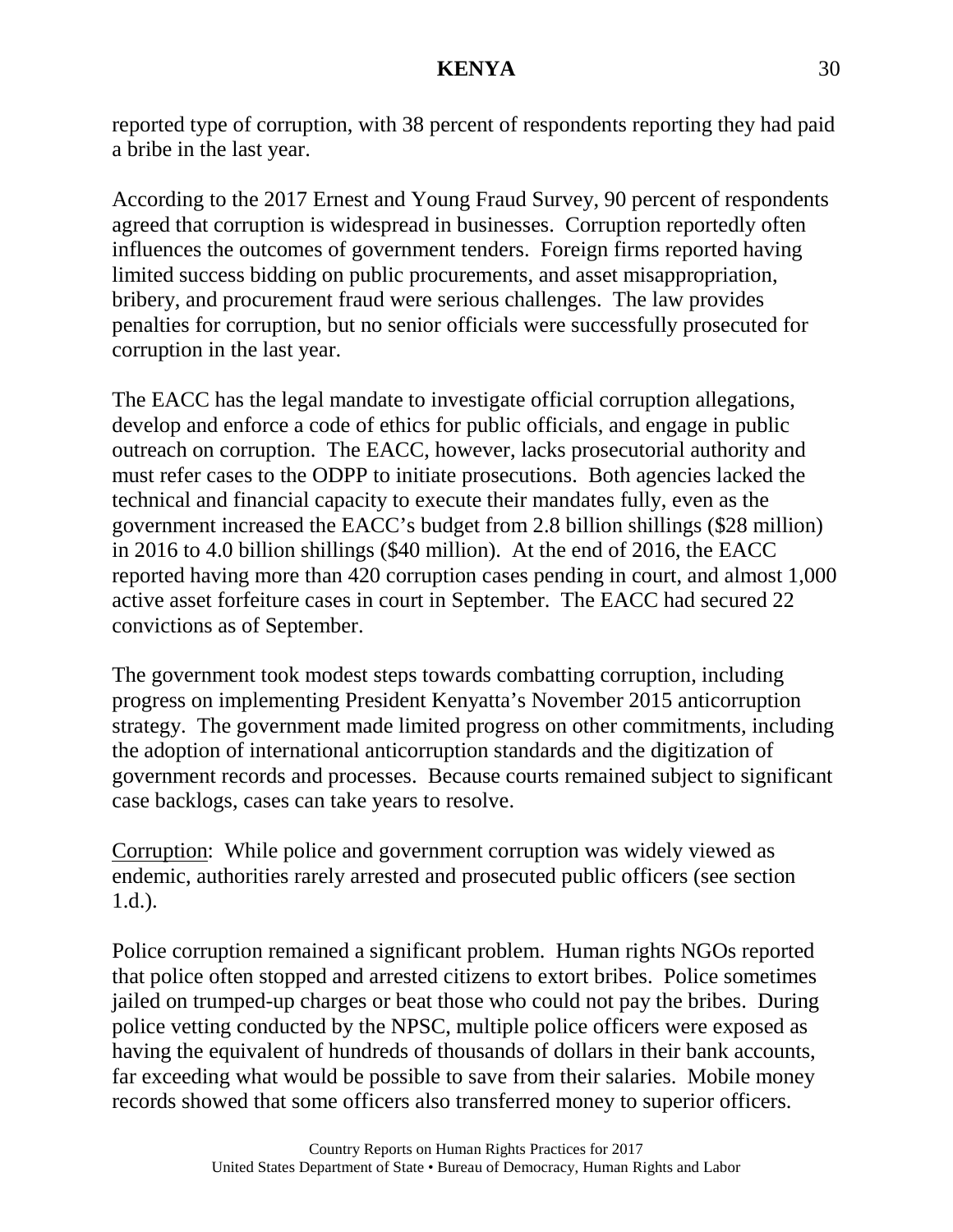Media and civil society groups reported that police used illegal confinement, extortion, physical abuse, and fabricated charges to accomplish law enforcement objectives as well as to facilitate illegal activities.

The Judiciary and National Police Service continued measures to reform the handling of traffic cases by police and courts, streamlining the management of traffic offenses to curb corruption. Despite the progress noted above, no senior official was convicted or jailed for corruption-related offenses.

Investigations into corruption allegations against 124 government officials named in a 2014 EACC report--including five former cabinet secretaries and three principal secretaries--were dismissed following a court ruling that the EACC was not properly constituted at the time the names of the accused were submitted to ODPP for prosecution. In July the Court of Appeal permanently quashed the anticorruption court's prosecution of one of the accused, former transport cabinet secretary Michael Kamau. The court ruled the EACC's secretariat had no authority to recommend charges with fewer than three sitting commissioners.

Financial Disclosure: The law requires all public officers to declare their income, assets, and liabilities to their "responsible commission" (for example, the Parliamentary Service Commission in the case of members of parliament) every two years. Public officers must also include the income, assets, and liabilities of their spouses and dependent children under the age of 18. Information contained in these declarations was not readily available to the public, and the relevant commission must approve requests to obtain and publish this information. Any person who publishes or otherwise makes public information contained in public officer declarations without such permission may be subject to imprisonment for up to five years, a fine of up to 500,000 shillings (\$5,000), or both. Authorities also required police officers undergoing vetting to file financial disclosure reports for themselves and their immediate family members. These reports were publicly available.

The 2012 Leadership and Integrity Act requires public officers to register potential conflicts of interest with the relevant commissions. The law identifies interests that public officials must register, including directorships in public or private companies, remunerated employment, securities holdings, and contracts for supply of goods or services, among others. The law requires candidates seeking appointment to nonelective public offices to declare their wealth, political affiliations, and relationships with other senior public officers. This requirement is in addition to background screening on education, tax compliance, leadership, and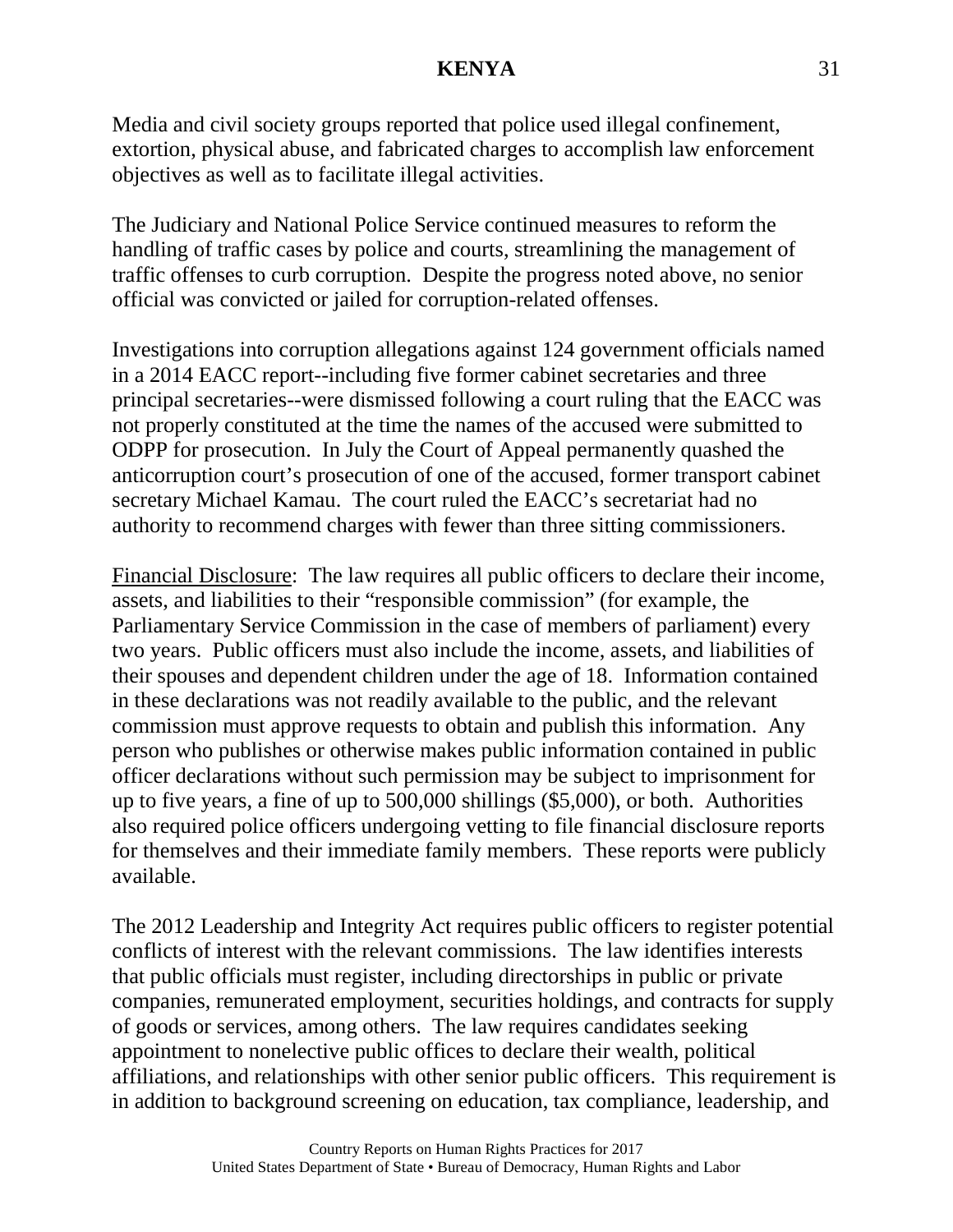integrity. Many officials met these requirements and reported potential conflicts of interest. Although the government generally did not seek criminal or administrative sanctions for noncompliance, former EACC chairman Philip Kinisu resigned his position after being accused of failing to disclose a conflict of interest properly. Authorities did not strictly enforce ethics rules relating to the receipt of gifts and hospitality by public officials.

There were no reported challenges to any declarations of wealth--which normally are not made public--filed by public officials.

# **Section 5. Governmental Attitude Regarding International and Nongovernmental Investigation of Alleged Abuses of Human Rights**

Domestic and international human rights groups generally operated without government restriction, investigating and publishing their findings on human rights cases, although some groups reported experiencing increased government harassment during the year. Officials were sometimes cooperative and responsive to the queries of these groups, but the government generally ignored recommendations by human rights groups if such recommendations were contrary to its policies. There were reports that officials intimidated NGOs and threatened to disrupt their activities (see section 2.b). Less-established NGOs, particularly in rural areas, reported harassment and threats by county-level officials as well as security forces. Human rights activists claimed security forces conducted surveillance of their activities, and some reported threats and intimidation.

The TJRC issued its final, multivolume report about human rights violations and injustices from the colonial period through the 2007-2008 postelection violence to President Kenyatta in May 2013. The government has largely failed to implement the TJRC's recommendations, despite calls from religious leaders and NGOs such as the International Center for Transitional Justice (see section 1.e, Property Restitution).

In 2013 a group of civil society organizations filed a High Court petition accusing the government of having failed to address properly sexual and gender based violence that occurred during the 2007-2008 postelection violence. According to the petition, the government failed to protect victims' rights and did not investigate allegations or provide medical and legal assistance to survivors. The government has not made efforts to reach a timely resolution in the case, which continued as of November.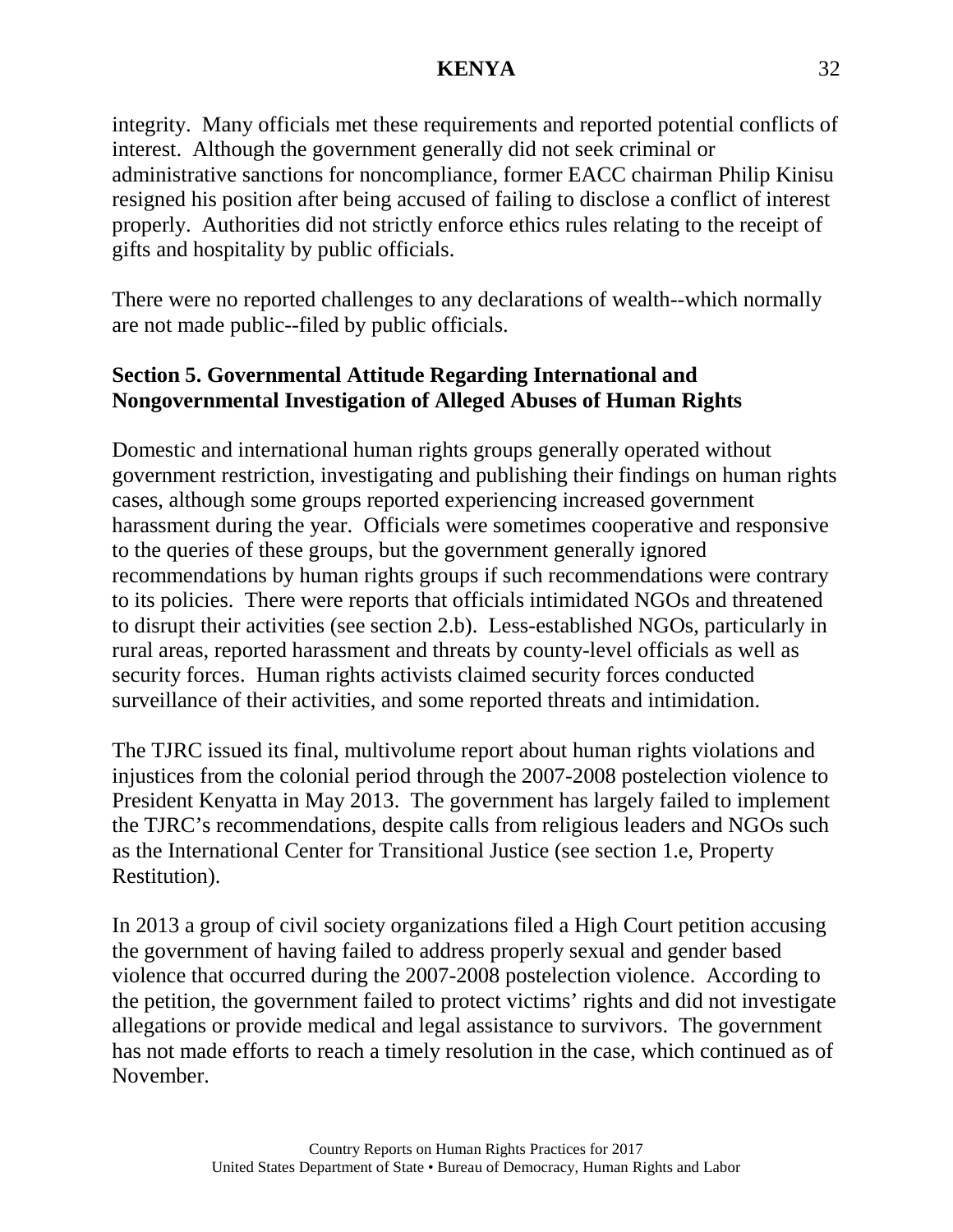Government and security officials promptly investigated the June 2016 triple homicide case of International Justice Mission (IJM) lawyer and investigator Willie Kimani, IJM client Josphat Mwenda, and their driver Joseph Muiruri and charged four police officers accused in the case. That trial continued as of November.

The KNCHR reported that security agencies continued to deny it full access to case-specific information and facilities to conduct investigations of human rights abuses as the constitution permits.

The United Nations or Other International Bodies: The government generally ignored recommendations of the United Nations or international human rights groups if they were contrary to government policies. Following the Supreme Court's September 1 decision to invalidate the presidential election results, at least one senior government official accused the International Development Law Organization (IDLO) of having interfered with the judicial process. IDLO had helped the judiciary select legal experts to assist with the elections. Unconfirmed social media stories appeared in September and October, stating that the government would suspend the country's membership in IDLO. The newspaper *Daily Nation* reported October 2 that the government was also lobbying 14 other IDLO countries to terminate their membership, although this was not confirmed. As of November IDLO confirmed its status in Kenya remained unchanged.

Government Human Rights Bodies: The KNCHR is an independent institution created by the 2010 constitution and established in 2011. Its mandate is to promote and protect human rights in the country. Funding for the KNCHR to carry out investigations and issue reports increased modestly during the year.

# **Section 6. Discrimination, Societal Abuses, and Trafficking in Persons**

# **Women**

Rape and Domestic Violence: The law criminalizes rape, defilement, sexual violence within marriage, and sex tourism, but enforcement remained limited. The law criminalizes abuses that include early and forced marriage, FGM/C, forced wife "inheritance," and sexual violence within marriage. The law's definition of violence also includes damage to property, defilement, economic abuse, emotional or psychological abuse, harassment, incest, intimidation, physical abuse, stalking, verbal abuse, or any other conduct against a person that harms or may cause imminent harm to the safety, health, or well-being of the person. Under law,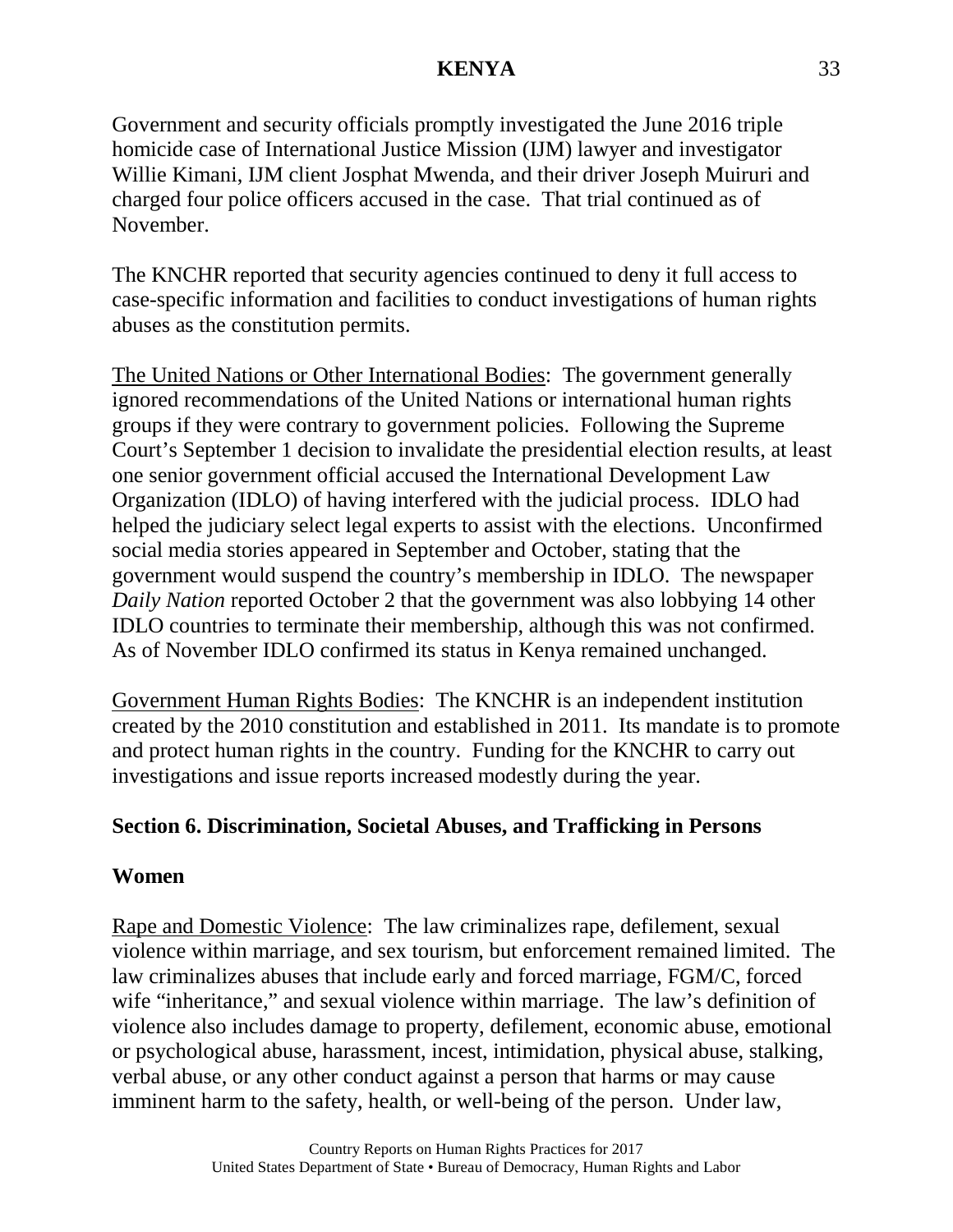insulting the modesty of another person by intruding upon that person's privacy or stripping them of clothing are criminal offenses punishable by imprisonment for up to 20 years.

The law provides a maximum penalty of life imprisonment for rape, although sentences were at the discretion of the judge and usually no longer than the minimum of 10 years.

Citizens frequently used traditional dispute resolution mechanisms to address sexual offenses in rural areas, with village elders assessing financial compensation for the victims or their families. They also used such mechanisms occasionally in urban areas. In October, CEDAW reported the government failed to provide substantial assistance to female victims of gender-based violence as recommended by the Commission of Inquiry into the Post-Election Violence of 2007.

The Coalition on Violence against Women estimated 16,500 rapes occurred per year. IPOA investigated eight reported cases of sexual assault by police officers between April and September.

Although police no longer required physicians to examine victims, physicians still had to complete official forms reporting rape. Rural areas generally had no police physician, and in Nairobi there were only two. NGOs reported police physicians often but inconsistently accepted the examination report of clinical physicians who initially treated rape victims.

Domestic violence against women was widespread. Police officers generally refrained from investigating domestic violence, which they considered a private family matter.

Female Genital Mutilation/Cutting (FGM/C): The law makes it illegal to practice FGM/C, procure the services of someone who practices FGM/C, or send a person out of the country to undergo the procedure. The law also makes it illegal to make derogatory remarks about a woman who has not undergone FGM/C. Nevertheless, individuals practiced FGM/C widely, particularly in some rural areas. Government officials often participated in public awareness programs to prevent the practice.

Media reported growing numbers of female students refused to participate in FGM/C ceremonies, traditionally performed during the August and December school holidays. Media reported arrests of perpetrators and parents who agreed to FGM/C, but parents in regions with a high prevalence of FGM/C frequently bribed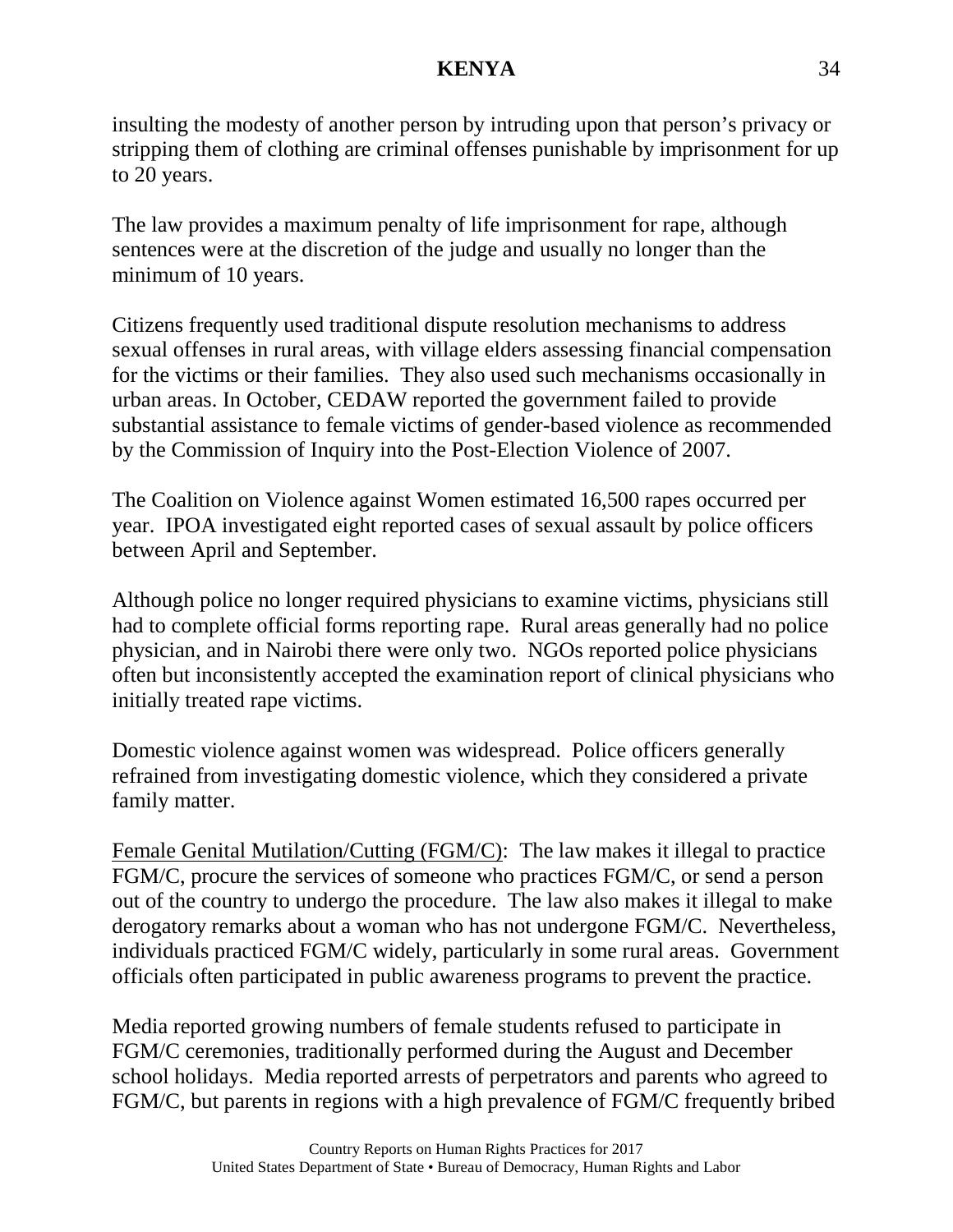police to allow the practice to continue. There were also reports the practice of FGM/C increasingly occurred underground to avoid prosecution.

For more information, see data.unicef.org/resources/female-genital-mutilationcutting-country-profiles/.

Other Harmful Traditional Practices: Certain communities commonly practiced wife inheritance, in which a man inherits the widow of his brother or other close relative, regardless of her wishes. Such inheritance was more likely in cases of economically disadvantaged women with limited access to education living outside of major cities. Other forced marriages were also common. The law codifies the right of men to enter into consensual marriage with additional women without securing the consent of any existing wife.

Sexual Harassment: The law prohibits sexual harassment. Sexual harassment was often not reported, and victims rarely filed charges.

Coercion in Population Control: There were no reports of coerced abortion, involuntary sterilization, or other coercive population control methods. Estimates on maternal mortality and contraceptive prevalence are available at: [www.who.int/reproductivehealth/publications/monitoring/maternal-mortality-](http://www.who.int/reproductivehealth/publications/monitoring/maternal-mortality-2015/en/)[2015/en/.](http://www.who.int/reproductivehealth/publications/monitoring/maternal-mortality-2015/en/)

Discrimination: The constitution provides equal rights for men and women and specifically prohibits discrimination on the grounds of race, pregnancy, marital status, health status, ethnic or social origin, color, age, disability, religion, conscience, belief, culture, dress, language, or birth. The justice system and widely applied customary laws often discriminated against women, limiting their political and economic rights.

The constitution prohibits gender discrimination in relation to land and property ownership and gives women equal rights to inheritance and access to land. The constitution also provides for the enactment of legislation for the protection of wives' rights to matrimonial property during and upon the termination of a marriage, and it affirms that parties to a marriage are entitled to equal rights at the time of marriage, during the marriage, and at its dissolution.

The law includes provisions to strengthen property rights for wives, According to an October report by CEDAW, despite the law, much of the country held to the traditions that married women are not entitled to their fathers' property and that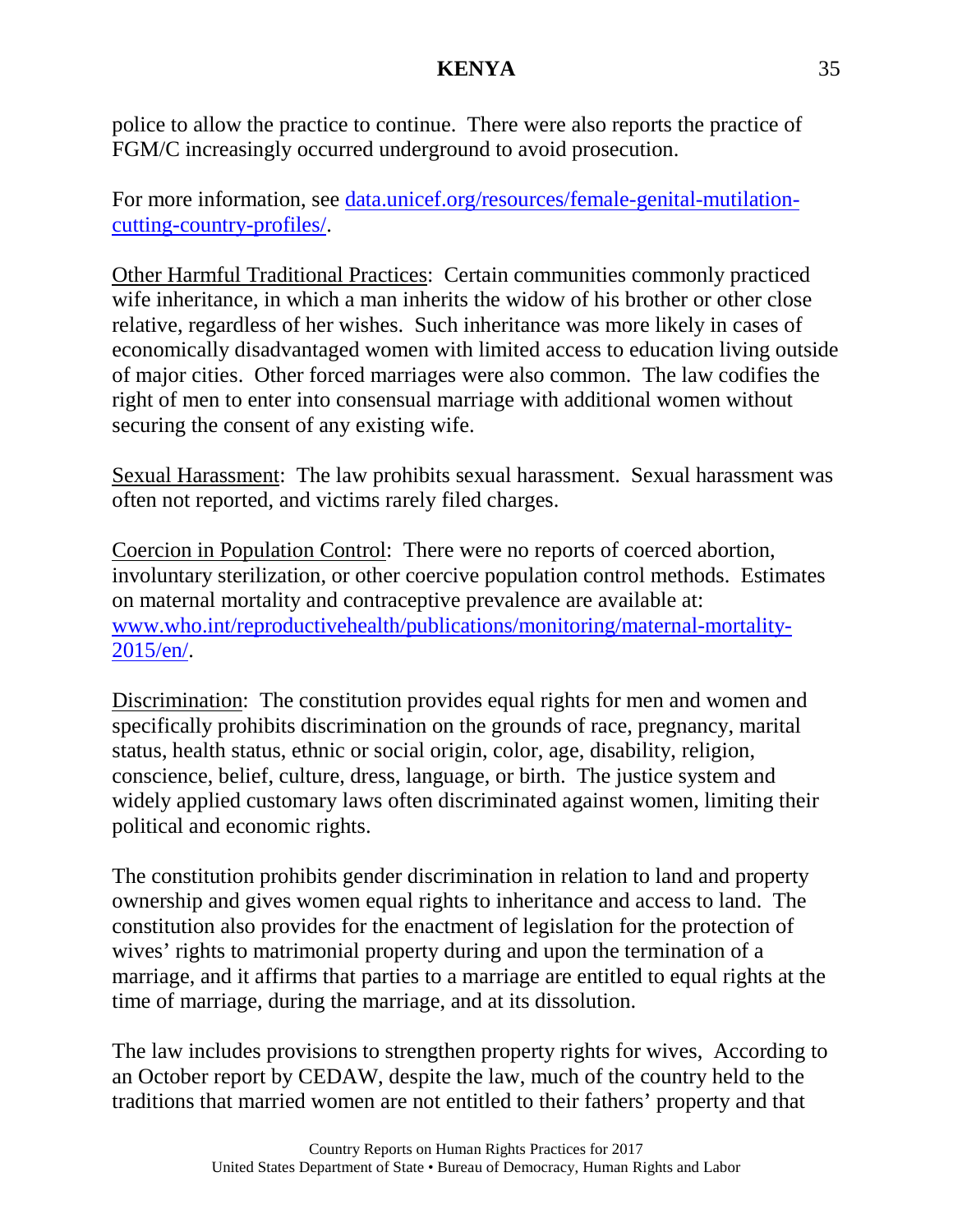upon remarriage, a woman loses her claim to her deceased husband's property.

# **Children**

Birth Registration: A child derives citizenship from the citizenship of the parents, and either parent may transmit citizenship. Birth registration is compulsory. An estimated 63 percent of births were officially registered. Lack of official birth certificates resulted in discrimination in delivery of public services. The Department of Civil Registration Services began implementing the Maternal Child Health Registration Strategy requiring nurses administering immunizations to register the births of unregistered children.

For additional information, see Appendix C.

Education: Education is tuition free and compulsory through age 13. Authorities did not enforce the mandatory attendance law uniformly.

While the law provides pregnant girls the right to continue their education until after giving birth, NGOs reported that schools often did not respect this right. School executives sometimes expelled pregnant girls or transferred them to other schools.

Child Abuse: The law criminalizes several forms of violence that affect children, including early and forced marriage, FGM/C, incest, and physical, verbal, and sexual abuse. Violence against children, particularly in poor and rural communities, was common, and child abuse, including sexual abuse, occurred frequently.

The minimum sentence for conviction of defilement is life imprisonment if the victim is less than 11 years old, 20 years in prison if the victim is between ages 11 and 16, and 10 years' imprisonment if the child is age 16 or 17.

The government banned corporal punishment in schools, but there were reports corporal punishment occurred.

Early and Forced Marriage: The minimum age for marriage is 18 years for women and men. Media occasionally highlighted the problem of early and forced marriage, which some ethnic groups commonly practiced. Under the constitution, the kadhi courts retained jurisdiction over Muslim marriage and family law in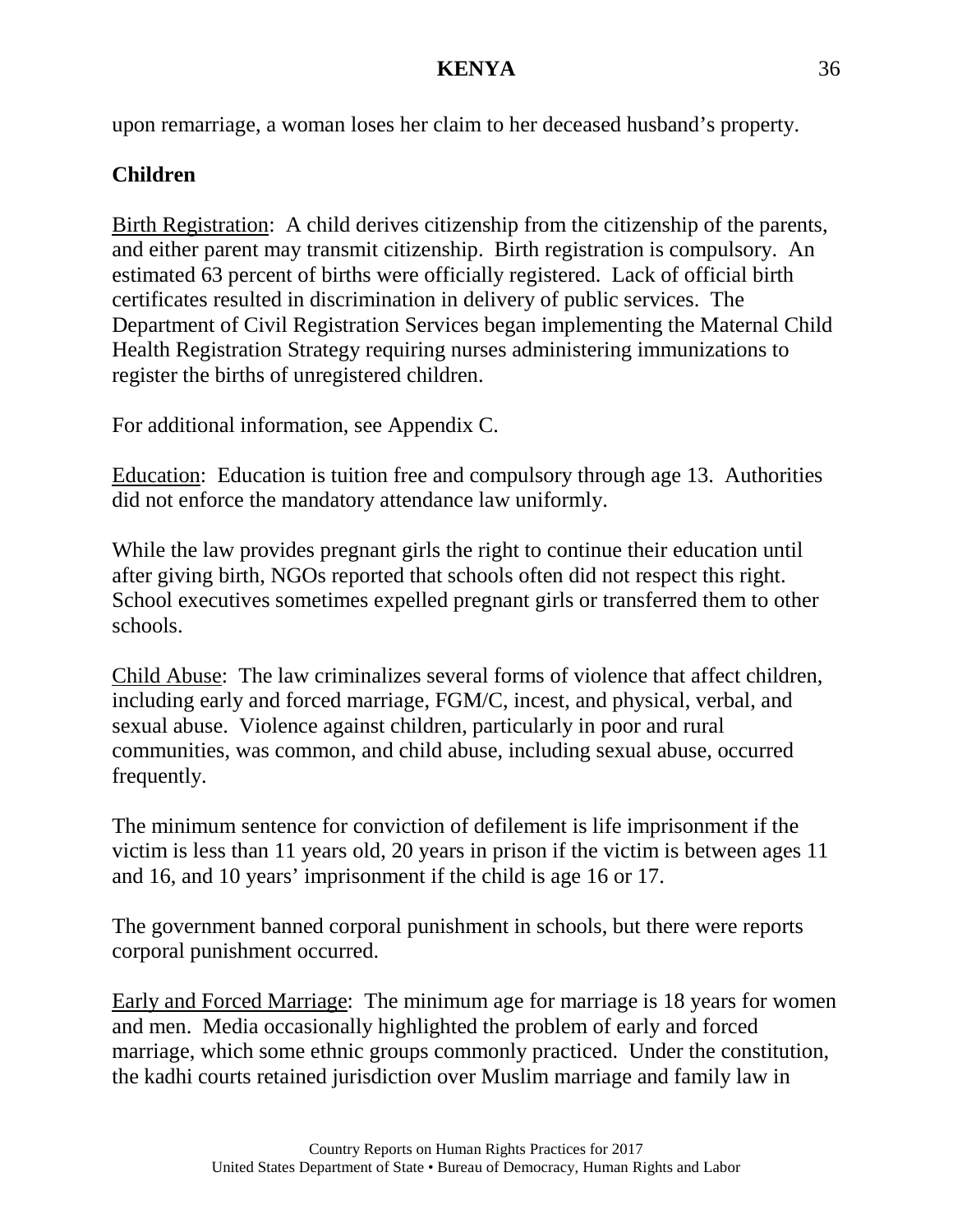cases where all parties profess the Muslim religion and agree to submit to the jurisdiction of the courts. For additional information, see Appendix C.

Sexual Exploitation of Children: The law criminalizes sexual exploitation of children, including prohibiting procurement of a child under age 18 for unlawful sexual relations. The law also prohibits domestic and international trafficking, or the recruitment, harboring, transportation, transfer, or receipt of children up to the age of 18 for the production of pornography or for pornographic performances. Provisions apply equally to girls and boys. The Sexual Offenses Act has specific sections on child trafficking, child sex tourism, child prostitution, and child pornography. Nevertheless, according to human rights organizations, children were sexually exploited and victims of trafficking.

Child Soldiers: Although there were no reports the government recruited child soldiers, there were reports that the al-Shabaab terrorist group recruited children.

Displaced Children: Poverty and the spread of HIV/AIDS continued to intensify the problem of child homelessness. Street children faced harassment and physical and sexual abuse from police and others and within the juvenile justice system. The government operated programs to place street children in shelters and assisted NGOs in providing education, skills training, counseling, legal advice, and medical care to street children whom the commercial sex industry abused and exploited.

International Child Abductions: The country is not a party to the 1980 Hague Convention on the Civil Aspects of International Child Abduction. See the Department of State's *Annual Report on International Parental Child Abduction* at [travel.state.gov/content/childabduction/en/legal/compliance.html.](http://travel.state.gov/content/childabduction/en/legal/compliance.html)

### **Anti-Semitism**

The Jewish community was very small, and there were no reports of anti-Semitic acts.

#### **Trafficking in Persons**

See the Department of State's *Trafficking in Persons Report* at [www.state.gov/j/tip/rls/tiprpt/.](http://www.state.gov/j/tip/rls/tiprpt/)

#### **Persons with Disabilities**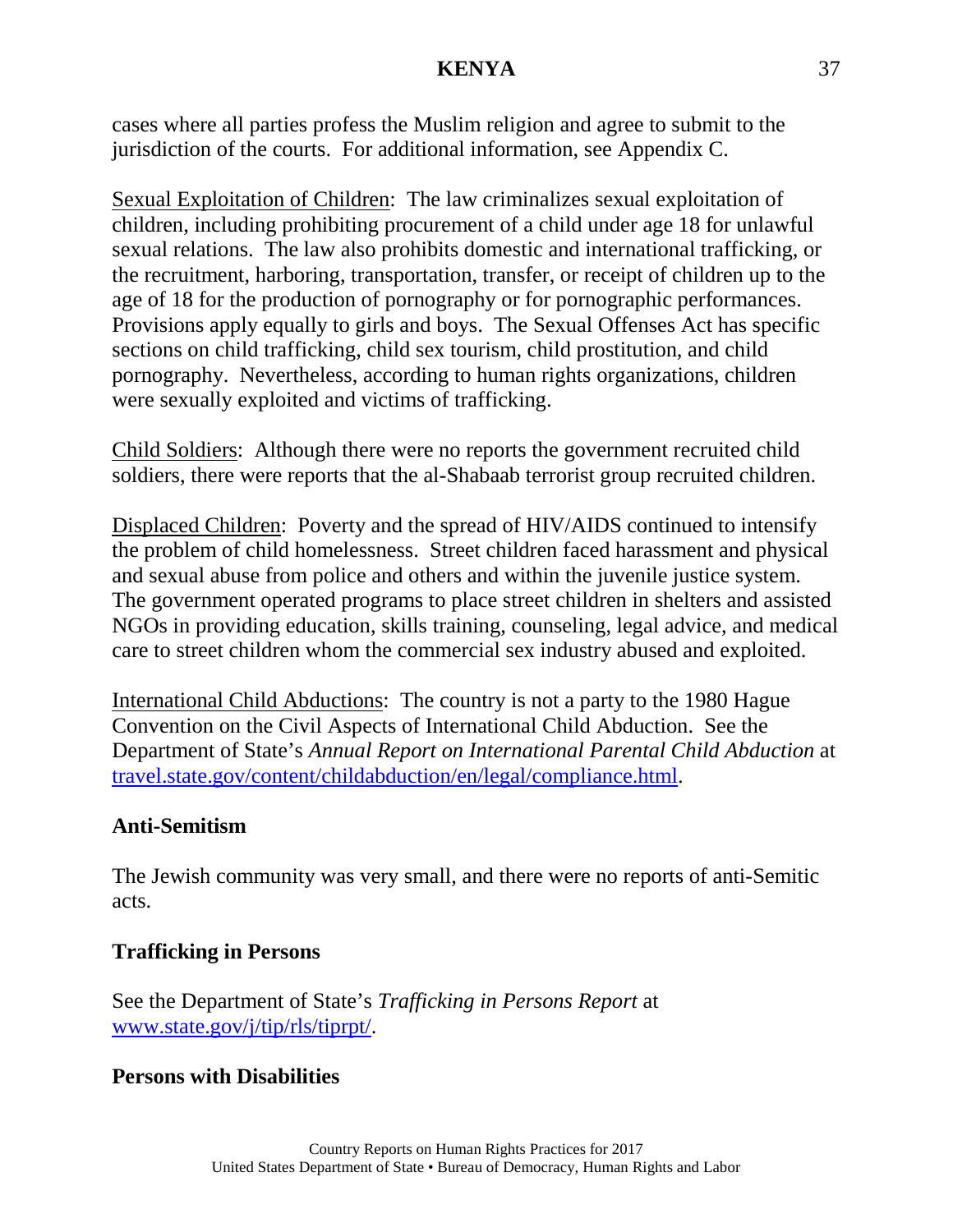The law prohibits discrimination against persons with disabilities, but the government did not effectively enforce these provisions. A number of laws limit the rights of persons with disabilities. For example, the Marriage Act limits the rights of persons with mental disabilities to get married and the Law of Succession limits the rights of persons with disabilities to inheritance. The constitution provides legal safeguards for the representation of persons with disabilities in legislative and appointive bodies. The law provides that persons with disabilities should have access to public buildings, and some buildings in major cities had wheelchair ramps and modified elevators and restrooms. The government did not enforce the law, however, and new construction often did not include accommodations for persons with disabilities. Government buildings in rural areas generally were not accessible to persons with disabilities. According to NGOs, police stations remained largely inaccessible to persons with mobility disabilities.

NGOs reported that persons with disabilities had limited opportunities to obtain education and job training at all levels due to lack of accessibility of facilities and resistance by school officials and parents to devoting resources to students with disabilities.

Authorities received reports of killings of persons with disabilities as well as torture and abuse, and the government took action in some cases. For example, the *Daily Nation* newspaper reported in March 2016 that a woman was arrested and would be prosecuted in Nairobi after 11 disabled children were found in poor living conditions, locked up, and malnourished in her home.

Persons with disabilities faced significant barriers to accessing health care. They had difficulty obtaining HIV testing and contraceptive services due to the perception they should not engage in sexual activity. According to Handicap International, 36 percent of persons with disabilities reported facing difficulties in accessing health services; cost, distance to a health facility, and physical barriers were the main reasons cited.

Few facilities provided interpreters or other accommodations to persons with hearing disabilities. The government assigned each region a sign language interpreter for court proceedings. Authorities often delayed or adjourned cases involving persons who had hearing disabilities due to a lack of standby interpreters, according to an official with the NGO Deaf Outreach Program. According to the KNCHR, 10 secondary schools in the country could accommodate persons with hearing limitations.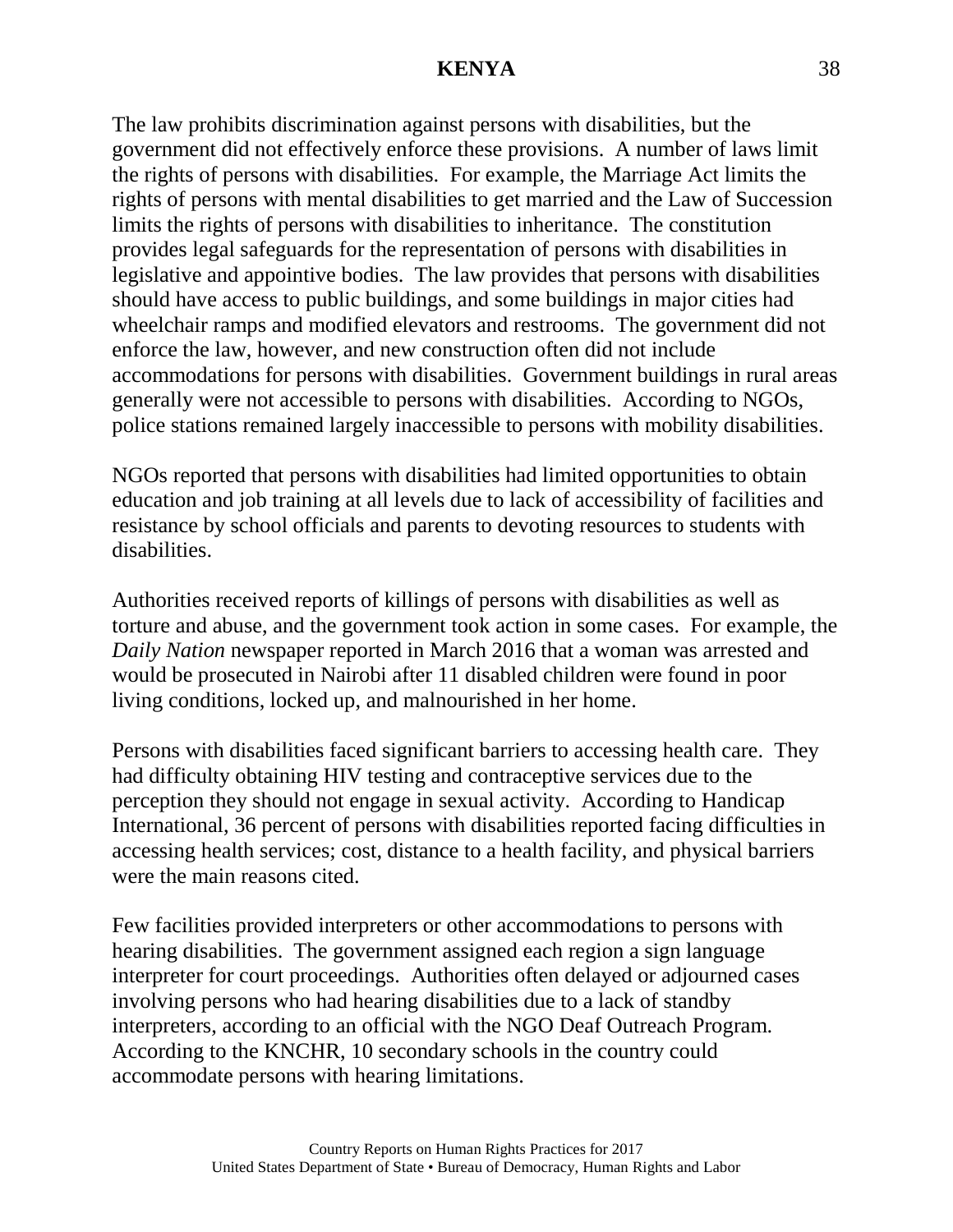The Ministry for Devolution and Planning is the lead ministry for implementation of the law to protect persons with disabilities. The quasi-independent but government-funded parastatal National Council for Persons with Disabilities assisted the ministry. Neither entity received sufficient resources to address effectively problems related to persons with disabilities.

Nominated and elected parliamentarians with disabilities formed the Kenya Disability Parliamentary Caucus in 2013 and issued a strategy statement focusing on improving economic empowerment and physical access for persons with disabilities as well as integrating disability rights into county government policies. According to an October report by CEDAW, persons with disabilities comprised only 2.8 percent of the Senate and National Assembly, less than the 5 percent mandated by the constitution (see section 3).

# **National/Racial/Ethnic Minorities**

There are 42 ethnic groups in the country; none holds a majority. The Kikuyu and related groups dominated much of private commerce and industry and often purchased land outside their traditional home areas, which sometimes resulted in fierce resentment from other ethnic groups, especially in the coastal and Rift Valley areas.

Many factors contributed to interethnic conflicts: longstanding grievances regarding land-tenure policies and competition for scarce agricultural land; the proliferation of illegal guns; cattle rustling; the growth of a modern warrior/bandit culture (distinct from traditional culture); ineffective local political leadership; diminished economic prospects for groups affected by regional droughts; political rivalries; and the struggle of security forces to quell violence. Conflict between landowners and squatters was particularly severe in the Rift Valley and coastal regions, while competition for water and pasture was especially serious in the north and northeast. According to the OHCHR, between December 2016 and April, in defiance of a court order, Kenya Forest Service guards burned multiple dwellings of the minority Sengwer tribe in order to evict them from Embobut Forest.

There was frequent conflict, including banditry, fights over land, and cattle rustling, among the Somali, Turkana, Gabbra, Borana, Samburu, Rendille, and Pokot ethnic groups in arid northern, eastern, and Rift Valley areas that at times resulted in deaths. Disputes over county borders were also a source of ethnic tensions.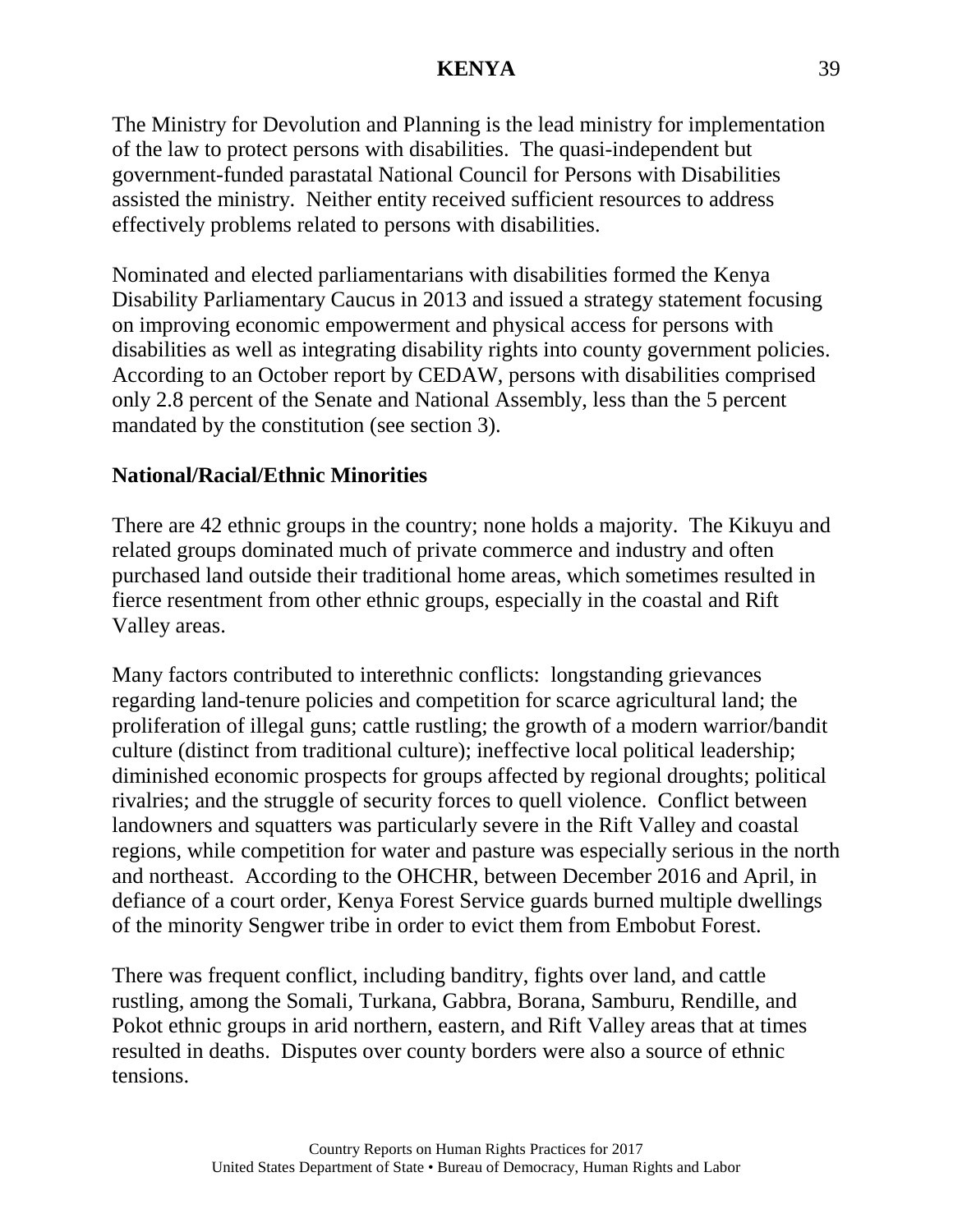Ethnic differences also caused a number of discriminatory employment practices.

# **Acts of Violence, Discrimination, and Other Abuses Based on Sexual Orientation and Gender Identity**

The constitution does not explicitly protect LGBTI persons from discrimination based on sexual orientation or gender identity. The penal code criminalizes "carnal knowledge against the order of nature," which was interpreted to prohibit consensual same-sex sexual activity, and specifies a maximum penalty of 14 years' imprisonment if convicted. A separate statute specifically criminalizes sex between men and specifies a maximum penalty of 21 years' imprisonment if convicted. Police detained persons under these laws, particularly persons suspected of prostitution, but released them shortly afterward. In April 2016 the National Gay and Lesbian Human Rights Commission (NGLHRC) filed Petition 150 of 2016 challenging the constitutionality of these penal codes. As of November, two cases filed by NGOs in early 2016 to test the constitutionality of these laws remained unresolved.

LGBTI organizations reported police more frequently used public-order laws (for example, disturbing the peace) than same-sex legislation to arrest LGBTI individuals. NGOs reported police frequently harassed, intimidated, or physically abused LGBTI individuals in custody.

Authorities permitted LGBTI advocacy organizations to register and conduct activities.

Violence and discrimination against LGBTI individuals was widespread. According to a 2015 HRW and Persons Marginalized and Aggrieved report, LGBTI individuals were especially vulnerable to blackmail and rape by police officers.

On May 26, the government gazetted a taskforce on policy and institutional reforms toward intersex persons in order to implement a High Court's judgment in the 2014 Baby 'A' case recognizing the existence of intersex persons. Separately, in 2015, a High Court ruled in favor of the NGLHRC in a case challenging the government's refusal to register LGBTI advocacy and welfare organizations. The court ruled that refusing to register the organization was an infringement on the constitutionally protected freedom of association. The Court of Appeal ruled in May 2016 that the High Court's judgment stood in the interim. The government's appeal remained pending as of November.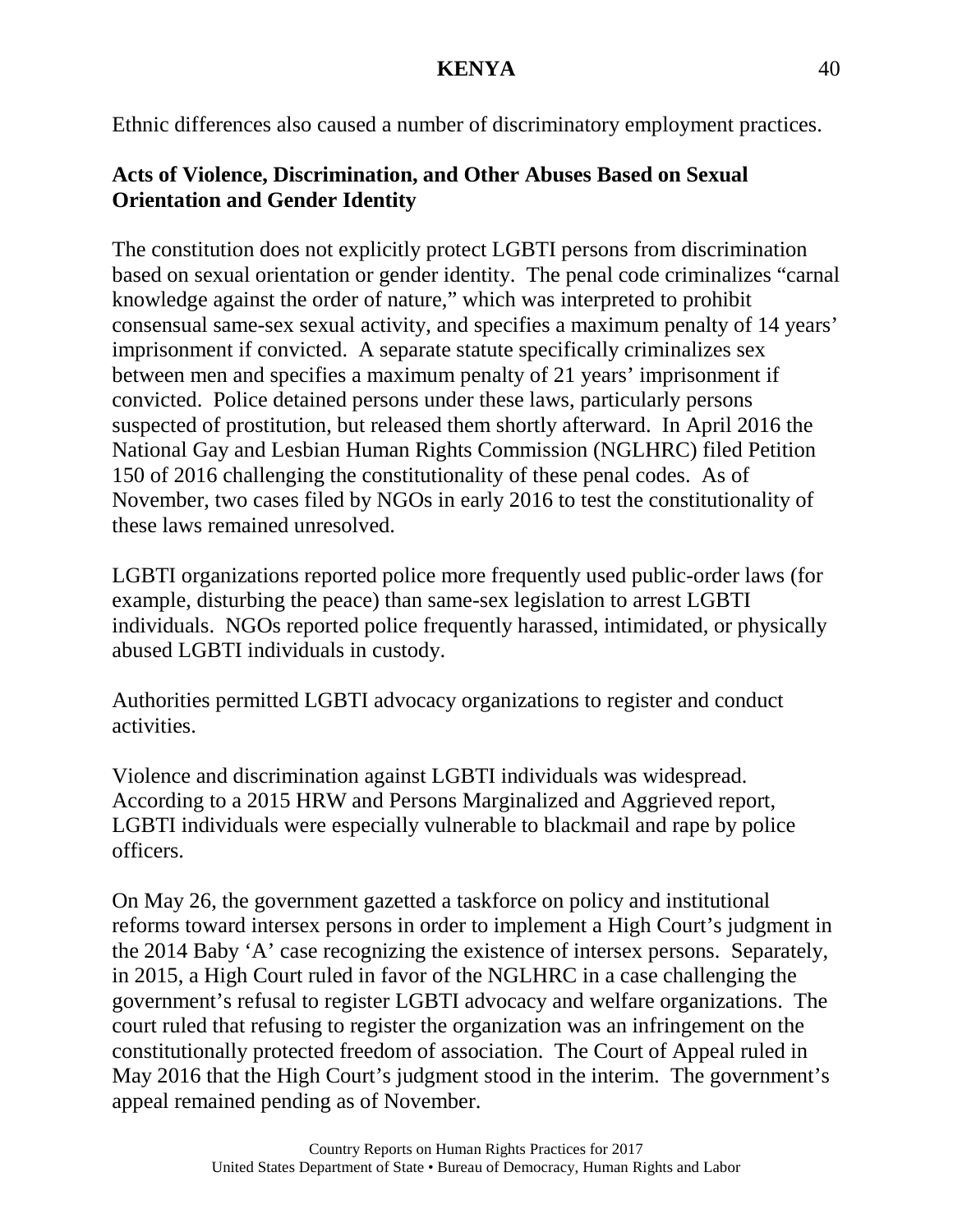# **HIV and AIDS Social Stigma**

The government, along with international and NGO partners, made progress in creating an enabling environment to combat the social stigma of HIV and AIDS and to address the gap in access to HIV information and services. For example, the government launched treatment guidelines for sex workers and injected drug users in collaboration with key stakeholders. The government and NGOs supported a network of at least 5,488 counseling and testing centers providing free HIV/AIDS diagnosis. Diagnosis of other sexually transmitted infections was available through hospitals and clinics throughout the country. In 2016, according to its website, the First Lady's Beyond Zero Campaign to stop HIV infections led to the opening of 46 mobile clinics across the country.

# **Other Societal Violence or Discrimination**

Mob violence and vigilante action were common and resulted in numerous deaths. Human rights observers attributed vigilante violence to a lack of public confidence in police and the criminal justice system. The social acceptability of mob violence also provided cover for acts of personal vengeance. Police frequently failed to act to stop mob violence.

In 2016 the Senate and the National Assembly established a joint parliamentary select committee to investigate police brutality and mob violence. That committee continued to meet as of November.

Mobs also attacked persons suspected of witchcraft or participation in ritual killings. For example, according to the *Star* newspaper, on June 6 a mob in the coastal city of Kilifi killed three persons accused of using witchcraft to drown a man hours before his wedding ceremony. Police investigated the three murders, but there were no reports of arrests.

Societal discrimination continued against persons with albinism, many of whom left their home villages due to fear of abuse and moved to urban areas where they believed they were safer. Individuals attacked persons with albinism for their body parts, which some believed could confer magical powers and which could be sold for significant sums.

# **Section 7. Worker Rights**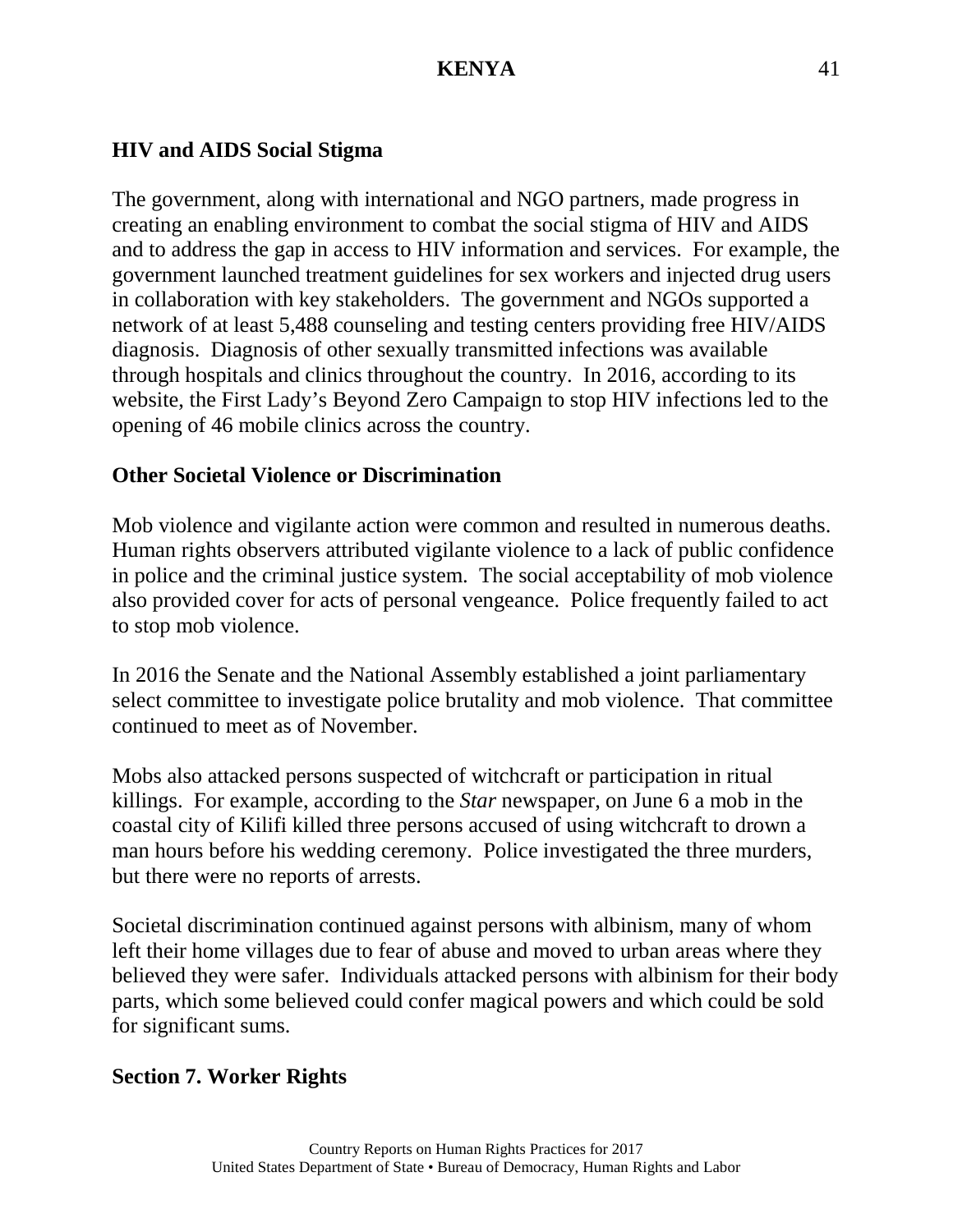### **a. Freedom of Association and the Right to Collective Bargaining**

The law provides for the right of workers, including those in export processing zones (EPZs), to form and join unions of their choice and to bargain collectively. Any two or more workers in an enterprise have the right to form a union by registering with the trade union registrar. If the registrar denies the registration, a union may appeal to the courts. For the union to be recognized as a bargaining agent, it needs to represent a simple majority of the employees in a firm eligible to join the union. This provision extends to public and private sector employees. Members of the armed forces, prisons service, and police are not allowed to form or join trade unions.

The law permits the government to deny workers the right to strike under certain conditions. For example, the government prohibits members of the military, police, prison guards, and the National Youth Service from striking. Civil servants are permitted to strike following a seven-day notice period. In 2016 the Judiciary granted High Court status to the Employment and Labor Relations Court. A bureau of the Ministry of Labor called the Ministry of Labor, Social Security, and Services (MOLSS) typically referred disputes to mediation, fact-finding, or binding arbitration at the Employment and Labor Relations Court, a body of up to 12 judges which has exclusive jurisdiction to handle employment and labor matters and which operates in urban areas, including Nairobi, Mombasa, Nyeri, Nakuru, Kisumu, and Kericho. It is illegal for parties involved in mediation to strike. Additionally, MOLSS referral of a dispute to the conciliation process nullifies the right to strike.

By law workers who provide essential services, defined as "a service the interruption of which would probably endanger the life of a person or health of the population," may not strike. Any trade dispute in a service listed as essential or declared an essential service may be adjudicated by the Employment and Labor Relations Court.

Strikes must concern terms of employment, and sympathy strikes are prohibited.

The law permits workers in collective bargaining disputes to strike if they have exhausted formal conciliation procedures and have given seven days' notice to the government and the employer. Conciliation is not compulsory in individual employment matters. Security forces may not bargain collectively but have an internal board that reviews salaries. Informal workers may establish associations, or even unions, to negotiate wages and conditions matching the government's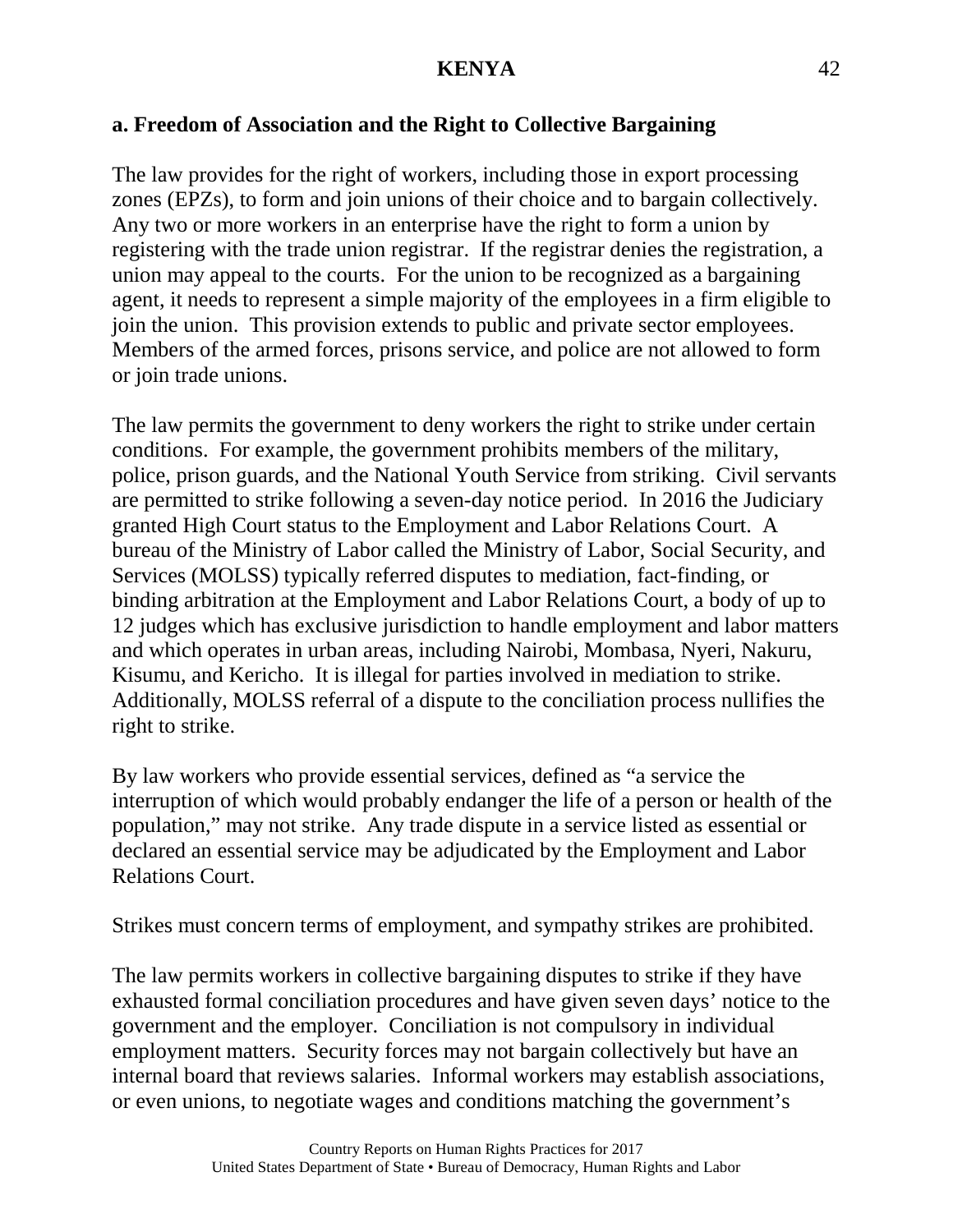minimum wage guidelines as well as to advocate for better working conditions and representation in the Employment and Labor Relations Court. The bill of rights in the constitution allows trade unions to undertake their activities without government interference, and the government generally respected this right.

The law prohibits antiunion discrimination and provides for reinstatement of workers dismissed for union activity. The Employment and Labor Relations Court can order reinstatement and damages in the form of back pay for employees wrongfully dismissed for union activities. Labor laws apply to all groups of workers.

The government supported a strengthened labor dispute system, but enforced the decisions of the Employment and Labor Relations Court inconsistently. Many employers did not comply with reinstatement orders, and some workers accepted payment in lieu of reinstatement. In several cases, employers successfully appealed the Employment and Labor Relations Court's decisions to a branch of the High Court. The enforcement mechanisms of the Employment and Labor Relations Court remained weak, and its case backlog raised concerns about the efficacy of the court.

The Employment and Labor Relations Court received many cases arising from the implementation of new labor laws. The parties filed the majority of cases directly without referral to MOLSS for conciliation. In 2015-16, the number of filed cases increased by 23.5 percent to 4,244, while the number of cases settled more than doubled to 2,403. The total Collective Bargaining Agreements registered in 2016 were 298, compared to 230 in 2015. The government established the court to provide for quick resolution of labor disputes, but backlog cases dated to 2007.

The chief justice designated all county courts presided over by senior resident magistrates and higher-ranking judges as special courts to hear employment and labor cases. Providing adequate facilities outside of Nairobi was challenging, but observers cited the ability of workers to submit labor-related cases throughout the country as a positive step. In 2016 the Judiciary finalized the Employment and Labor Relations (Procedure) Rules. The significant changes introduced in the new Court procedure rules provide parties access to file pleadings directly in electronic form, new pretrial procedures, and alternative dispute resolution. The rules also set a 30-day time limit for the court to submit a report on disagreements over Collective Bargaining Agreements filed.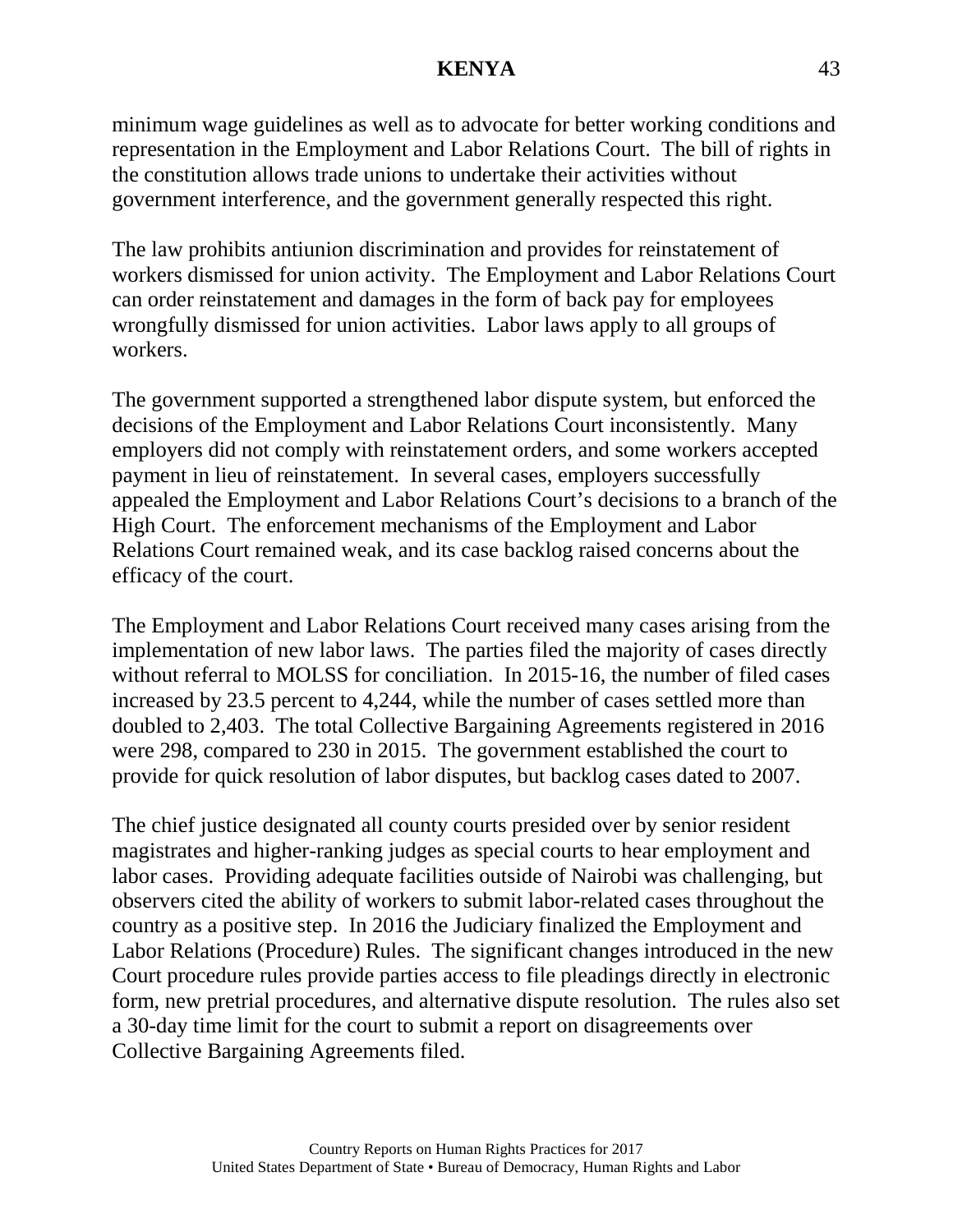The government generally respected freedom of association and the right to bargain collectively, although enforcement was inconsistent. The government expressed its support for union rights mandated in the constitution.

Migrant workers often lacked formal organization and consequently missed the benefits of collective bargaining. Similarly, domestic workers and others who operated in private settings were vulnerable to exclusion from legal protections, although domestic workers unions exist in the country to protect their interests. The East African Community Affairs bureau (EAC) of the Ministry of Labor , however, claimed all employees are covered by the existing labor laws, and the ministry continued to advise domestic workers on the terms of their contracts, especially when their terms and conditions of work are violated.

In 2016 the government deployed labor attaches to Qatar, Saudi Arabia, and the United Arab Emirates (UAE) to regulate and coordinate contracts of Kenyan migrant workers and promote overseas job opportunities. EAC also helped Kenyan domestic workers understand the terms and conditions of their work agreements. The government signed two bilateral agreements for employment opportunities with Saudi Arabia and Qatar, and EAC negotiations continued with UAE. The EAC also established a directorate to regulate the conduct of labor agents for migrant workers, including requiring the posting of a 500,000 shilling (\$5,000) performance guarantee bond for each worker.

The survival of trade unions was threatened by the misuse of internships and other forms of transitional employment, with employers often not hiring employees after an internship ends. State agencies increasingly outsourced jobs to the private sector, and in the private sector, casual workers were employed on short-term contracts. This shift contributed to declining numbers in trade unions. NGOs and trade unionists reported increased replacement of permanent positions by casual or contract labor, especially in the EPZs, the Port of Mombasa, and in the agricultural and manufacturing sectors. In some cases cited, employers staffed permanent jobs with rotating contract workers. This practice occurred at the management level as well, where employers hired individuals as management trainees and kept them in these positions for the maximum permitted period of three years. Instead of converting such trainees to permanent staff, employers replaced them with new trainees at the end of the three years. During the year the ministry reviewed misuse of term contract employment.

Workers exercised the right to strike. Nonteaching university staff demonstrated in 2016, seeking better employment terms. They did not report to work for 72 days in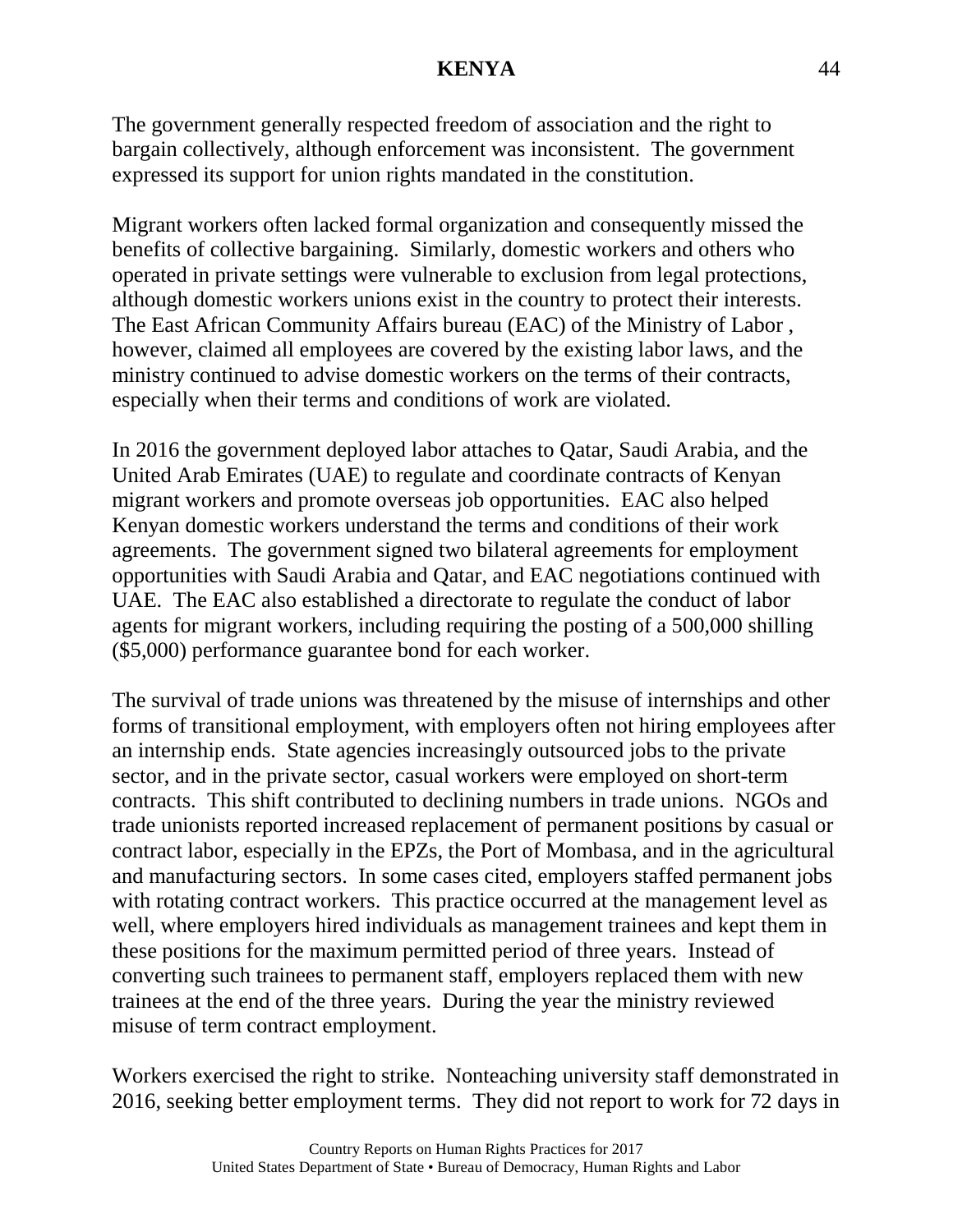2016 and for 42 days during the year. The matter was resolved in June when the government agreed to implement a new collective bargaining agreement. The health sector witnessed industrial strikes that began in the fourth quarter of 2016 and continued into the year. The doctors' strike lasted for 100 days, leading to disruption of public health care service delivery and temporary detention of seven union officials. Strikes involving Kenya National Union of Nurses in various counties continued for most of the reporting year. The nurses demanded higher wages, prompt payment of salaries, more promotions, better working conditions and sufficient drugs for patients. They also demanded that county governments remit statutory deductions taken from their paychecks to the National Social Security Fund and the National Hospital Insurance Fund. The most recent strike ended November 3, when the government agreed to pay withheld back salaries; authorized a collective bargaining agreement; agreed to pay for nurses uniforms and to provide a risk allowance; and announced it would drop all pending disciplinary cases against nurses resulting from the strikes.

### **b. Prohibition of Forced or Compulsory Labor**

The law prohibits most forms of forced or compulsory labor, including by children. The country made moderate advances to prevent or eliminate forced labor. The government continued to implement the National Safety Net Program for Results, a project seeking to establish an effective national safety net program for poor and vulnerable households, and the Decent Work Country Program, a project designed to advance economic opportunities. Under these programs, the government pays households sheltering orphans or other vulnerable children to deter the children from dropping out of school and engaging in forced labor. For example, there have been some cases reported in Western Kenya of girls dropping out of secondary school and engaging in sex work in order to afford basic supplies.

Some forced labor occurred. Certain legal provisions, including the penal code and the Public Order Act, impose compulsory prison labor. Resources, inspections, and remediation were not adequate to prevent forced labor, and penalties were not sufficient to deter violations. Violations included debt bondage, trafficking of workers, and compulsion of persons, even family members, to work as domestic servants. The government prosecuted 59 cases of forced labor, primarily in cattle herding, street vending, begging, and agriculture. Domestic workers from Uganda, herders from Ethiopia, and others from Somalia, South Sudan, and Burundi were subjected to forced labor.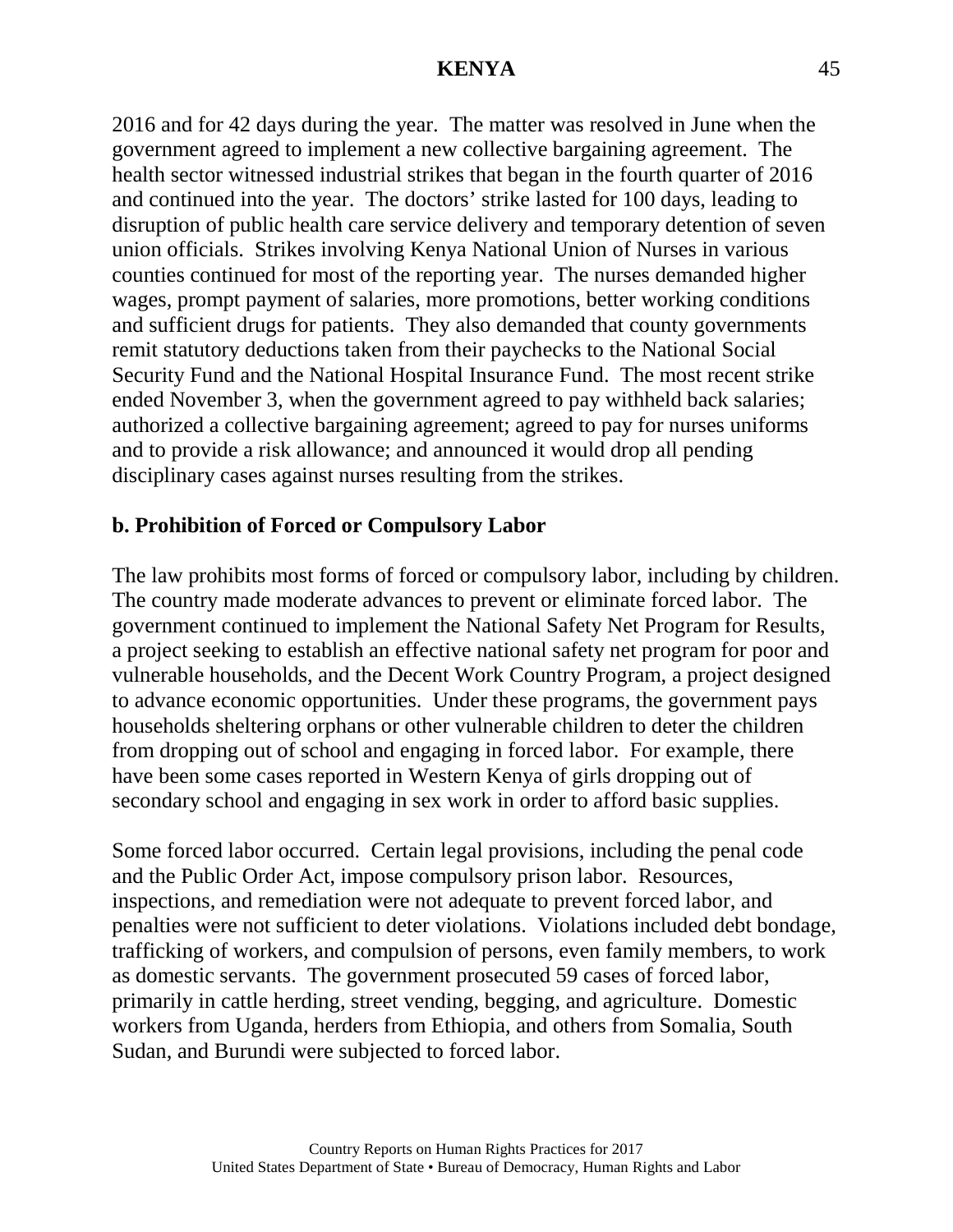Also see the Department of State's *Trafficking in Persons Report* at [www.state.gov/j/tip/rls/tiprpt/.](http://www.state.gov/j/tip/rls/tiprpt/)

### **c. Prohibition of Child Labor and Minimum Age for Employment**

The minimum age for work (other than apprenticeships) is 16, and the minimum age for hazardous work is 18. The ministry, in collaboration with the ILO, the international donor community, and NGOs, completed a list of specific jobs considered hazardous that would constitute the worst forms of child labor and published the list in the *Kenya Gazette* in 2014. This list includes but is not limited to scavenging, carrying stones and rocks, metalwork, working with machinery, mining and stone crushing. The law explicitly prohibits forced labor, trafficking, and other practices similar to slavery; child soldiering; prostitution; the use, procuring, or offering of a child for the production of pornography or for pornographic performances; and the use by an adult for illegal activities (such as drug trafficking) of any child up to age 18. The law applies equally to girls and boys.

The law allows children ages 13 to 16 to engage in industrial undertakings when participating in apprenticeships. Industrial undertakings are defined under law to include work in mines, quarries, factories, construction, demolition, and transportation, which the list for children includes as hazardous work.

The law provides for penalties for any person who employs, engages, or uses a child in an industrial undertaking in violation of the law. The fines were generally enough to deter violations. Employment of children in the formal industrial wage sector in violation of the Employment Act was rare. Child labor in the informal sector was widespread but difficult to monitor and control.

MOLSS enforces child labor laws, but implementation remained problematic due to resource constraints. Supplementary programs, such as the International Labor Organization (ILO)-initiated Community Child Labor monitoring program, helped provide additional resources to combat child labor. These programs identified children who were working illegally, removed them from hazardous work conditions, and referred them to appropriate service providers.

In support of child protection, the MOLSS launched a national online database system in May. The Child Protection Information Management System collects, aggregates and reports on child protection data that informs policy decisions and budgeting for orphans and vulnerable children. The web-based system allows for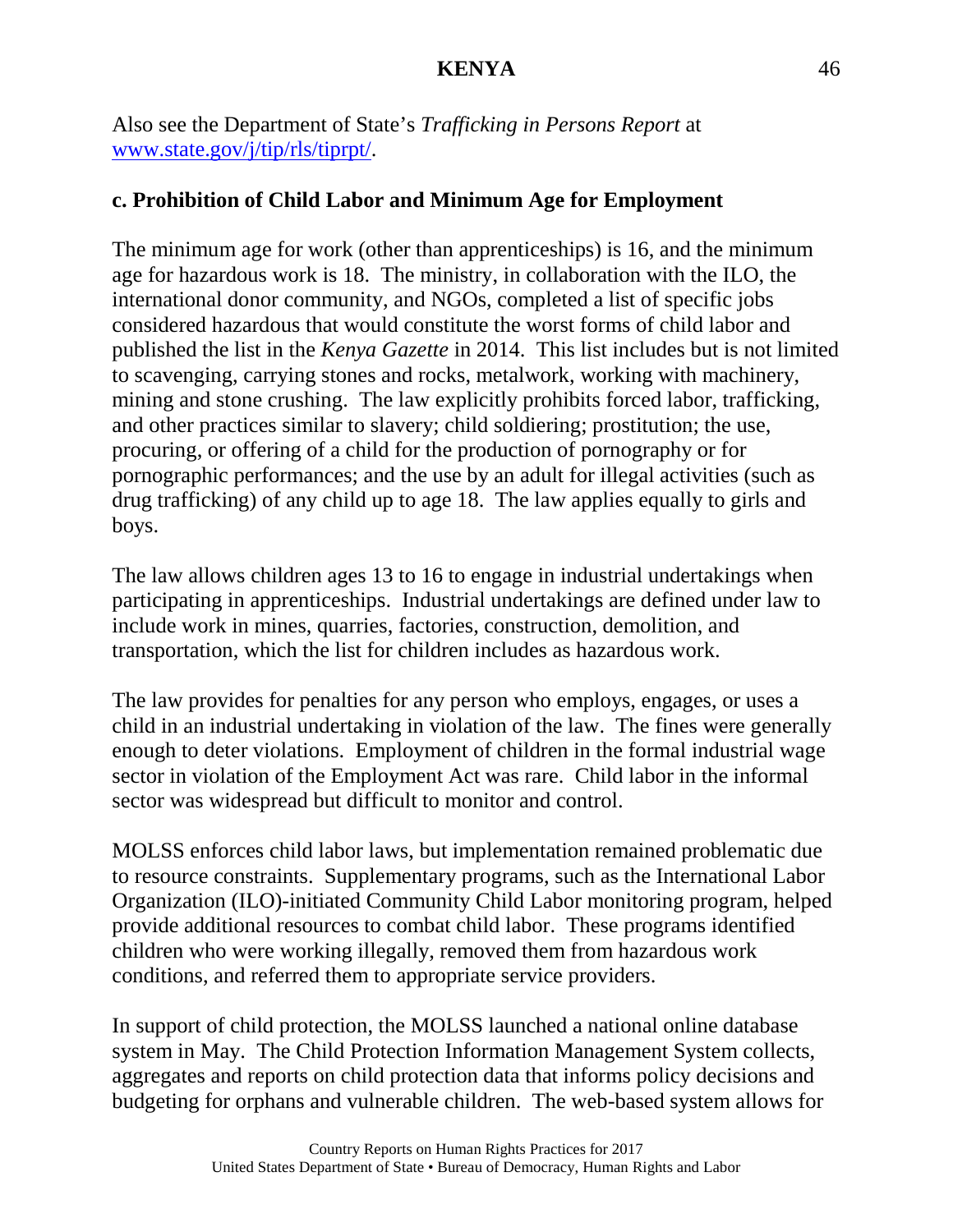an aggregate format of data to be made available to all the child protection stakeholders.

The government worked closely with the Central Organization of Trade Unions, the Federation of Kenyan Employers, and the ILO to eliminate child labor.

According to the 2009 National Census, almost three million children between ages five and 14 (33 percent of all children in that age group) engaged in child labor. Many children worked on family plots or in family units on tea, coffee, sugar, sisal, tobacco, and rice plantations, as well as in the production of miraa (khat). Children worked in mining, including in abandoned gold mines, small quarries, and sand mines. Children also worked in the fishing industry. In urban areas businesses employed children in hawking, scavenging, carrying loads, fetching and selling water, and selling food. Children often worked long hours as domestic servants in private homes for little or no pay, and there were reports of physical and sexual abuse of child domestic servants. Parents sometimes initiated forced or compulsory child labor, such as in agricultural labor and domestic service, but also including prostitution.

Most of the trafficking of children within the country appeared related to domestic labor, with migrant children trafficked from rural to urban areas.

Also see the Department of Labor's *Findings on the Worst Forms of Child Labor* at [www.dol.gov/ilab/reports/child-labor/findings/.](http://www.dol.gov/ilab/reports/child-labor/findings/)

# **d. Discrimination with Respect to Employment and Occupation**

The law does not prohibit discrimination based on sexual orientation or gender identity. Several regulatory statutes provide a legal framework for a requirement for the public and private sectors to reserve 5 percent of employment opportunities for persons with disabilities; tax relief and incentives for such persons and their organizations; and reserves 30 percent of public procurement tenders for women, youth, and persons with disabilities.

The government did not, however, effectively enforce the law. Gender-based discrimination in employment and occupation occurred, although the law mandates nondiscrimination based on gender in hiring. The average monthly income of women was approximately two-thirds that of men. Women had difficulty working in nontraditional fields, had slower promotions, and were more likely to be dismissed. According to a World Bank report, both men and women experienced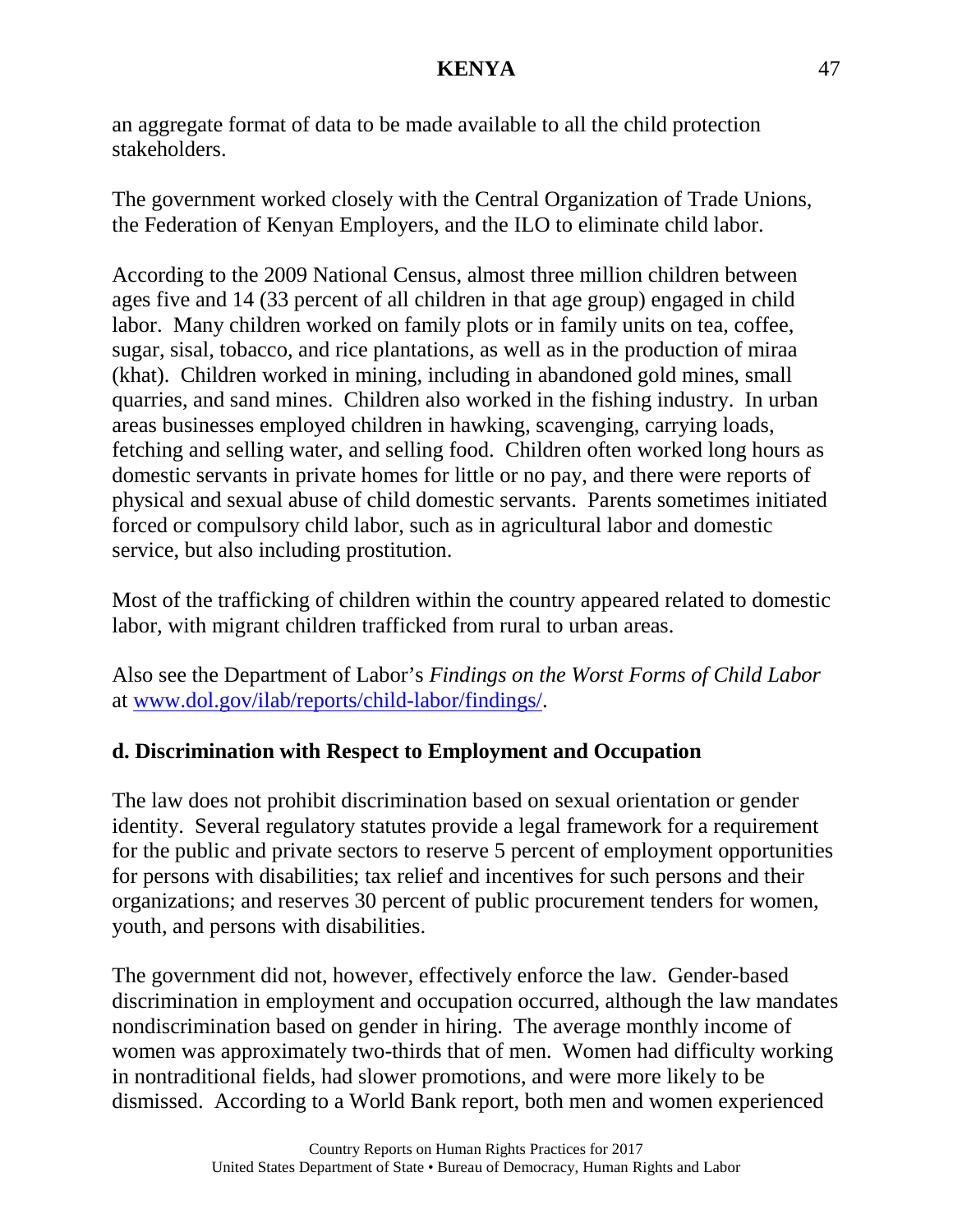sexual harassment in job recruitment, but women more commonly reported it. Women who tried to establish their own informal businesses were subjected to discrimination and harassment. One study of women street vendors in Nairobi found harassment was the main mode of interaction between street vendors and authorities. The study noted that demands for bribes by police amounting to three to 8 percent of a vendor's income as well as sexual abuse were common.

In an audit of hiring practices released in 2016, the NCIC accused many county governors of appointing and employing disproportionate numbers of the dominant tribe in their county. According to the commission, 15 of the 47 counties failed to include a single person from a minority tribe either on the county's public service board or as county executive committee members. For example, all 10 of West Pokot's committee members were Pokots. These problems were aggravated by the devolution of fiscal and administrative responsibility to county governments. Some counties, for example Nairobi City County, were notable for apportioning roles inclusively. Observers also noted patterns of preferential hiring during police recruitment exercises (see section 1.d.).

In both private business and in the public sector, members of nearly all ethnic groups commonly discriminated in favor of other members of the same group.

Due to societal discrimination, there were limited employment opportunities for persons with albinism. The law provides protection for persons with disabilities against employment discrimination, although in practice many persons with disabilities faced challenges in finding and obtaining employment. There are no legal employment protections for LGBTI persons, who remained vulnerable to discrimination in the workplace.

Discrimination against migrant workers also occurred. Migrant workers enjoy the same legal protections with regard to wages and working conditions as citizens.

# **e. Acceptable Conditions of Work**

Regulation of wages is part of the Labor Institutions Act, and the government established basic minimum wages by occupation and location, setting minimum standards for monthly, daily, and hourly work in each category. The minimum wage for a general laborer was 10,954 shillings (\$110) per month. The average minimum wage for skilled workers was 17,404 shillings (\$170) per month. The government increased the lowest agricultural minimum wage for unskilled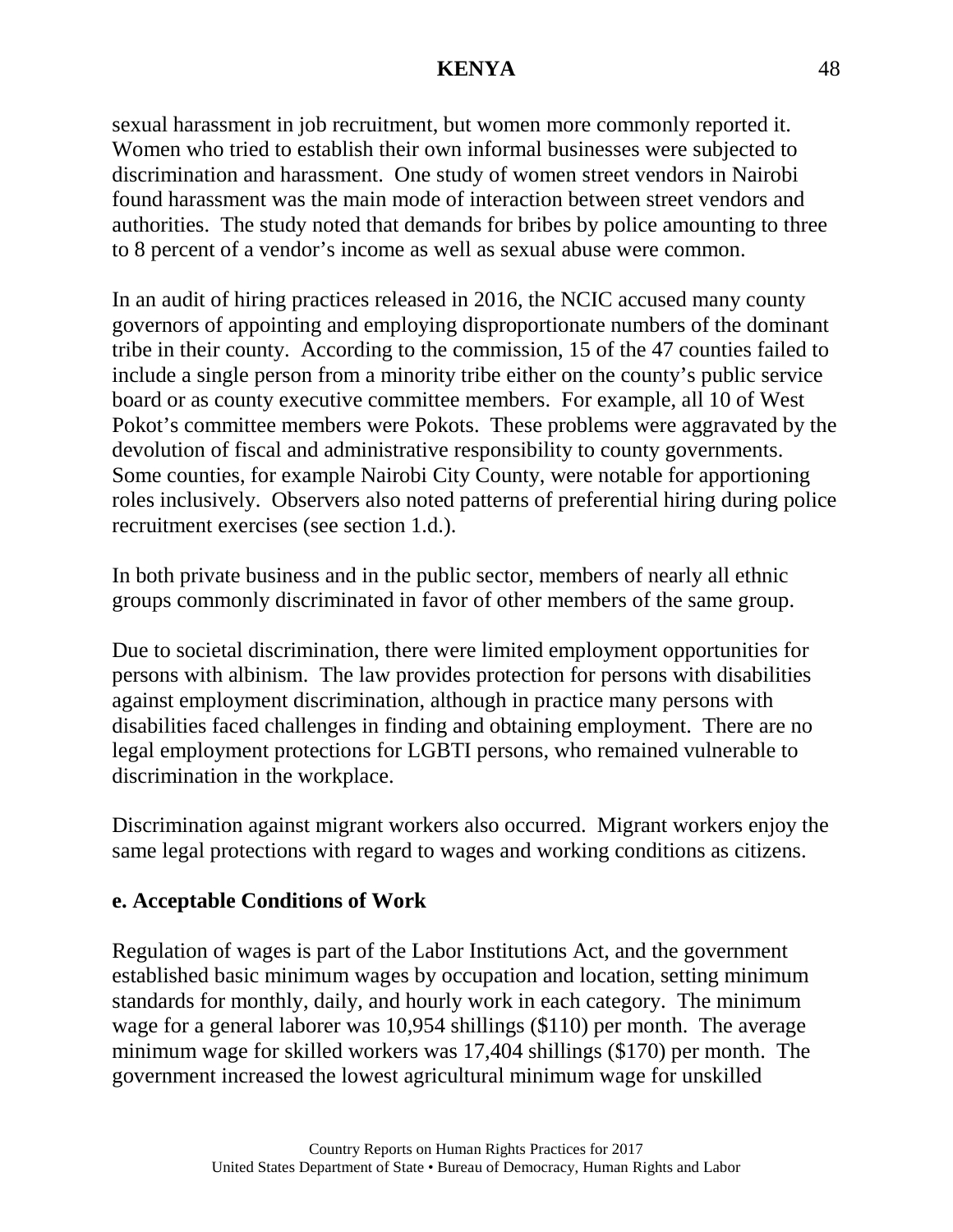employees to 6,780 shillings (\$68) per month, excluding housing allowance. Agricultural workers were underpaid compared with other sectors.

The MOLSS implemented various social protection programs under the Social Safety Net Program, such as a cash transfer for orphaned and vulnerable children, a cash transfer program for the elderly, and a cash transfer program for persons with disabilities. These programs reached 832,408 households.

The law limits the normal workweek to 52 hours (60 hours for night workers); some categories of workers had lower limits. It specifically excludes agricultural workers from such limitations. It entitles an employee in the nonagricultural sector to one rest day per week and 21 days of combined annual and sick leave. The law also requires that total hours worked (regular time plus overtime) in any two-week period not exceed 120 hours (144 hours for night workers) and provides premium pay for overtime.

Authorities reported workweek and overtime violations. Workers in some enterprises, particularly in the EPZs and those in road construction, claimed employers forced them to work extra hours without overtime pay to meet production targets. Hotel industry workers were usually paid the minimum statutory wage, but employees worked long hours without compensation. Additionally, employers often did not provide nighttime transport, leaving workers vulnerable to assault, robbery, and sexual harassment.

The law details environmental, health, and safety standards. Fines generally were insufficient to deter unsafe practices.

The labor ministry's Directorate of Occupational Health and Safety Services has the authority to inspect factories and work sites, but the government employed an insufficient number of labor inspectors to conduct regular inspections. The directorate's health and safety inspectors can issue notices against employers for practices or activities that involve a risk of serious personal injury. Employers may appeal such notices to the Factories Appeals Court, a body of four members, one of whom must be a High Court judge. The law stipulates that factories employing 20 or more persons have an internal health and safety committee with representation from workers. According to the government, many of the largest factories had health and safety committees.

The law provides for labor inspections to prevent labor disputes, accidents, and conflicts and to protect workers from occupational hazards and disease by ensuring